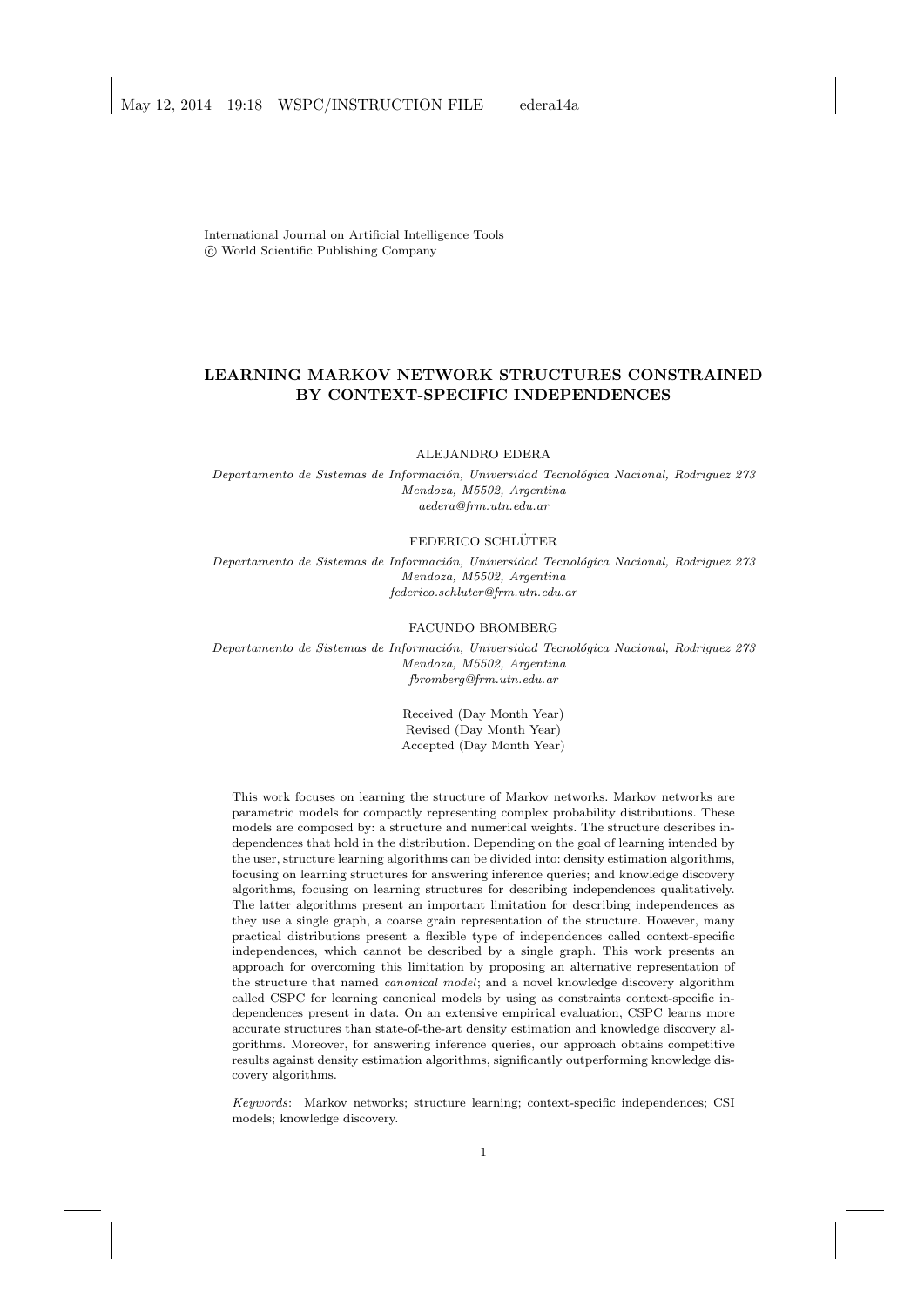## 1. Introduction

Markov networks are parametric models for compactly representing complex probability distributions of a wide variety of domains. These models are composed by two elements: a *structure* and a set of *numerical weights*. The structure describes a set of independences that holds in the domain; playing an important role, because it makes assumptions about the functional form of the distribution. One of the most important theoretical results in Markov networks show that given a structure whose independences hold in a distribution, then such distribution can be factorized into a set of simpler lower-dimensional functions, parameterized by the weights  $<sup>1</sup>$ .</sup> The structure of a Markov network can be constructed either by hand from human experts, or by learning algorithms from data sampled from the underlying distribution. In many practical domains, the former is not always enough to design an accurate structure, because human experts do not have sufficient understanding of the domain. Thus, learning algorithms are the most suitable option as they can automatically discovery knowledge unknown by human experts, that is, they can reveal intricate patterns of statistical association among variables. In practice, as insights about patterns in a domain permit us to predict observations, since the structure of a distribution is considered such an important source of knowledge discovery. For instance, the structures learned in Ref. 2 are used to study the cooccurrence between diseases; another example are the structures learned in Ref. 3, called cellular signaling networks, which encode causal influences in cell signaling. For all of these reasons, in the last years, the problem of learning a structure from data has received increasing attention in machine learning  $4,5,6,7,8,9$ . However, the Markov network structure learning from data is still challenging. One of the most important problems is that it requires weight learning that cannot be solved in closed-form, requirying to perform a convex optimization with inference as a subrutine. Unfortunately, inference in Markov networks is  $\#P$ -complete <sup>10</sup>.

As a result, in practice, structure learning algorithms can only learn structures that approximately captures the underlying structure of a distribution. The quality of the approximation is evaluated differently for the different goals of learning (Chapter 16 Ref. 8). In generative learning, we can find two goals of learning:  $den$ sity estimation, where a structure is "best" when the resulting Markov network is accurate for answering inference queries; and knowledge discovery, where a structure is "best" when this structure is accurate for describing qualitatively the independences that hold in the underlying distribution. In this work, we use the previous fact to categorize structure learning algorithms according to the goal of learning: density estimation algorithms  $\frac{11,12,13,14,15,16}{11,12,13,14,15,16}$ ; and knowledge discovery algorithms 17,18,19 .

In general, for any learning algorithm, the success of its goal of learning is strongly intertwined with the representation of the structure chosen. The reason for this is because learning algorithms search the best structure from a space of candidate structures, where the definition of this space depends on the particular repre-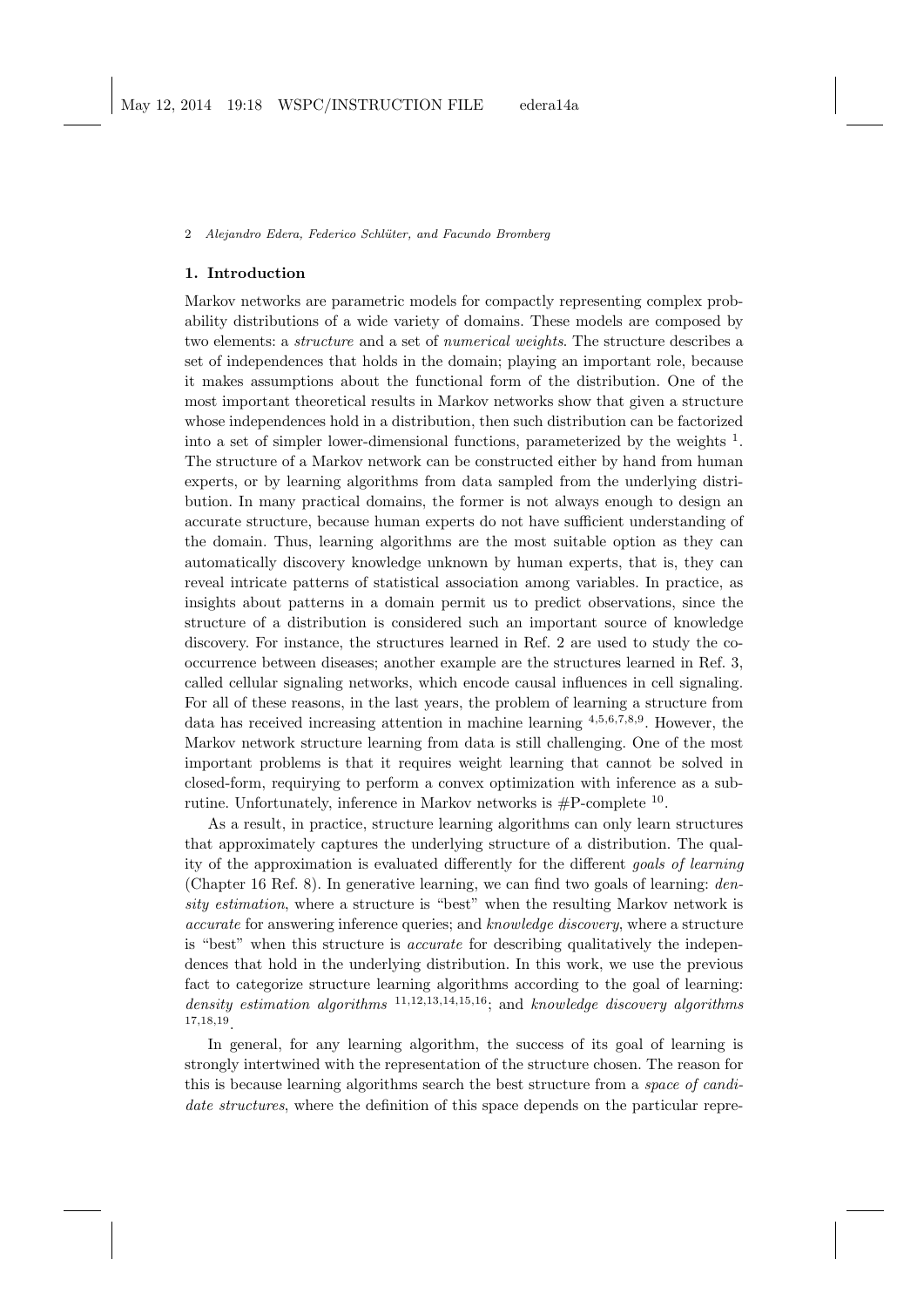sentation chosen. A flexible representation can describe a wider space of candidate structures. In contrast, some representations are more restrictive, describing limited spaces. However, restrictive representations are more interpretable, since it is simpler to retrieve independences from them. Moreover, according to the bias-variance trade-off, wider spaces of candidate structures tend to introduce variance errors in learning, in contrast to limited spaces which tend to introduce bias errors. In general, as the flexibility of a representation increases, its interpretability decreases <sup>20</sup>. In practice, density estimation and knowledge discovery algorithms use different representations for the structure. Commonly, density estimation algorithms use a set of features, and knowledge discovery algorithms use an undirected graph. The space defined by features is much broader than that defined by graphs. Therefore, density estimation algorithms suffer problems due to variance errors. In contrast, knowledge discovery algorithms suffer problems due to bias errors. For instance, density estimation algorithms tend to overfit the learned structures, requiring to add regularization terms in learning which are tuned by expensive cross-validations <sup>21</sup>. On the other hand, knowledge discovery algorithms can be inhibited to find accurate structures because the bias can exclude such structures from the space of candidates, introducing incorrect structural assumptions. In such situations, for the goal of knowledge discovery, the chosen representation can introduce incorrect assumptions, leading to obscure knowledge discovery and resulting in a contradiction with the goal of learning.

In practice, for knowledge discovery algorithms, the bias errors arises when the structure of the underlying distribution presents a type of independences known as context-specific independences  $22,23,24,25,26,8$ . These independences cannot be captured by a single graph, because they only hold for specific values of the variables of a distribution. In contrast, a set of features is sufficiently flexible to capture them. Therefore, in distributions that present such independences, density estimation algorithms can only learn structures that capture context-specific independences, but knowledge discovery algorithms cannot learn accurate structures. On the other hand, knowledge discovery algorithms learn graphs that cannot capture context-specific independences, resulting in excessively dense graphs that obscure such independences  $2^7$ . This shows a limitation of knowledge discovery algorithms which arises from the contradiction between its goal of learning and the representation chosen for encoding the structure.

The thesis of this work consists in relaxing this contradiction between the chosen representation and the goal of knowledge discovery by proposing: i) the use of an alternative representation and ii) a new knowledge discovery algorithm that uses such representation. This alternative representation is called canonical models, which are a particular class of *Context Specific Interaction models* (CSI models) <sup>26</sup>. Canonical models offer a balance between flexibility and interpretability, that is, this representation can capture context-specific independences guaranteeing high interpretability. These aspects permit us to adapt well-known ideas used by knowledge discovery algorithms for learning canonical models in a straightforward way.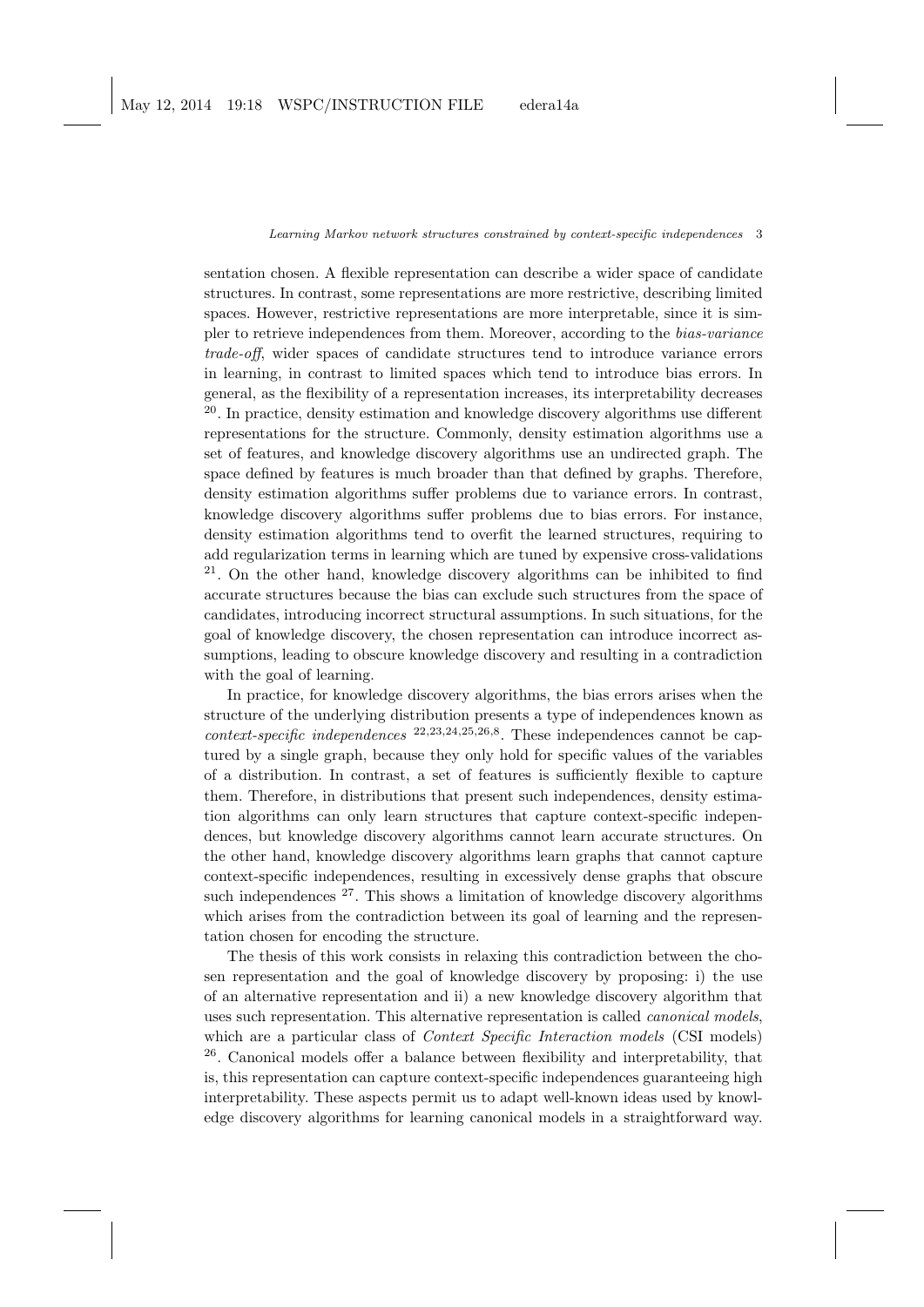In this work, we present the CSPC algorithm, a knowledge discovery algorithm that learns canonical models. We note that the proposed algorithm is unlikely to be practical in high-dimensional domains due to its time complexity. However, this algorithm has been designed for providing insight to open new addresses towards the use of alternative representations focused on the goal of knowledge discovery. In an extensive empirical experimentation, our approach is evaluated against density estimation and knowledge discovery state-of-the-art algorithms on synthetic and real-world datasets. The results show that the structures learned by CSPC are more accurate for both goals of learning. First, for the goal of knowledge discovery, the structures learned by CSPC are more accurate for describing context-specific independences than those learned by knowledge discovery algorithms. Second, for the goal of density estimation, the strutures learned by CSPC are significantly more accurate for answering inference queries than those learned by knowledge discovery algorithms; achieving competitive accuracies compared to density estimation algorithms.

The rest of this work is organized as follows: Section 2 introduces an overview of background concepts. Section 3 presents CSI and canonical models as alternative representations for capturing context-specific independences. Section 4 presents CSPC, a simple knowledge discovery algorithm that learns canonical models from data. Next, Section 5 presents our empirical evaluation. This work concludes with a discussion about several open problems and directions for future work. Finally, the Appendices review: basic assumptions about independences (Appendix A); a detailed explanation on how we constructed synthetic datasets used in the evaluation section (Appendix B); and a brief description of AD-Tree, a cache used by CSPC for speeding up its execution (Appendix C).

# 2. Background

This section reviews the basics, describing probabilistic independences (Section 2.1) and Markov networks by remarking its three most important components: representation (Section 2.2), inference (Section 2.3), weight learning (Section 2.4), and structure learning (Section 2.5). We take special attention in describing the concept of independences and the components of representation and structure learning, because our contribution mainly lies in them. In contrast, for the remaining components (Section 2.3 and 2.4), we offer a brief description in order to facilitate the understanding of our empirical evaluation.

Before starting, we introduce our general notation. Hereon, we use the symbol V to denote a finite set of indexes. Lowercase subscripts denote particular indexes, for instance  $a, b \in V$ ; in contrast, uppercase subscripts denote subsets of indexes, for instance  $W \subseteq V$ . Let  $X_V$  be a set of random variables of a domain, where single variables are denoted by single indexes in V, for instance  $X_a, X_b \in X_V$  where  $a, b \in V$ . We simply use X instead of  $X_V$  when V is clear from the context. We focus on the case where X takes discrete values  $x \in Val(V)$ , that is, the values for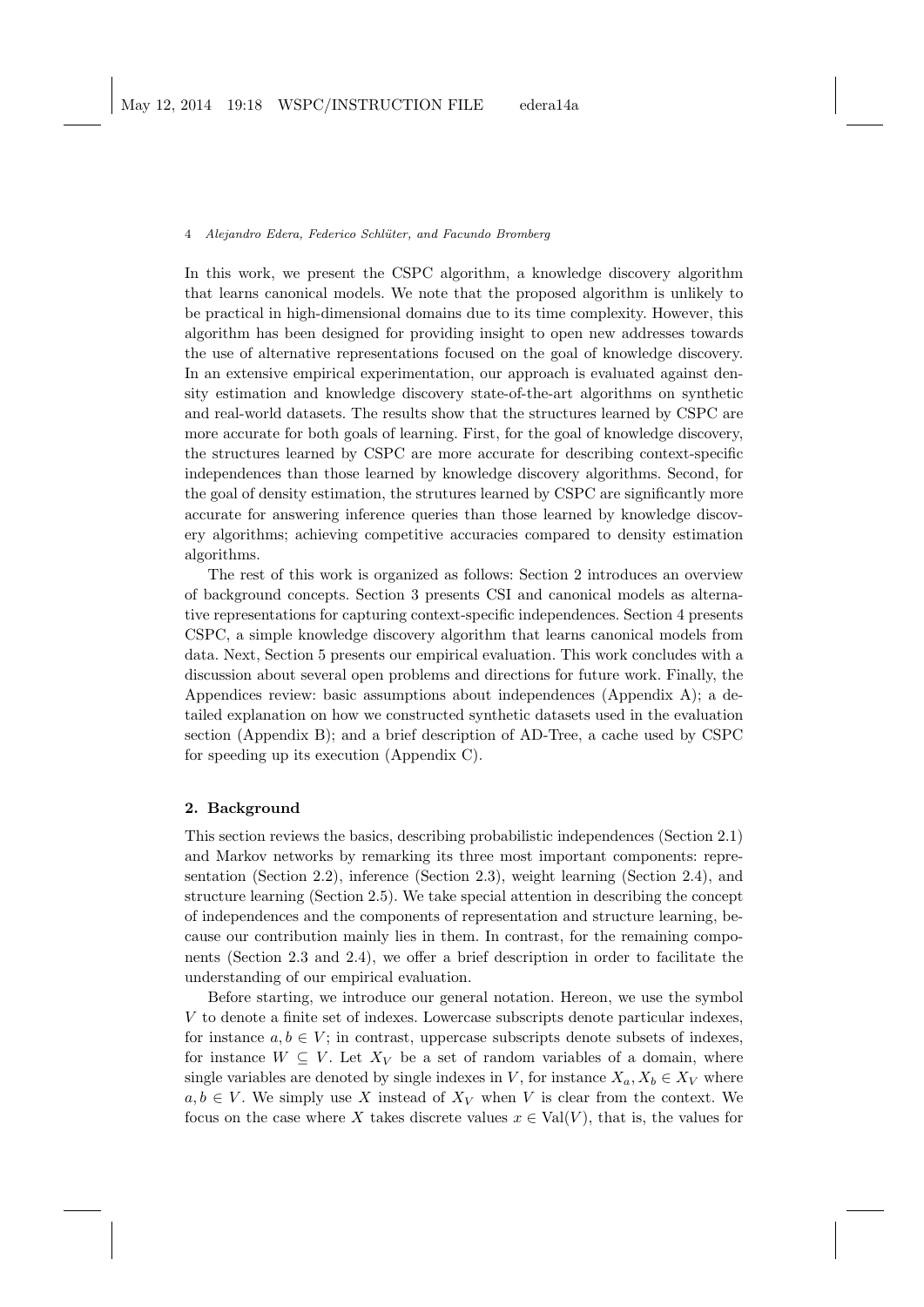any  $X_a \in X$  are discrete:  $Val(a) = \{x_a^0, x_a^1, \ldots\}$ . For instance, for boolean-valued variables, that is  $|Val(a)| = 2$ , the symbols  $x_a^0$  and  $x_a^1$  denote the assignments  $X_a = 0$  and  $X_a = 1$ , respectively. Moreover, we overload the symbol V to also denote the set of nodes of a graph G. Finally, we use  $\mathcal{X} \subseteq \text{Val}(V)$  for denoting an arbitrary set of complete or canonical assignments. A canonical assignment is an assignment where all the variables in a domain take a fixed value. For instance,  $x_V^i \equiv x^i \in Val(V)$ .

# 2.1. Conditional and context-specific independences

Independences are patterns between random variables that define the functional form of a probability distribution, exploiting the form may drastically reduce the space complexity. Context-specific independences only hold when some conditioning variables are assigned to a particular value, called the context. In contrast, when conditioning variables are not assigned, the independence holds for all the values. In this case, we are in the presence of a conditional independence. Formally, contextspecific independences are defined as follows:

**Definition 2.1.** Let  $A, B, U, W \subseteq V$  be disjoint subsets of indexes, and let  $x_W$ be some assignment in Val $(W)$ . Let  $p(X)$  be a probability distribution. We say that variables  $X_A$  and  $X_B$  are *contextually independent* given  $X_U$  and the context  $X_W = x_W$ , denoted by  $I(X_A, X_B | X_U, x_W)$ , iff it holds in the distribution  $p(X)$ that:

$$
p(x_A|x_B, x_U, x_W) = p(x_A|x_U, x_W),
$$

for all assignments  $x_A$ ,  $x_B$ , and  $x_U$ ; whenever  $p(x_B, x_U, x_W) > 0$ .

From the previous definition, it is worth noting two important facts. First, if  $I(X_A, X_B | X_U, x_W)$  holds in a distribution, then  $I(x_A, x_B | x_U, x_W)$  also holds in the distribution for any value  $x_A$ ,  $x_B$ ,  $x_U$ . Second, if  $I(X_A, X_B | X_U, x_W)$  holds in a distribution for all  $x_W \in Val(W)$ , then we say that the variables are conditionally independent. Formally,

**Definition 2.2.** Let  $A, B, U, W \subseteq V$  be disjoint subsets of indexes, and let  $p(X)$ be a probability distribution. We say that variables  $X_A$  and  $X_B$  are *conditionally* independent given  $X_U$  and  $X_W$ , denoted by  $I(X_a, X_b | X_U, X_W)$ , iff it holds in the distribution  $p(X)$  that:

$$
p(x_A|x_B, x_U, x_W) = p(x_A|x_U, x_W),
$$

for all assignments  $x_A$ ,  $x_B$ ,  $x_U$ , and  $x_W$ ; whenever  $p(x_B, x_U, x_W) > 0$ .

Thus, a conditional independence  $I(X_A, X_B | X_U, X_W)$  that holds in  $p(X)$  can be seen as a conjunction of context-specific independences of the form  $I(X_A, X_B)$  $X_U, x_W$ ) that holds in  $p(X)$ , for all  $x_W \in Val(W)$ <sup>43</sup>. Moreover, a context-specific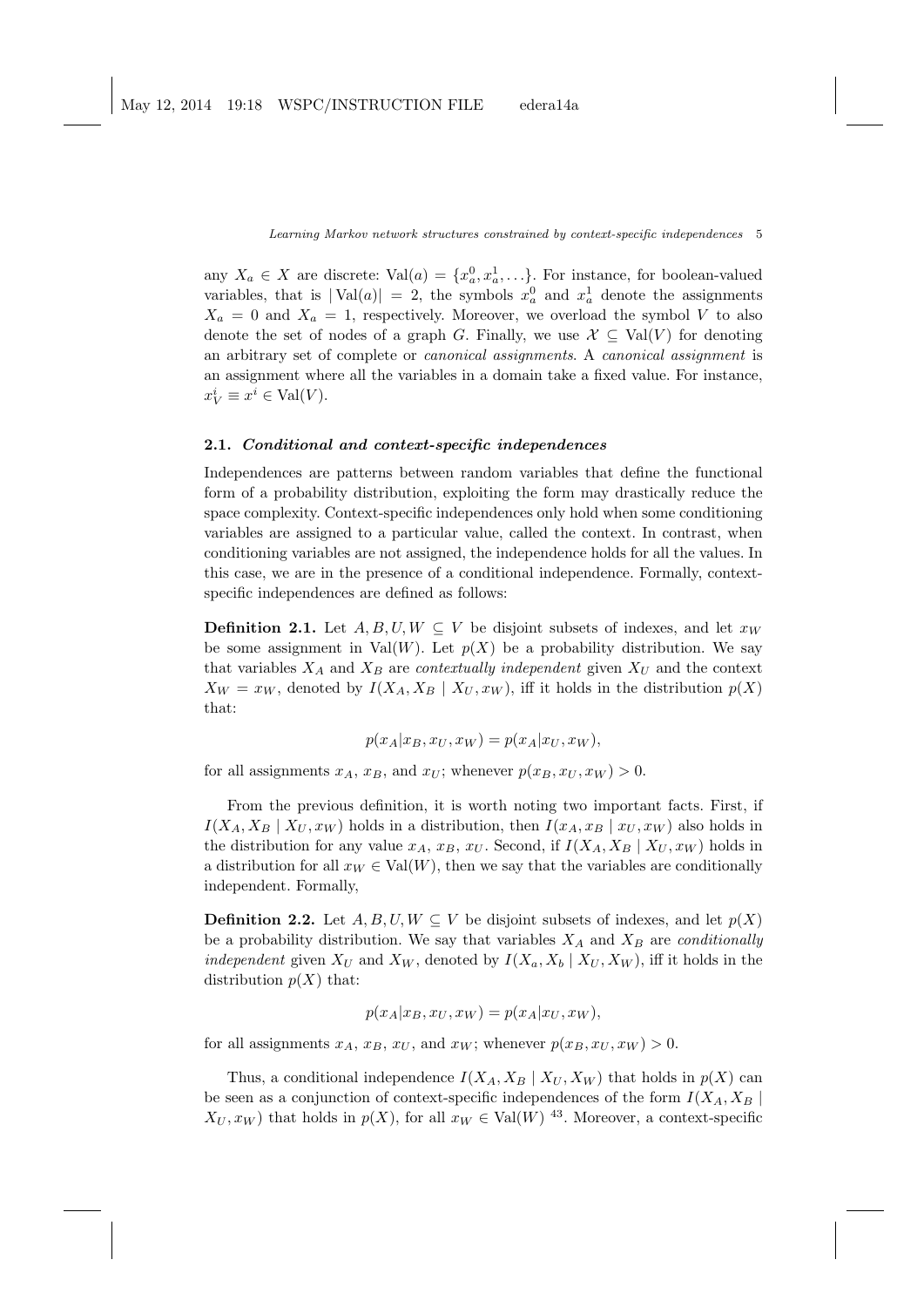independence  $I(X_A, X_B | X_U, x_W)$  that holds in  $p(X)$  can be seen as a conditional independence  $I(X_A, X_B | X_U)$  that holds in the conditional distribution  $p(X_{V \setminus W} | x_W )^{43}$ . As is usual, we assume that the independence relation  $I(\cdot, \cdot | \cdot)$ follows the properties shown in Appendix A<sup> $5$ </sup>, and also that the probability distributions are positive<sup>a</sup>. Under this last assumption, the independence relation satisfies the propositions in Appendix A.5, then independence relations are monotone. For instance, if  $I(X_a, X_b | X_U)$  is true, then  $I(X_a, X_b | X_W)$  is true for all  $W \supseteq U$ ,  $W \subseteq V$ .

**Example 2.1.** Consider a probability distribution  $p(X)$  with boolean-valued variables that holds independence assertions of the form:  $I(X_i, X_j | x_w^1)$ , for all pairs  $i, j \in V \setminus \{w\}$  where  $V = \{a, b, c, d, w\}$ . For factorizing  $p(X)$  by using these independences, we use the chain rule to express the joint probability as a product of conditional distributions, as follows:

$$
p(X) = p(X_w)p(X_{V \setminus \{w\}}|X_w).
$$

Using Definition 2.1, we can factorize the conditional distribution  $p(X_{V \setminus \{w\}} | X_w)$ based on the value of the conditioning variable  $X_w$ . For instance, for the value  $x_w^1$ , the conditional probability factorizes as follows:

$$
p(X_{V\setminus\{w\}} \mid x_w^1) = \prod_{i:V\setminus\{w\}} p(X_i \mid x_w^1).
$$

However, the previous factorization is not valid for the value  $x_w^0$ , formally:

$$
p(X_{V\setminus\{w\}} \mid x_w^0) \neq \prod_{i:V\setminus\{w\}} p(X_i \mid x_w^0).
$$

A set of independences is commonly called the structure of a distribution because these independences determine its factorization, or functional form, of a distribution. In this sense, we say that a structure is more general than another structure when the former makes less independence assumptions than the other. So, the latter is more specific than the former. Therefore, the most general structure is the one that does not make assumptions, namely, all the variables are mutually dependent. In contrast, the most specific structure is one that makes all the possible assumptions, namely, all the variables are mutually independent. When a structure assumes a true independence as a false dependence, it is called a type I error and a true dependence as false independence, it is called a *type II error*. In this work, we are interested in structures that only makes correct assumptions over the functional form of a distribution  $p(X)$ . These structures are called an *I-map* for  $p(X)$ . Formally, a structure is an I-map for  $p(X)$  if every independence described by the structure holds in  $p(X)$ . In other words, a structure is an I-map if it has no type II errors.

<sup>a</sup>A distribution  $p(X)$  is positive if  $p(x) > 0$ , for all  $x \in Val(V)$ .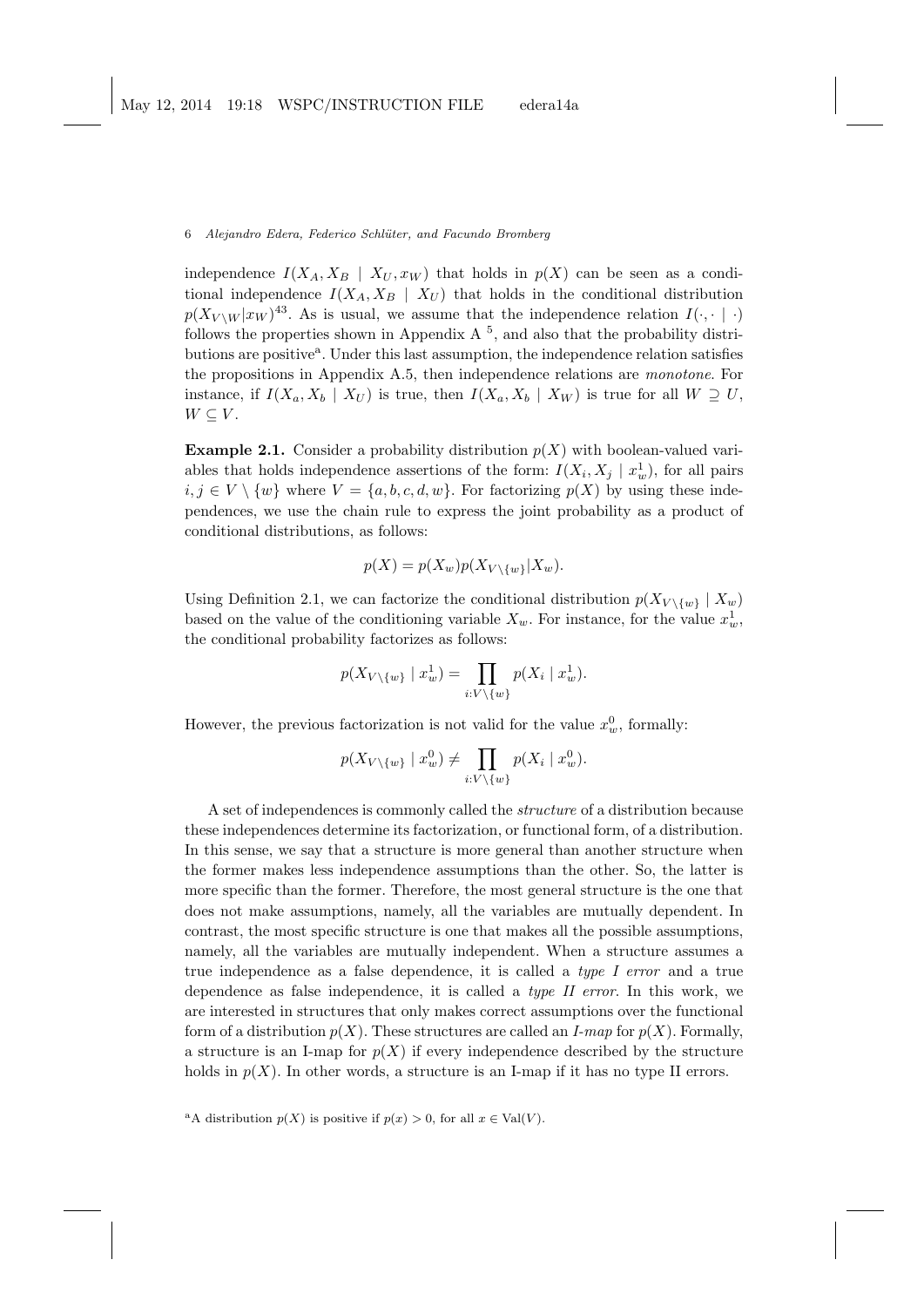### 2.2. Markov networks

A Markov network is a parametric model for representing probability distributions in a compact way. This model is defined by a structure and a set of potential functions  $\{\phi_k(X_{D_k})\}_k$ , where  $X_{D_k} \subseteq X$  is the scope of the potential function. Formally, a potential function  $\phi(\cdot)$  is a mapping from Val(D) to  $\mathbb{R}^+$ . A usual representation of a structure is an undirected graph  $G$ , whose nodes  $V$  represent random variables, and the edges encode conditional independences between the variables. For discrete domains, a usual representation of the potential functions is a table-based function. Markov networks represent an important class of probability distributions called Gibbs distributions. These distributions have the following general functional form:

**Definition 2.3.** A *Gibbs distribution* is a distribution parameterized by a set of potential functions as follows:

$$
p(X = x) = \frac{1}{Z} \prod_{k} \phi_k(x_{D_k}),
$$

where  $Z$  is a global constant that guarantees the normalization of the product. In the general case, the constant  $Z$  couples all the potential functions, preventing to perform weight learning in a decomposable way.

For representing a distribution  $p(X)$ , a Markov network factorizes a Gibbs distribution according to the independences encoded in the graph G. A Gibbs distribution factorizes over the graph G, if any scope  $X_{D_k}$  corresponds to a complete subgraph (a.k.a. clique) of the graph G. Without loss of generality, the Gibbs distribution is often factorized by using the maximum cliques of the graph G. For positive distributions, one important theoretical result states the converse  $\frac{1}{1}$ , that is,  $p(X)$  can be represented as a Gibbs distribution that factorizes over  $G$  if  $G$  is an I-map of  $p(X)$ . As a result, it can be shown that every influence on any variable  $X_a$  can be blocked by conditioning on its adjacencies in the graph G, denoted by  $adj(a) \subseteq V$ , a set also known as the *Markov blanket*. Formally, let  $p(X)$  be a distribution over X, then for any variable  $X_a \in X$  it can be shown that:  $p(X_a|X_{V \setminus \{a\}}) = p(X_a|X_{MB(a)})$ , where  $MB(a) \equiv adj(a)$  stands for the Markov blanket of a. Moreover, for positive distributions, it can be shown that  $p(X_a, X_b | X_{V \setminus \{a,b\}}) = p(X_a, X_b | X_{MB(a)})$ , for any pair  $a, b \in V$  (Section 3.2.1 Ref. 5).

For factorizing a distribution over a graph  $G$ , we must retrieve the independences encoded by G. This is performed by using the graph-theoretic notion of reachability <sup>7</sup>. Let A, B, U be arbitrary disjoint subsets of V, variables  $X_A$  and  $X_B$  are conditionally independent given  $X_U$ , if there is no path between nodes A and B when nodes U are removed from G. Thus, from a graph  $G$ , we can only retrieve/encode conditional independences. Therefore, when a distribution holds context-specific independences, encoding them by using a single graph leads to excessively dense graphs <sup>22</sup>,28,<sup>27</sup> .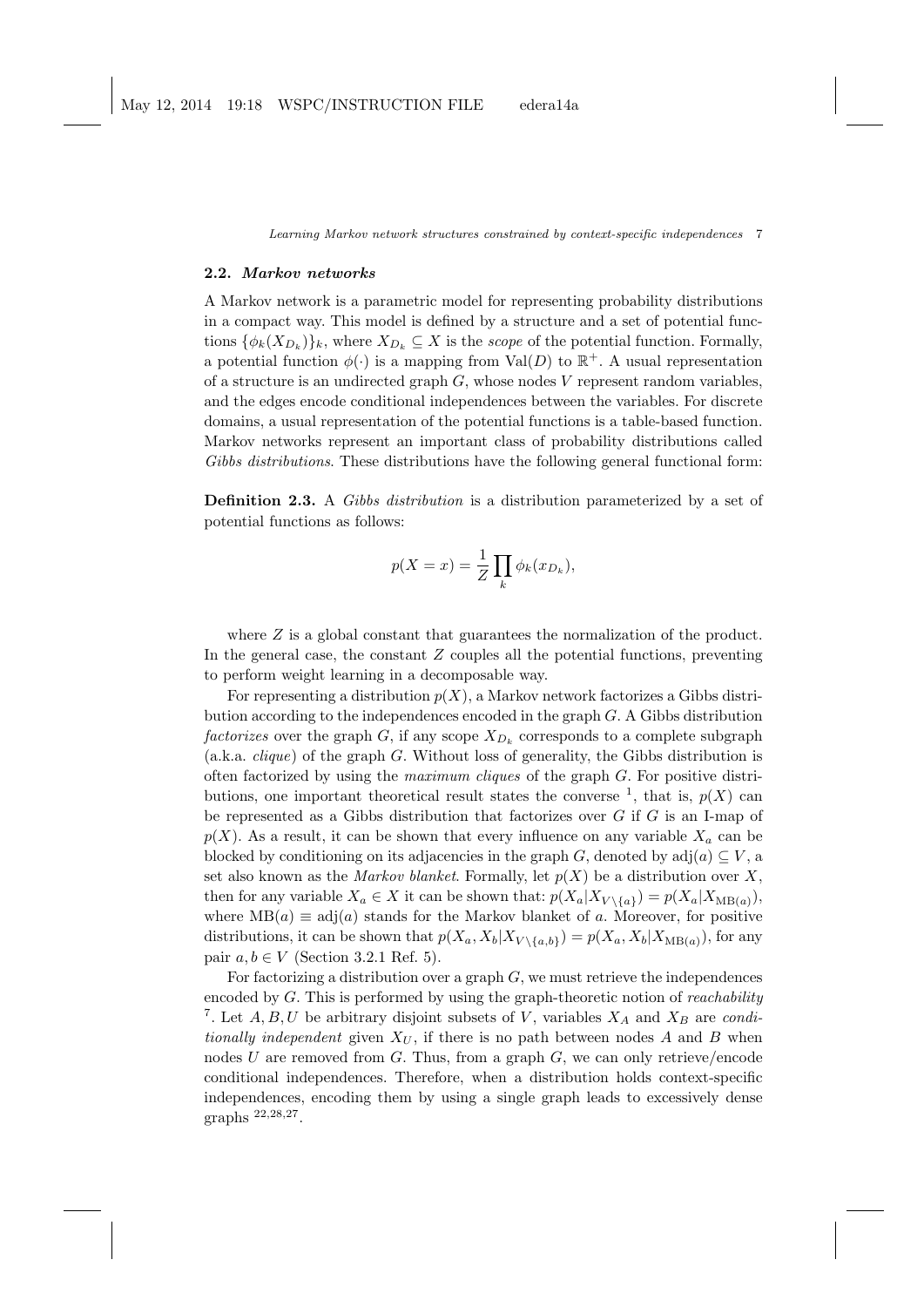Example 2.2. Let us conclude with an illustrating example how to encode the structure for the distribution of Example 2.1. Figure 1 shows a graph constructed by using reachability. Given that any pair of variables are only independent given the value  $x_w^1$ , a graph cannot encode independences over specific values, leading to an excessively dense graph which obscures such independences.



Fig. 1. Graph representation that encodes the independence assertions described in Example 2.1.

An alternative representation of a Markov network that can capture contextspecific independences is the *log-linear model*. A log-linear model can be constructed from a Gibbs distribution as follows: for the ith row of the table-based potential function  $\phi_k$  is defined an indicator function  $f_k^i(\cdot)$  associated to a weight  $w_{i,k}$  $\log \phi_k(x_{D_k}^i)$ . From the Gibbs distribution shown in Eq. 2.3, a log-linear model is formally defined as:

$$
p(x) = \frac{1}{Z} \exp \left\{ \sum_{k} \sum_{i} w_{i,k} f_k^i(x_{D_k}) \right\},\,
$$

where each feature  $f_k^i(\cdot)$  is commonly represented as an indicator function, that is, a conjunction of single assignment tests. For instance, given an arbitrary assignment x and a feature  $f_k^i$ ,  $f_k^i(x_{D_k})$  returns 1 if  $x_a = x_a^i$  for all  $a \in D_k$ ; and 0 otherwise.

In a log-linear model, the structure is represented by the set of features, denoted by  $\mathcal F$ . Moreover, from a set  $\mathcal F$  of features, we can induce a graph by adding an edge between every pair of nodes whose variables appear together in some feature  $f \in \mathcal{F}$ <sup>29</sup>. Therefore, a conditional independence  $I(X_a, X_b | X_W)$  is encoded in F, when for any feature  $f \in \mathcal{F}$  the variables  $X_a$  and  $X_b$  do not appear in its scope, that is, either  $a \notin D_k$  or  $b \notin D_k$  when  $W \subset D_k$ .

**Example 2.3.** Let us now illustrate how a set of features  $\mathcal F$  can capture the contextspecific independences shown in Example 2.1, resulting in a more flexible representation than the graph shown in Example 2.2. A simple way to define the set  $\mathcal F$  in order to capture such independences is by generating an initial set of features using all the  $2^{|V|}$  complete assignments of the variables. Then, for encoding each independence of the form  $I(X_i, X_j \mid x_w^1)$ , the subset of features whose scopes contain the assignment  $x_w^1$  must be modified as follows: removing all the variables from the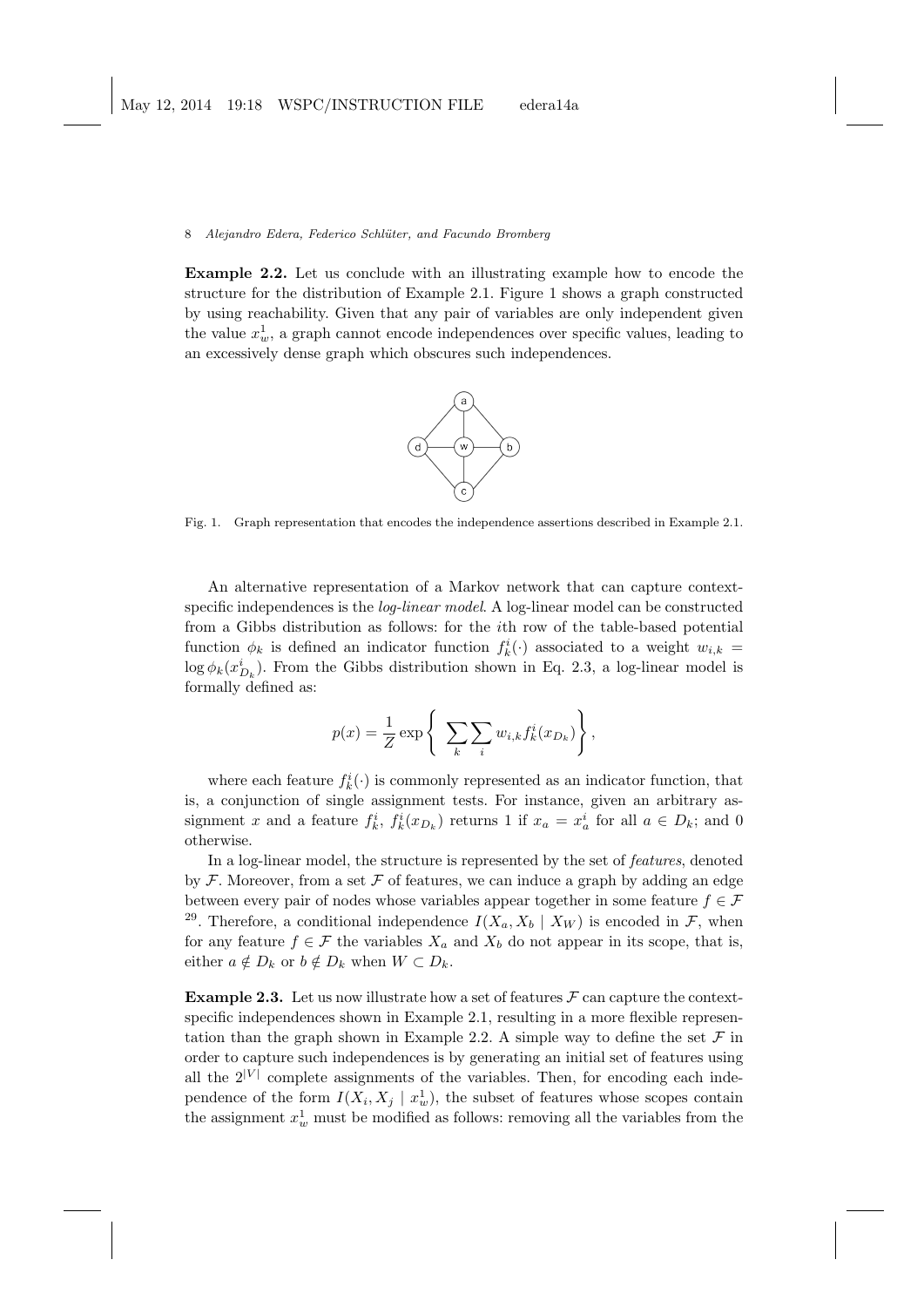scopes except the variables  $X_i$  and  $X_w$ . The complete list of resulting features is the following:

| (1) $(x_a^0 \wedge x_b^0 \wedge x_c^0 \wedge x_d^0 \wedge x_w^0)$    | (13) $(x_a^0 \wedge x_b^0 \wedge x_c^1 \wedge x_d^1 \wedge x_w^0)$   |
|----------------------------------------------------------------------|----------------------------------------------------------------------|
| (2) $(x_a^1 \wedge x_b^0 \wedge x_c^0 \wedge x_d^0 \wedge x_w^0)$    | $(14)$ $(x_a^1 \wedge x_b^0 \wedge x_c^1 \wedge x_d^1 \wedge x_w^0)$ |
| (3) $(x_a^0 \wedge x_b^1 \wedge x_c^0 \wedge x_d^0 \wedge x_m^0)$    | $(15)$ $(x_a^0 \wedge x_b^1 \wedge x_c^1 \wedge x_d^1 \wedge x_w^0)$ |
| (4) $(x_a^1 \wedge x_b^1 \wedge x_c^0 \wedge x_d^0 \wedge x_w^0)$    | $(16)$ $(x_a^1 \wedge x_b^1 \wedge x_c^1 \wedge x_d^1 \wedge x_w^0)$ |
| (5) $(x_a^0 \wedge x_b^0 \wedge x_c^1 \wedge x_d^0 \wedge x_w^0)$    | $(17)$ $(x_a^0 \wedge x_w^1)$                                        |
| (6) $(x_a^1 \wedge x_b^0 \wedge x_c^1 \wedge x_d^0 \wedge x_w^0)$    | $(18)$ $(x_a^1 \wedge x_w^1)$                                        |
| $(7)$ $(x_a^0 \wedge x_b^1 \wedge x_c^1 \wedge x_d^0 \wedge x_m^0)$  | $(19)$ $(x_h^0 \wedge x_m^1)$                                        |
| (8) $(x_a^1 \wedge x_b^1 \wedge x_c^1 \wedge x_d^0 \wedge x_w^0)$    | $(20)$ $(x_h^1 \wedge x_w^1)$                                        |
| (9) $(x_a^0 \wedge x_b^0 \wedge x_c^0 \wedge x_d^1 \wedge x_w^0)$    | $(21)$ $(x_c^0 \wedge x_w^1)$                                        |
| $(10)$ $(x_a^1 \wedge x_b^0 \wedge x_c^0 \wedge x_d^1 \wedge x_w^0)$ | $(22)$ $(x_c^1 \wedge x_w^1)$                                        |
| (11) $(x_a^0 \wedge x_b^1 \wedge x_c^0 \wedge x_d^1 \wedge x_w^0)$   | $(23)$ $(x_d^0 \wedge x_w^1)$                                        |
| $(12)$ $(x_a^1 \wedge x_b^1 \wedge x_c^0 \wedge x_d^1 \wedge x_w^0)$ | $(24)$ $(x_d^1 \wedge x_w^1)$                                        |
|                                                                      |                                                                      |

The two previous representations of a structure, a single graph and a set of features, highlight the trade-off between interpretability and flexibility. On the one hand, a single undirected graph is more interpretable than a set of features because a graph make conditional independences clearly visible, that is, these independencies can be retrieved by rechability. For instance, any conditional independence can be efficiently read off from a graph by using reachability, in contrast from a set of features, this requires to check if such independence is hold in every feature in the set. On the other hand, a set of features is more flexible than a single graph because it describes the structure as combinations between variables and their values. Instead, graphs only describe combinations between variables. This flexibility permits a set of features to capture a wider range of structures. For instance, a set of features can be much more convenient when a distribution holds context-specific independences; or when the table-based potential functions shown in Eq. 2.3 have repeated values 30 .

# 2.3. Inference

Markov networks are mainly used to answer a broad range of inference questions that are of interest. For this task, the structure of a Markov network is critial to perform inference effectively, because the independences assertions can be exploted for reducing the computational complexity (Part II Ref. 8). The most common query is the conditional probability query, that is, the conditional probability of some query variables  $X_Q$  given the values of the evidence variables  $X_E$ . This query is computed by summing out all the remaining variables  $X_W$ ,  $W = V \setminus Q \cup E$ , that is:

$$
p(X_Q|X_E) = \sum_{x_W \in \text{Val}(W)} p(X_Q|X_E, x_W).
$$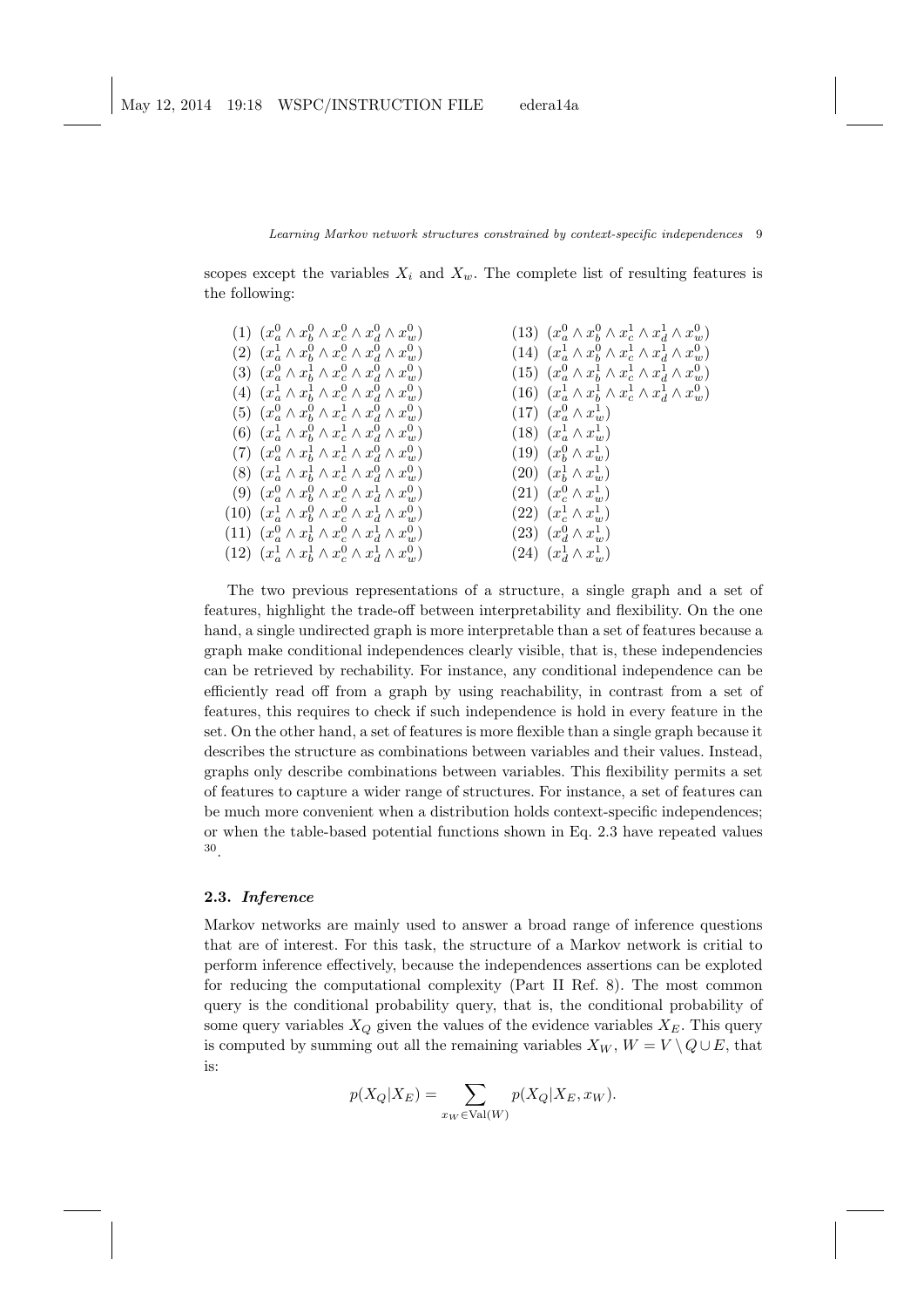In the general case, inference in Markov networks is  $\#P$ -complete <sup>10</sup>; requiring approximate inference techniques. These techniques exploit the structure of a Markov network in order to improve substantially the efficiency of inference. For instance, inference in Sum-product networks, a class of Markov networks that assumes a very rigid structure, results in tractable inferences <sup>31</sup>. Moreover, inference techniques can exploit context-specific independences in order to reduce expensive inferences  $22,28,32$ . One widely used approximate technique for inference is Gibbs sampling, a special case of Markov-chain Monte Carlo (MCMC)  $33$ . Gibbs sampling answers inference queries taking a sample from a Markov network by sampling each variable  $X_a$  in turn given its Markov blanket MB(a) (Chapter 12.3 Ref. 8).

# 2.4. Weight learning

Given the structure of a distribution, the task of constructing a Markov network consists in learning its weights. The weight learning automatically estimates the weights from data by optimizing an objective function of the weights. When data is fully observed, the log-likelihood is an often used convex objective function. Unfortunately, the log-likelihood cannot be solved in closed-form to obtain the optimal weights, thus requiring to perform convex optimization. At each iteration of this convex optimization, it is needed to compute inference queries to estimate the partition function  $Z$ . In the general case, these queries must be computed by using approximate inference techniques, producing inaccurate results <sup>34</sup>. In practice, an efficient alternative objective function is the pseudo-likelihood  $35$ . The pseudo-likelihood is defined so as to avoid the computation of the partition function. Formally, let  $\mathcal{D} = \{x^0, x^1, \ldots\}$  be a discrete set of examples in a domain, the pseudo-loglikelihood is defined as follows:

$$
\log p(x) = \sum_{a \in V} \sum_{x^i \in \mathcal{D}} \log p(x_a | x^i_{\text{MB}(a)}),
$$

which uses the independence assumptions encoded by the structure, namely, the independence of each variable conditioned by its Markov blanket. However, inference in Markov networks trained by using pseudo-likelihood tend to be only accurate on queries with large amounts of evidence  $36$ .

Finally, both objective functions are prone to overfit data. This can be reduced by adding regularization terms. In practice, the most common regularation terms are  $L_1$  or  $L_2$  norms, which assume a Laplacian or Gaussian prior on the weights, respectively. These priors are parameterized by additional weights known as hyperparameters.  $L_1$  prior tends to select models that are much sparser than  $L_2$ , thus  $L_1$ is increasingly used by feature selection algorithms to reduce variance errors. For instance,  $L_1$  has been shown to be used for selecting relevant features of a log-linear model  $^{29,14,37,2,16}$ . However,  $L_1$  is very sensitive to the choice of its hyperparameters, requiring expensive cross-validations to find them <sup>21</sup>.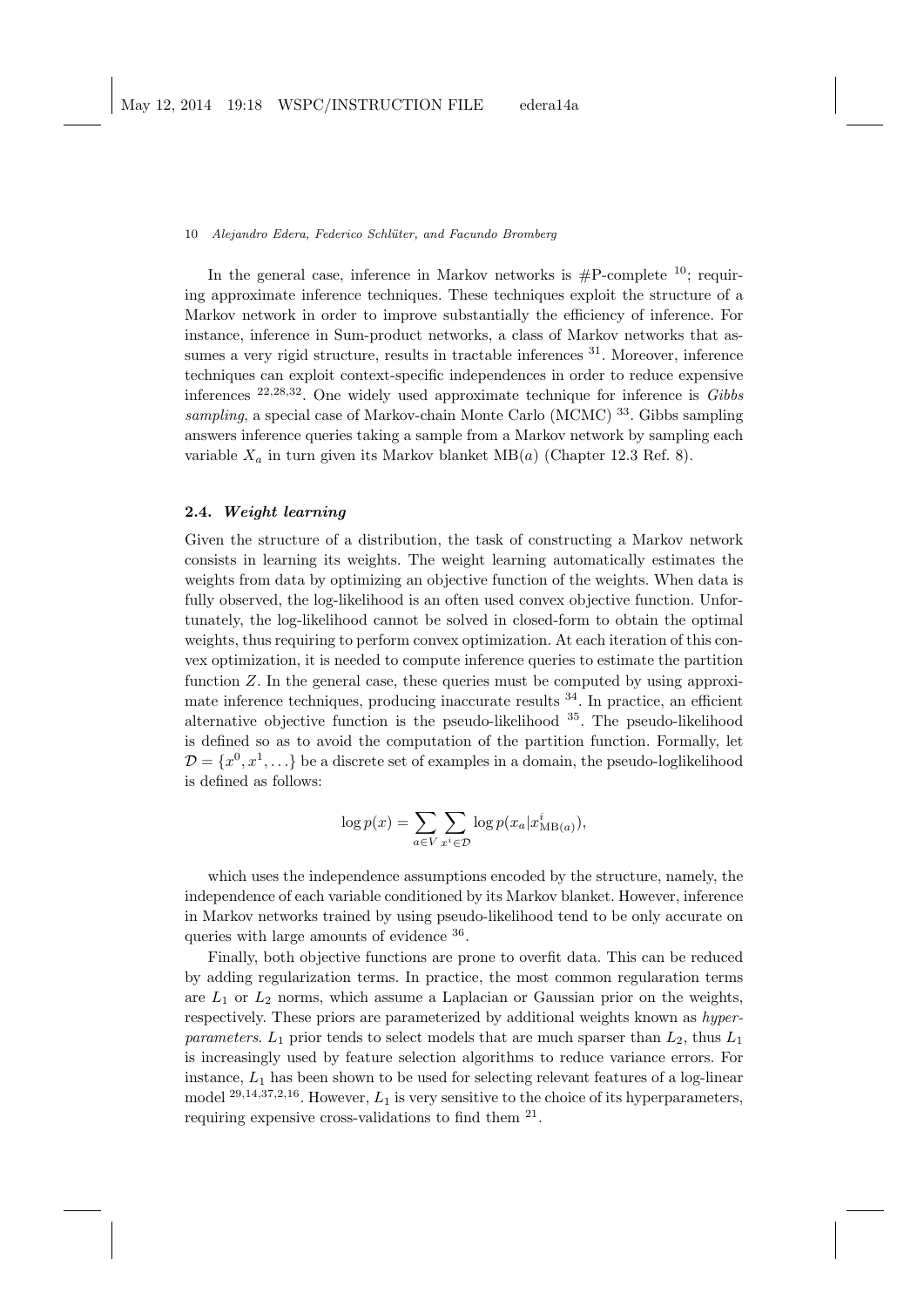## 2.5. Structure learning

The aim of structure learning is to elicit the structure of a Markov network from data. This subsection is not meant to be a compendium of every structure learning algorithm, but rather a comprehensive and representative selection in order to describe general approaches for searching a structure through a space of candidate structures. We review two categories of approaches: general approaches that search the structure regardless of the representation of the structure chosen; and specific approaches that are intertwined with the chosen representation, taking advantage of the topology of the specific search space. In practice, structure learning algorithms can be seen as an instantiation that combines both approaches.

In practice, the most common general approaches are: *top-down* and *bottom*up approaches. The top-down approach consists in starting from a very general structure, i.e. the fully connected structure, which is specified through independence assumptions, resulting at the end in a more specific structure  $17,15$ . Alternatively, the bottom-up approach consists in starting from a very specific structure, i.e. the empty structure, which is generalized by removing independence assumptions, resulting at the end in a more general structure  $11,13,37,18,19$ . Roughly speaking, the top-down approach is more prone to make type I errors than the bottom-up approach; in contrast, the bottom-up approach is more prone to make type II errors than the top-down approach. Therefore, some structure learning algorithms may use both approaches. For instance, the GSMN algorithm starts the search from a very specific structure which is generalized and specialized in two phases respectively: the grow phase that follows the bottom-up approach, and the shrink phase that follows the top-down approach <sup>18</sup>.

The previous approaches can use two strategies for searching the structure. The global strategy consists in directly searching a structure defined over all the variables <sup>11</sup>,12,17,19. On the other hand, the local strategy consists in searching a local structure for each variable in turn, and then combining them into a unique structure 18,13,37,16 .

In practice, several specific approaches can be found, one for each different learning algorithm, but they can be analized in a general way according to the goal of learning. As previously discussed, the goal of learning is interwined by the representation of the structure. Density estimation algorithms use a set of features for its flexibility, in contrast, knowledge discovery use a single graph for its interpretability. For the search, a set of features defines a more large space of candidate structure than a single graph. For this reason, density estimation algorithms search the structure in two phases: a feature generation phase, and a feature selection phase. The generation phase consists in a cheap way to generate many candidate features that have high support in data; leading to many irrelevant features as well as inconsistent independence assumptions. The selection phase consists in removing irrelevant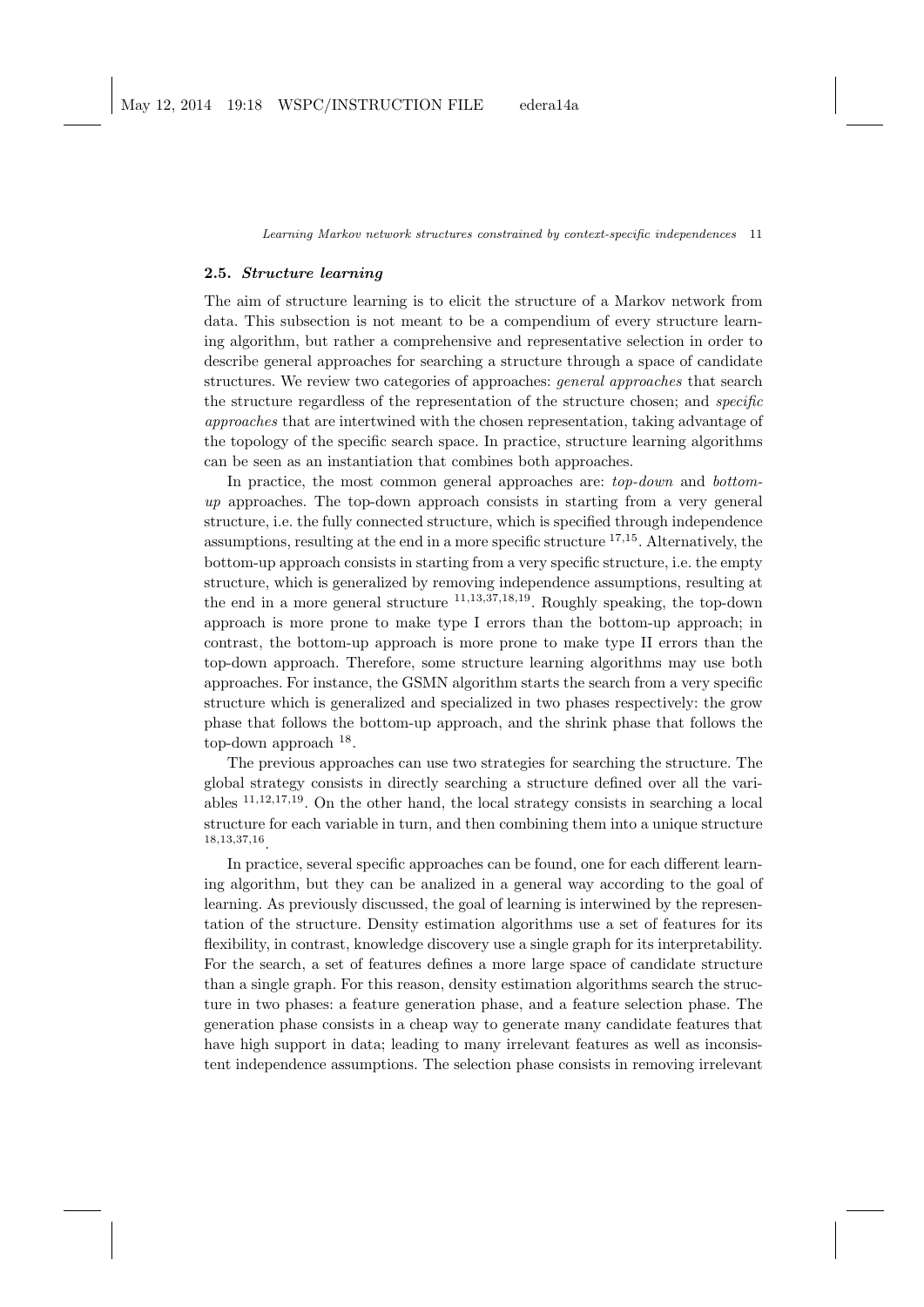features by using a bias. Two common bias applied are: positive features<sup>b</sup> and regularization terms. In the search, the former reduces the space of candidate structures because there are fewer possible features, as discussed in (Section 5 Ref.13), and (Section IV.C Ref. 38). In the weight learning, the latter removes features that have low support in data, in other words, these features have weights equal to zero. To avoid discarding of relevant features by using regularization terms, their hyperparameters must be tuned by cross-validation. In contrast to density estimation algorithms, knowledge discovery algorithms search the structure as constraint-based search, that is, they limit the space of candidate structure by using independence assumptions as constraints. So, under this approach, any candidate structure must satisfy the constraints. Moreover, independence properties, as those in Appendix A, can be used to infer new independence assumptions that further reduce the search space. However, if the independence assumptions are incorrect, the inference of new assumptions produces cascading errors, leading to incorrect structures  $39,19$ . For determining the truth value of an independence assumption, it is not required to perform weight learning. A common method for determining the truth value is by using statistical independence tests. However, statistical independence tests can be incorrect due to sample size problems  $40$ . This problem is exhacerbated by the fact that common statistical independence tests, such as  $\chi^2$ , requires a sample size that increases exponentially with the number of variables <sup>41</sup>.

# 3. Towards a more flexible representation

As discussed before, the aim of this work is to propose a new knowledge discovery algorithm that learns structures that can capture context-specific independences of the form  $I(X_A, X_B | X_U, x_W)$ , that is, conditional independences  $I(X_A, X_B | X_U)$ that only hold in the context  $x_W$ . However, current knowledge discovery algorithms use a single graph as the representation of the structure which cannot capture such independences. For overcoming this limitation, we present an alternative representation of the structure based on  $CSI$  models, first introduced in two works  $25,26$ , which can capture such independences. Roughly speaking, a CSI model is a collection  $\mathcal G$  of pairs defined by a graph G and an assignment  $x_W^i$ , denoted by  $(G, x_W^i)$ . Given a pair  $(G, x_W^i) \in \mathcal{G}$ , the graph G captures conditional independences in the context  $x_W^i$ allowing the representation of context-specific independences. Unfortunately, the use of CSI models as representation presents some issues for learning them because CSI models are too flexible. The flexibility of CSI models arises from the fact that each of its graphs can be associated to any possible context, resulting in an enormous space of candidate structures (Section 9 Ref. 26). In other words, the space of candidate CSI models can be seen as a combination of two exponential spaces: the space of candidate graphs and the space of candidate contexts. In this manner, for

<sup>b</sup>Features whose scopes are not for false values, formally, a feature  $f_j$  is positive if  $x_a^j \neq 0$  for all  $a \in D_i$ .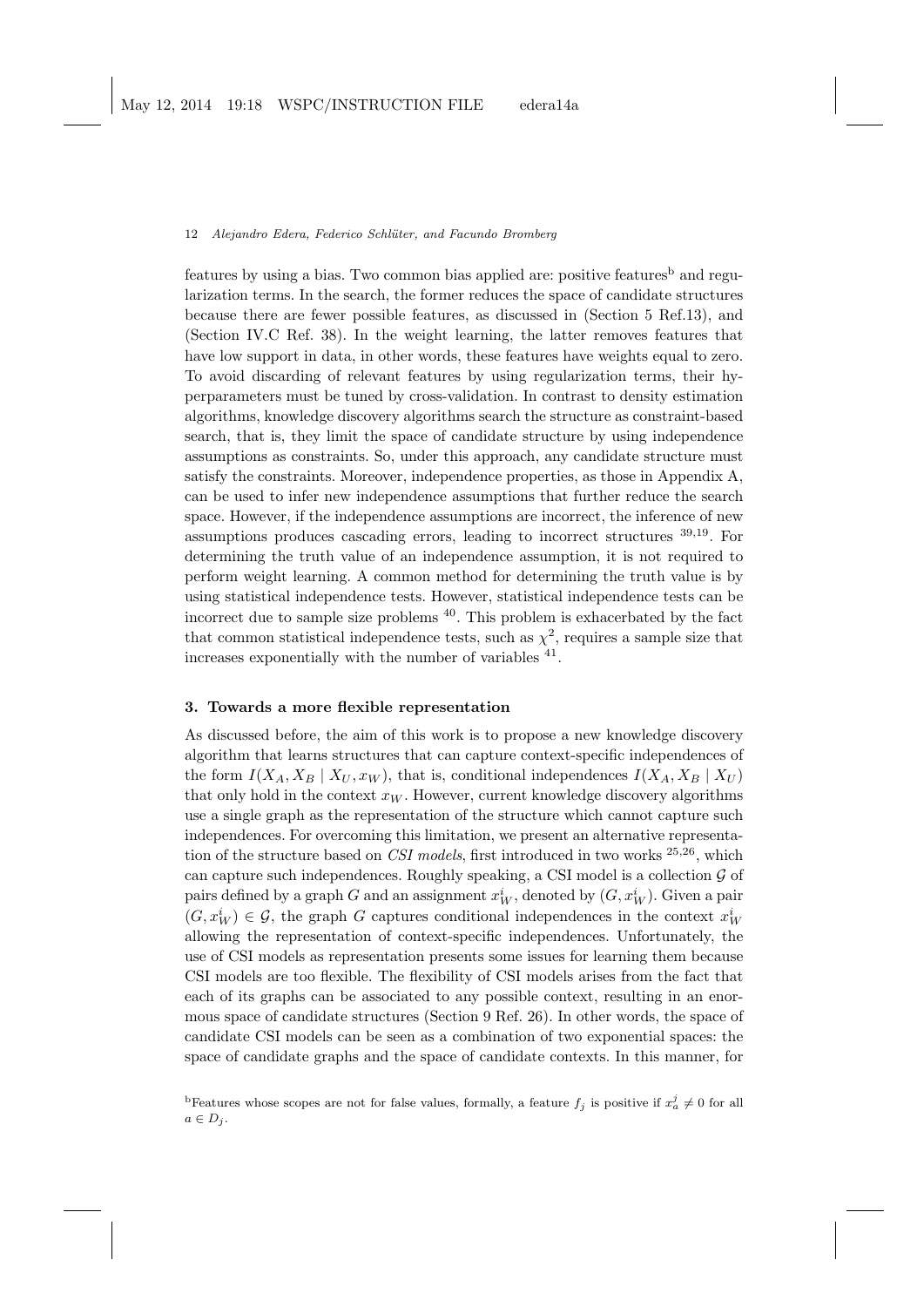each possible context  $x_W^i$  in the space of candidate contexts, the context  $x_W^i$  can be associated to any graph  $G$  in the space of candidate graphs. For overcoming this problem, we propose a more rigid class of CSI models whose graphs can be only associated to very rigid contexts. These models, that we name as canonical models, lead to a substantial simplification of the space of candidate structures, but keeping the flexibility to encode context-specific independences qualitatively. Moreover, we show that canonical models permit us to design new learning algorithms as simple adaptations of current knowledge discovery algorithms.

Following the previous discussion, the aim of this section is to describe the CSI models and, particularly, the canonical models, highlighting how CSI and canonical models can capture context-specific independences. This section concludes showing how canonical models permit us to learn them by using simple adaptations of current knowledge discovery algorithms. Next, Section 4 presents a learning algorithm that learns canonical models from data. The rest of this section is divided into two parts: Section 3.1, where the CSI models are presented; and Section 3.2, where the canonical models are presented.

# 3.1. CSI models

As shown in <sup>26</sup>, a CSI model is a hierarchical log-affine model. These models present an interesting property: they can be represented by using graphs<sup>5</sup>. A graphical representation of a CSI model  $\mathcal G$  is a collection of *instantiated graphs*  $G(x_W^i)$ , one for each pair  $(G, x_W^i)$ . A graph G is instantiated by a context  $x_W^i$  when its nodes W are associated to an *assignment*  $x_W^i$ , and its remaining nodes  $V \setminus W$  are associated to the variables  $X_{V \setminus W}$ . Then, the edges of the instantiated graph  $G(x_W^i)$  can capture statistical associations among  $x_W^i$  and  $X_{V \setminus W}$ . Therefore, by a straightforward adaptation of the concept of reachability, context-specific independences that hold in the context  $x_W^i$  can be retrieved from an instantiated graph  $G(x_W^i)$ . As a result, a CSI model  $\mathcal G$  can capture the context-specific independences present in a joint distribution  $p(X)$  by using a set of instantiated graphs  $G(x_W^i) \in \mathcal{G}$ , each one capturing independences present in a conditional distribution of the form  $p(X_{V \setminus W} | x_W^i)$ . In contrast, a single graph G can only capture conditional independences that hold in the joint distribution  $p(X)$ .

**Example 3.1.** Figure 2 shows a CSI model G that represents the structure for the distribution of Example 2.1. This model is composed by two instantiated graphs  $G(x_w^0)$  and  $G(x_w^1)$ , shown in Figure 2(a) and Figure 2(b) respectively. In these graphs, gray nodes indicate assigned variables. The context-specific independences can be read off from each instantiated graph by using reachability. The graph  $G(x_w^0)$ encodes no independences, but the graph  $G(x_w^1)$  encodes that each pair of variables  $X_a, X_b \in X_{V \setminus \{w\}}$  are mutually independent given the context  $x_w^1$ .

The use of CSI models as the representation of the structure offers flexibility and interpretability, that is, they are sufficiently flexible for capturing context-specific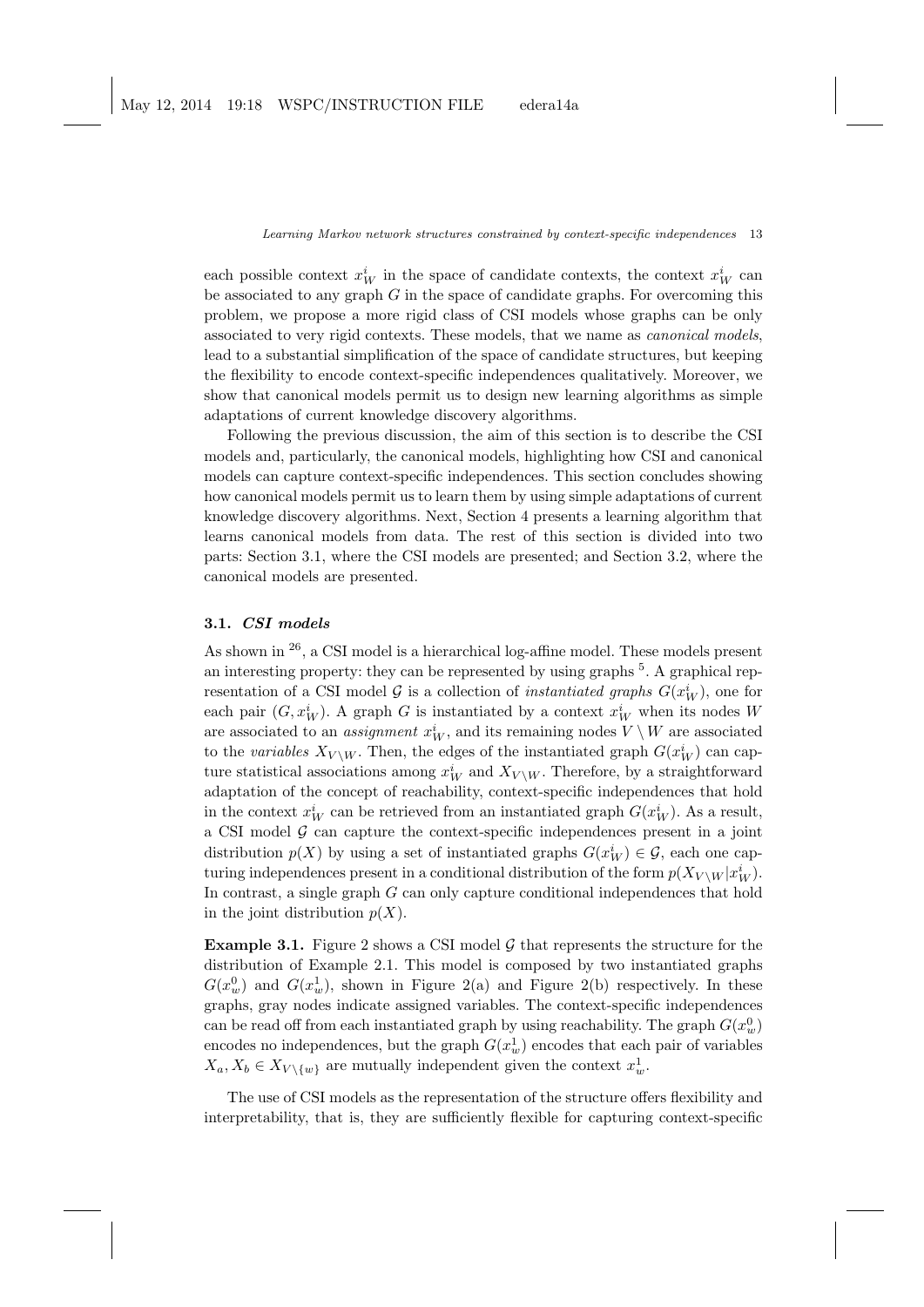

Fig. 2. a CSI model  $\mathcal G$  composed of two instantiated graphs: the graph  $G(x_w^0)$  shown in figure 2(a), and the graph  $G(x_w^1)$  shown in Figure 2(b).

independences which can read off from the model by using reachability. However, this model is too flexible due to the fact that a graph can be associated to any possible context, resulting in an enormous space of candidate CSI models. For instance, the definition of a CSI model consists in defining a set of instantiated graphs, where the definition of each instantiated graph requires to decide which nodes will be instantiated, and which edges will be present. For limiting the space of candidates, we propose the canonical models, a more inflexible class of CSI models that avoids the need of deciding which nodes to assign.

## 3.2. Canonical models

We introduce in this section a subclass of CSI models that we named canonical models. A canonical model, denoted by  $\overline{G}$ , is a CSI model that is only composed by canonical graphs. A canonical graph is an instantiated graph where all their nodes are instantiated by using a canonical assignment. Formally, an instantiated graph  $G(x^{i})$  is canonical if the assignment  $x^{i}$  is canonical, that is,  $x^{i} \in Val(V)$ . As a result, for defining a canonical graph  $G(x^i)$ , it is not necessary to decide which nodes would be assigned, because all the nodes  $V$  are instantiated. Therefore, the definition of canonical models avoids the need of deciding which nodes to assign, leading to a substantial simplification of the space of candidate models. In other words, the space of canonical models is a proper subset of the space of candidate CSI models. From this fact, the definition of a canonical model  $\bar{G}$  can be realized in a simple way: defining a set of canonical assignments  $\mathcal X$  and then associating a canonical graph to each assignment  $x^i \in \mathcal{X}$ , formally  $\bar{\mathcal{G}} = \{G(x^i): x^i \in \mathcal{X}\}\$ . Given a particular set of canonical assignments  $X$ , the size of the space of candidate canonical models depends on the number  $|\mathcal{X}|$  of contexts. A possible definition for the set X is to use all the possible canonical assignments of the domain variables, that is,  $\mathcal{X} = \text{Val}(V)$ .

Despite of the simplification of the space of candidates, canonical models still capture context-specific independences. In contrast to general CSI models, a canon-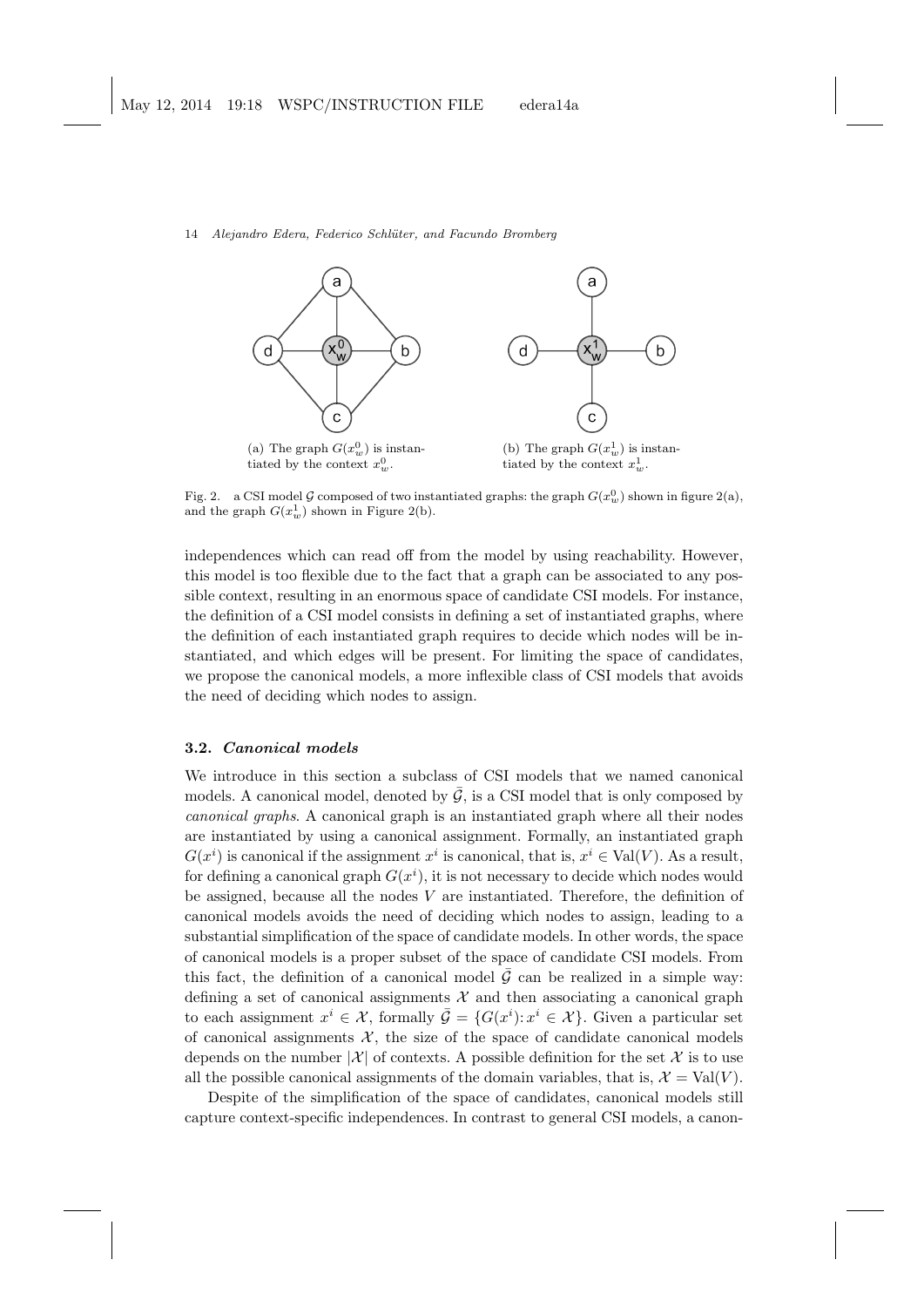ical model requires several canonical graphs for capturing a context-specific independence. For instance, let us suppose that we want to encode a context-specific independence  $I(X_a, X_b \mid x_w)$  in a canonical model  $\bar{\mathcal{G}}$ . From Definition 2.1, this independence implies a set of independences of the form  $I(x_a, x_b | x_w)$ , for all the assignments  $x_a$  and  $x_b$  in Val(a) and Val(b), respectively. Then, each independence  $I(x_a, x_b | x_w)$  is captured by a particular  $G(x^i) \in \overline{\mathcal{G}}$ , one whose context  $x^i$  satisfies:  $x_a^i = x_a, x_b^i = x_b$ , and  $x_w^i = x_w$ . In this manner, the independence  $I(X_a, X_b | x_w)$ is captured by using several canonical graphs.

Example 3.2. Let us illustrate how the structure of the distribution of Example 2.1 is captured by a canonical model  $\bar{\mathcal{G}}$ . A trivial way to define  $\bar{\mathcal{G}}$  is using the set of all the canonical assignments  $\mathcal{X} = \text{Val}(V)$ , defining  $2^{|V|} = 32$  canonical graphs, that is, a graph  $G(x^i)$  per canonical assignment  $x^i \in Val(V)$ . According to the value of  $X_w$ in the canonical assignments, the canonical graphs have two different structures: a fully connected structure when  $X_w = x_w^0$ , and the star structure when  $X_w = x_w^1$ . For this reason, Figure 3 only shows four canonical graphs in  $\overline{G}$ . The figures 3(a),  $3(b)$ ,  $3(b)$ ,  $3(d)$  show, in order, the following canonical graphs:  $G(x_a^0, x_b^0, x_c^0, x_d^0, x_w^0)$ ,  $G(x_a^1, x_b^1, x_c^1, x_d^1, x_w^0), G(x_a^0, x_b^0, x_c^0, x_d^0, x_w^1),$  and  $G(x_a^1, x_b^1, x_c^1, x_d^1, x_w^1)$ . Similary to Example 3.1, the context-specific independences can be read off from each canonical graph by using reachability. For instance, the graph  $G(x_a^0, x_b^0, x_c^0, x_d^0, x_w^1)$  encodes that any pair of values between  $x_a^0, x_b^0, x_c^0, x_d^0$  are mutually independent given the context  $x_w^1$ ; in contrast, the graph  $G(x_a^1, x_b^1, x_c^1, x_d^1, x_w^0)$  encodes no independences between any pair of values  $x_a^1, x_b^1, x_c^1, x_d^0$ .

An interesting property of using canonical models for representing the structure is that a canonical model is defined from the set  $\mathcal{X}$ , that is, a set of mutually independent canonical assignment  $x^i \in Val(V)$ . This follows from the fact that each canonical assignment can be seen as a row in the table-based representation of the joint distribution. Thus, the learning of canonical models from data can be decomposed into a set of independent subproblems, that is, the learning of each single canonical graph  $G(x^i)$ ,  $x^i \in \mathcal{X}$ . In a general perpective, knowledge discovery algorithms are designed to learn a single graph. Hence, each canonical graph can be learned by using basic ideas of knowledge discovery algorithms. The next section presents a simple learning algorithm that learns canonical models by learning each canonical graph in turn by using basic concepts of knowledge discovery algorithms.

## 4. Learning canonical models

This section presents the CSPC<sup>c</sup> algorithm for learning structures represented as canonical models. In a general perspective, CSPC uses a top-down approach for learning the structure, that is, CSPC defines an initial general canonical model and

<sup>c</sup>CSPC is the acronym of Context-Specific Parent and Children algorithm, because its design was inspired by the well-known Parent and Children algorithm <sup>17</sup>.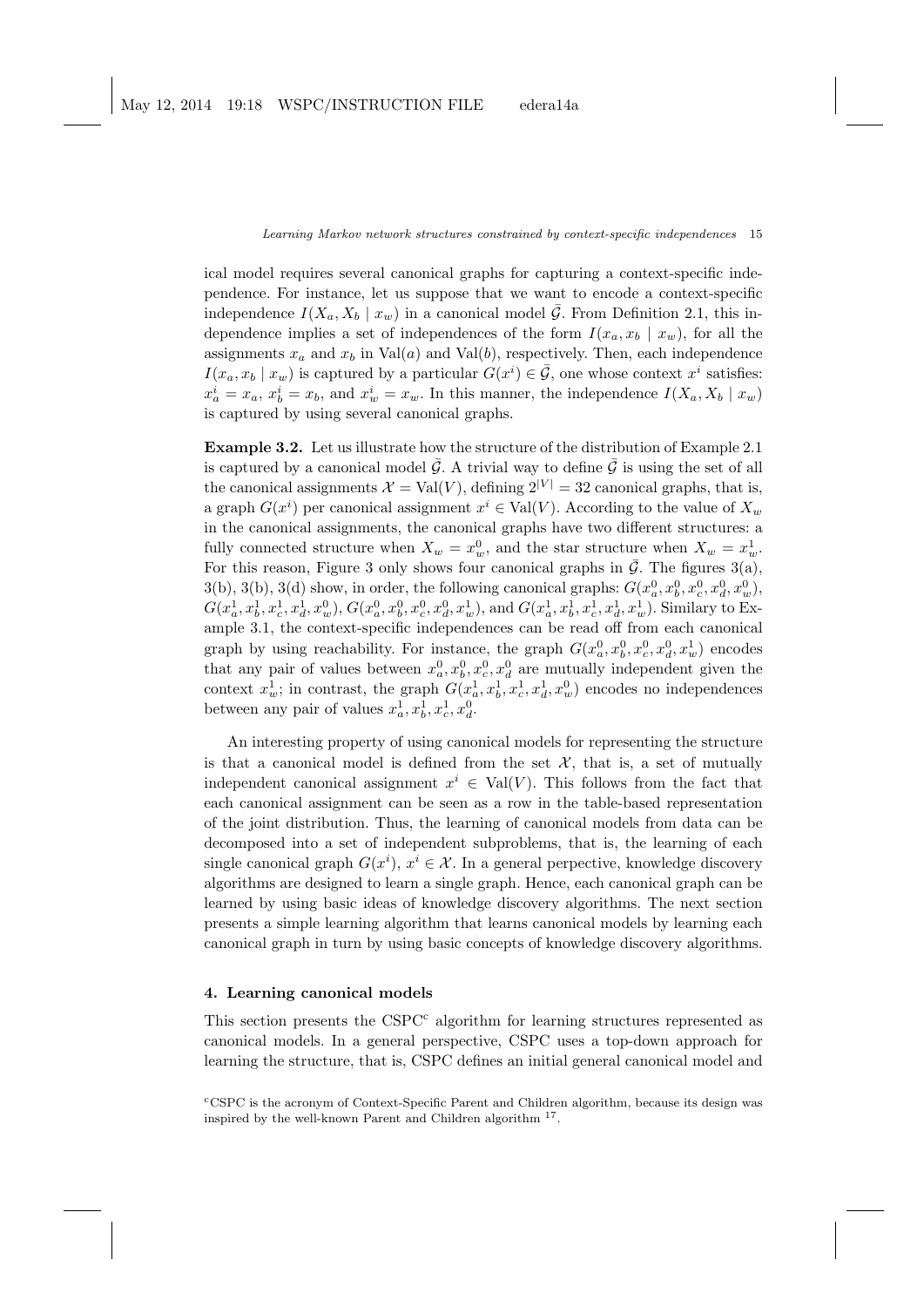

(a) The graph  $G(x_a^0, x_b^0, x_c^0, x_d^0, x_w^0)$  is instantiated by the canonical assignment  $x_a^0, x_b^0, x_c^0, x_d^0, x_w^0$ .





(b) The graph  $G(x_a^1, x_b^1, x_c^1, x_d^1, x_w^0)$  is instantiated by the canonical assignment  $x_a^1, x_b^1, x_c^1, x_d^1, x_w^0$ .



 $G(x_a^0, x_b^0, x_c^0, x_d^0, x_w^1)$  is instantiated by the canonical assignment  $x_a^0, x_b^0, x_c^0, x_d^0, x_w^1$ .

 $G(x_a^1, x_b^1, x_c^1, x_d^1, x_w^1)$  is instantiated by the canonical assignment  $x_a^1, x_b^1, x_c^1, x_d^1, x_w^1$ .

Fig. 3. Several canonical graphs that compose a canonical model  $\bar{G}$ .

then this model is specified by using context-specific independences elicited from data. The specification of the initial canonical model  $\bar{\mathcal{G}}$  consists in specifying each canonical graph  $G(x^i) \in \overline{G}$ , where  $x^i \in \mathcal{X}$ . A graph  $G(x^i)$  is specified by removing edges according to a well-known criterion often used by knowledge discovery algorithms <sup>17</sup>,18,42,<sup>19</sup>. For determining whether the criterion is satisfied, it is required to elicit context-specific independences from data. Finally, once the canonical model has been specified, CSPC uses the canonical graphs for generating a set of features. Instead of a canonical model, a set of features is a more common representation which permits us to use standard software packages available for weight learning and inference. For instance, the set of features generated can be taken together in a log-linear model, whose weights can be obtained by performing any standard weight learning package.

The key elements of CSPC are:  $i$ ) the definition of the initial canonical model;  $ii)$  the specialization of each canonical graph;  $iii)$  the elicitation of context-specific independeces from data; and  $iv$ ) the feature generation from the learned canonical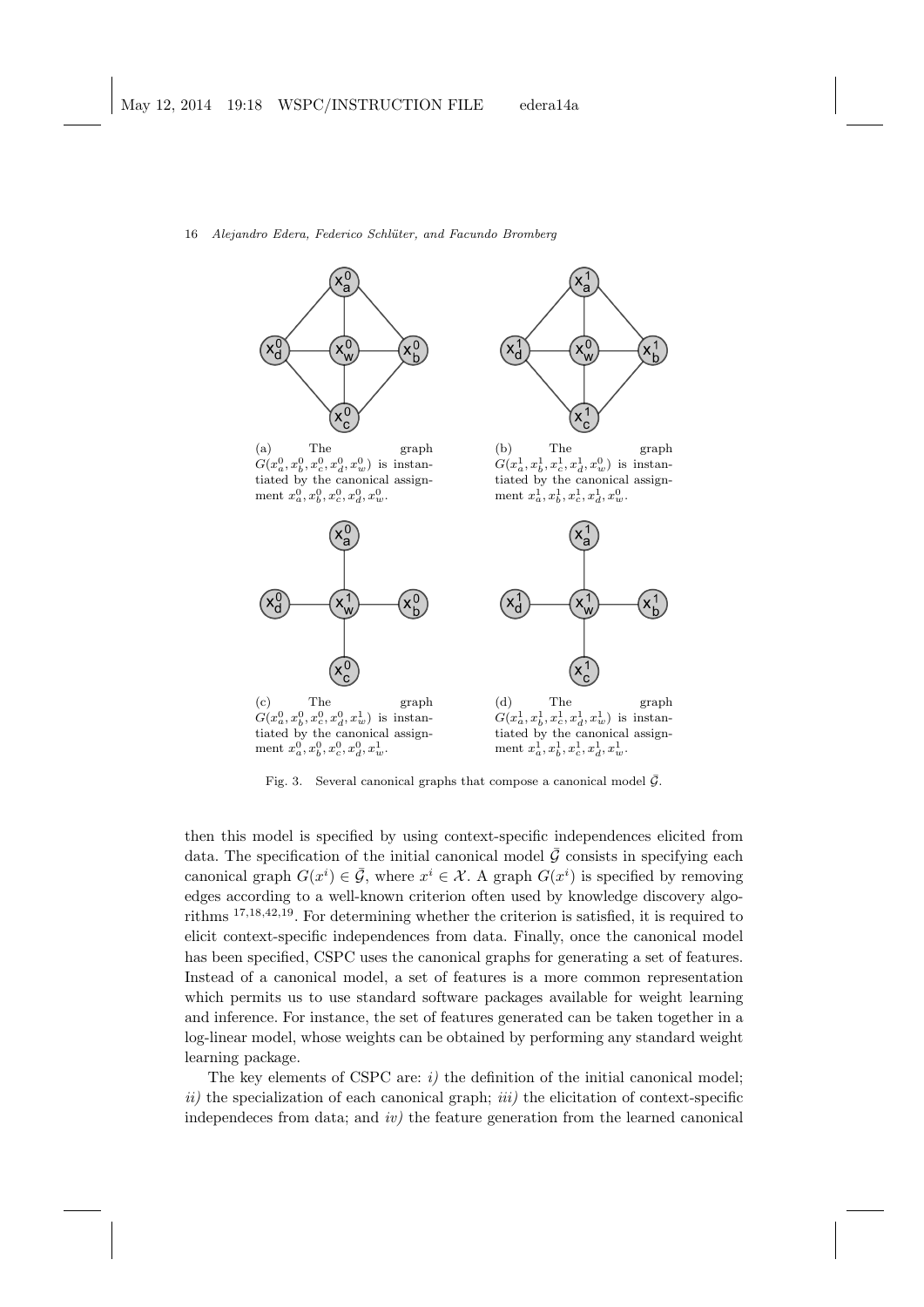model. Algorithm 1 shows the pseudo-code of CSPC, offering an overview of how these key elements are related. Moreover, the rest of this section is organized according to these key elements. Section 4.1 describes lines 1 and 2, which define the initial canonical model. Section 4.2 describes lines 3 and 4, which specify the initial canonical graphs. Section 4.3 describes how to elicit context-specific independences, which are used to specify a canonical graph. Section 4.4 describes line 5, which generates a set of features from the specified canonical model. Finally, Section 4.5 describes several tips for speeding up the execution of CSPC.

| Algorithm 1: OVERVIEW OF CSPC                                                                                 |
|---------------------------------------------------------------------------------------------------------------|
| <b>Input:</b> domain $V$ , dataset $D$                                                                        |
| $1 \mathcal{X} \leftarrow$ Define the set of canonical assignments                                            |
| $\mathbf{2} \ \bar{\mathcal{G}} \leftarrow$ Define a set of initial graphs $\{G(x^i): x^i \in \mathcal{X}\}\$ |
| 3 foreach $G(x^i) \in \overline{\mathcal{G}}$ do                                                              |
| 4 $G(x^i) \leftarrow \text{Specialize}(G(x^i), V, \mathcal{D})$                                               |
| 5 $\mathcal{F} \leftarrow$ Feature generation from each $G(x^{i}) \in \overline{\mathcal{G}}$                 |

# 4.1. The initial canonical model

CSPC starts the top-down approach from an initial canonical model  $\bar{\mathcal{G}}$ . For defining the initial  $\bar{\mathcal{G}}$ , CSPC define an initial set of canonical assignments  $\mathcal{X}$ , where each canonical assignment  $x^i \in \mathcal{X}$  is used to instantiate an initial graph. A naïve definition of the set of canonical assignments is  $\mathcal{X} = \text{Val}(V)$ . However, in this case, the size of  $X$  is exponential with respect to the number of variables. A more practical alternative is to use a data-driven approach for defining it, that is, adding a context  $x^i$  per unique training example in  $\mathcal{D}$ . This alternative is often used as a starting point in the search for density estimation algorithms <sup>13</sup>,15. This initial model guarantees that any feature obtained at the end matches at least one training example. Once defined the set X, CSPC constructs the initial canonical model  $\bar{\mathcal{G}}$  as a collection of fully connected graphs, that is, a fully connected graph  $G(x<sup>i</sup>)$  for each  $x^i \in \mathcal{X}$ . We note that this approximation may be drastic for dense distributions and large datasets, but the approximation permits us to drastically reduce the time complexity of the algorithm. For evaluating the impact of this approximation in the quality of the learned structures, we performed an offline empirical evaluation over synthetic data, confirming that both ways of defining  $\mathcal X$  result in equivalent learned structures.

# 4.2. Specialization of a canonical graph

For encoding the context-specific independences present in data, CSPC specifies each canonical graph by using a combination of two criteria: the local Markov property and the pairwise Markov property (Chapter 3.2.1 Ref. 5). This criterion says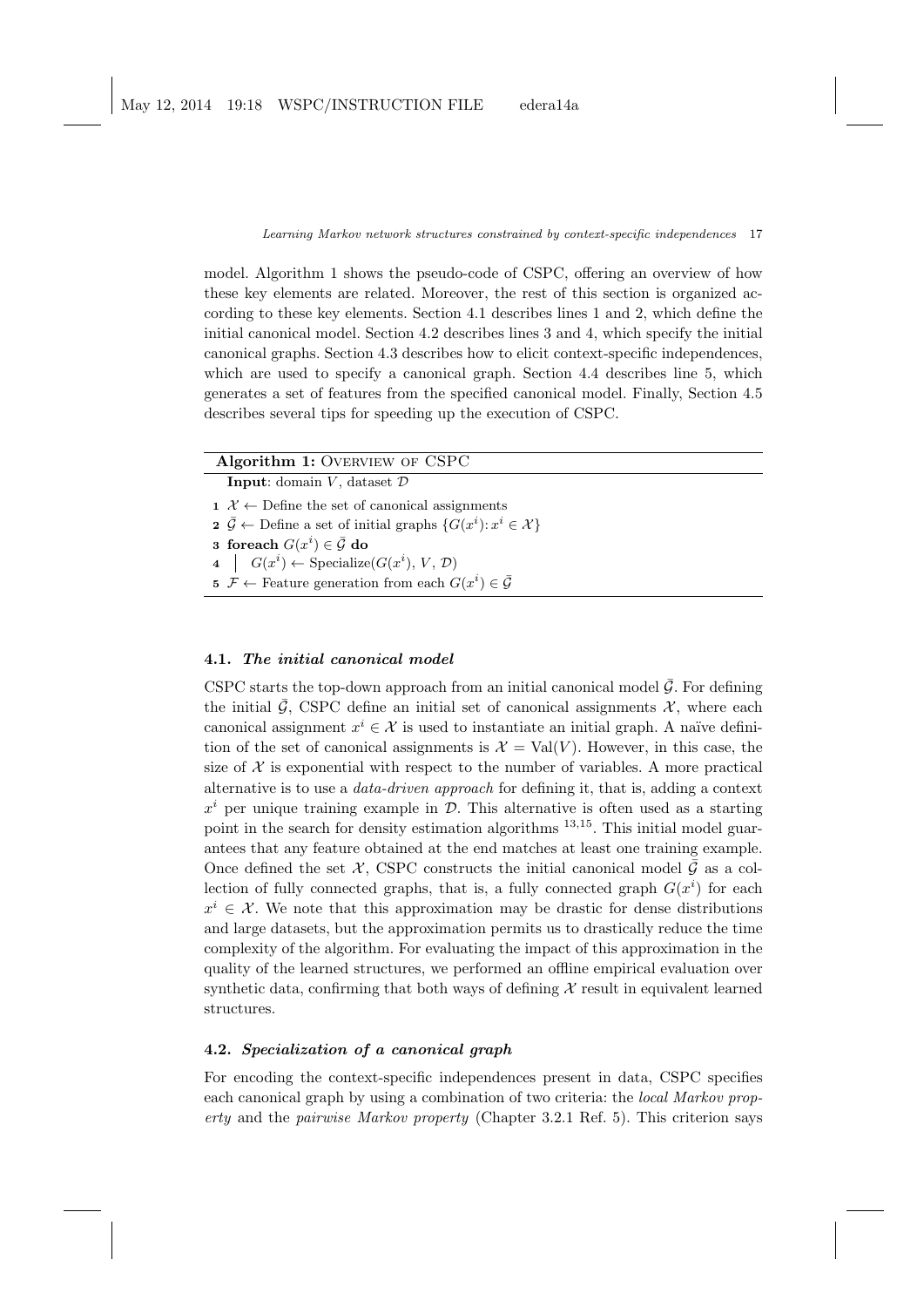that each variable  $X_a$  is conditionally independent of the variable  $X_b \in X_{V \setminus \text{MB}(a)}$ given its Markov blanket variables  $X_{\text{MB}(a)}$ . Therefore, given an initial canonical graph  $G(x^{i})$ , any edge  $(a, b)$  can be removed if  $I(X_{a}, X_{b} | x_{\text{MB}(a)}^{i})$  is present in data. This criterion allows to use a local strategy for specifying a graph: specifying the adjacencies of each node  $a \in V$  in turn. This local strategy is the same used by the PC algorithm <sup>17</sup>. Algorithm 2 shows how this local strategy is performed. Roughly speaking, the algorithm iterates over each node  $a \in V$  in line 4. Then, each node  $b \in adj(a)$  is iterated in line 5 in order to remove the edge  $(a, b)$  if this satisfies the criterion. For that, line 6 searches the Markov blanket  $MB(a)$ , denoted by W, from the remaining nodes  $adj(a) \setminus \{b\}$ . For determining whether an edge satisfies the criterion, line 7 elicits the independence  $I(X_a, X_b | x_W^i)$  from data. If it is satisfied, then the edge  $(a, b)$  is removed from  $G(x<sup>i</sup>)$ , as shown in line 8. In such case, the node  $b$  is removed from the set  $adj(a)$ , specifying in this way the graph. When all the edges from the node a have been checked, the search proceeds by taking some next node, repeating the previous process.

| <b>Algorithm 2:</b> SPECIALIZATION OF $G(x^i)$                                        |
|---------------------------------------------------------------------------------------|
| <b>Input:</b> graph $G(x^i)$ , domain V, dataset $D$                                  |
| $1 \; k \leftarrow 0$                                                                 |
| 2 repeat                                                                              |
| foreach node $a \in V$ do<br>3                                                        |
| $adj(a) \leftarrow adjacencies \text{ of } a \text{ obtained from } G(x^i)$<br>4      |
| $\overline{5}$<br>foreach $b \in \text{adj}(a)$ do                                    |
| $\bf{6}$<br>for each $W \subseteq adj(a) \setminus \{b\}$ s.t. $ W  = k$ do           |
| if $I(X_a, X_b   x_W^i)$ is true in $D$ then<br>$\overline{7}$                        |
| $\begin{array}{c} 8 \\ 9 \end{array}$                                                 |
| $G(x^{i}) \leftarrow$ remove the edge $(a, b)$ in $G(x^{i})$<br>break // go to line 5 |
| $k \leftarrow k+1$<br>10                                                              |
| 11 until $ \operatorname{adj}(a)  < k$ , for all $a \in V$ ;                          |
| 12 return $G(x^i)$                                                                    |

Then, before removing an edge  $(a, b)$ , it is required to find the Markov blanket  $MB(a)$ , that is, the conditioning nodes W. This nodes are found by using an incremental search in line 6. This incremental search uses an integer-valued threshold  $k$ which is initialized with zero in line 1. This threshold fixes the maximum number of conditioning nodes in W, that is, any independence assertion  $I(X_a, X_b | x_W^i)$  has up to  $k = |W|$  conditioning variables. When all the adjacencies have been specialized, this threshold is increased in line 10. Therefore, the termination condition of the local search is reached when  $| \operatorname{adi}(a) | \leq k$  for all  $a \in V$ , in other words, when the size of each adjacency is smaller than the threshold.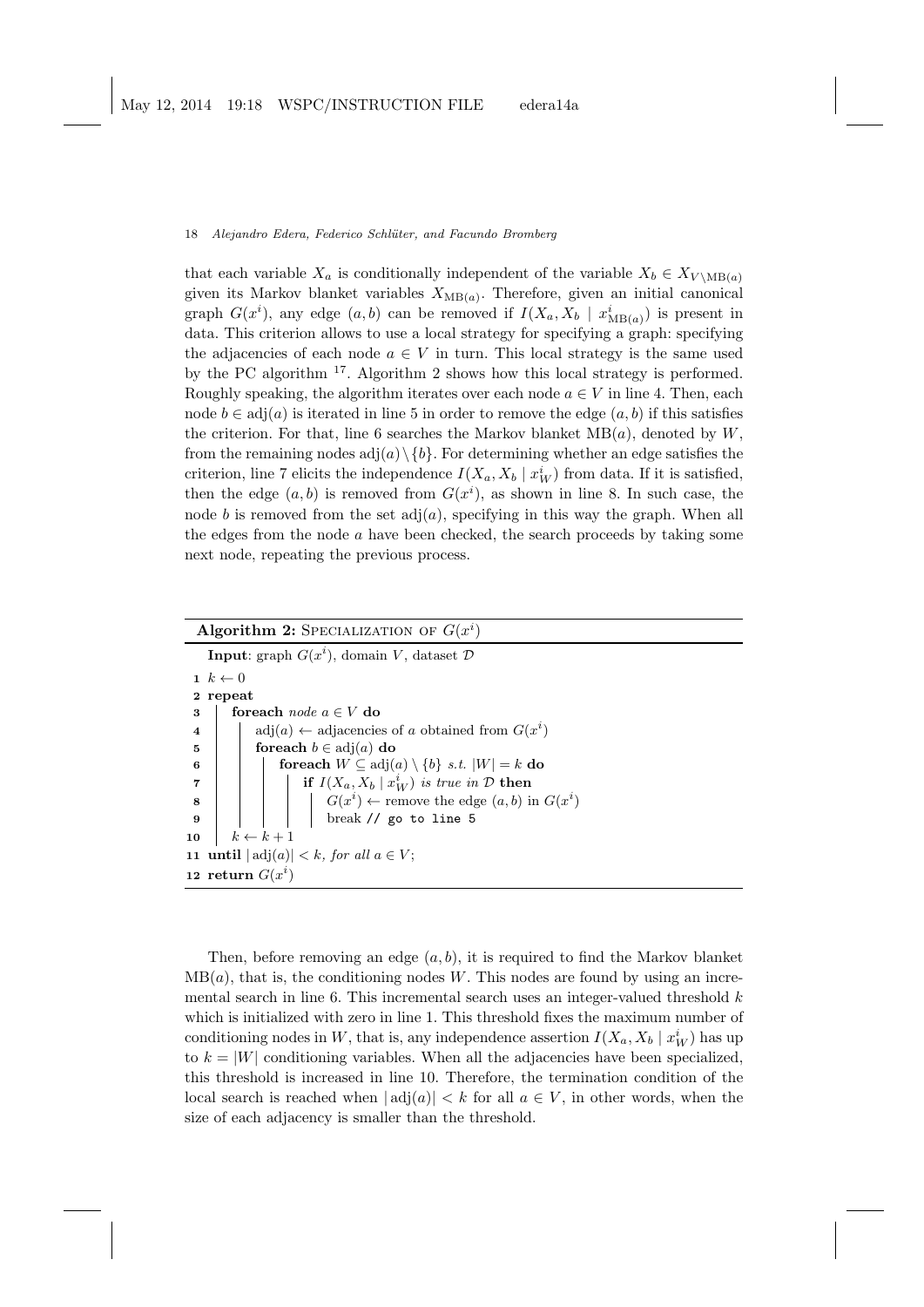## 4.3. Elicitation of context-specific independences

For eliciting the independences present in data, several statistical methods can be used (Section 3.A Ref. 38), (Section 4.3 Ref. 13), (Section 4.1 Ref. 51), and (Section 3 Ref.14). However, CSPC uses a very common method used by knowledge discovery algorithms called statistical independence tests <sup>17</sup>,52,42,19. A statistical independence test determines the truth value of an independence assertion  $I(X_a, X_b | X_W)$  by using statistics computed from a contingency table constructed from data. This can be seen as a typical problem of hypothesis testing. In our case, for determining the truth value of a context-specific independence  $I(X_a, X_b \mid x_W)$ , CSPC uses a straightforward adaptation of a statistical independence test. As discussed in Section 2.1, this adaptation is based on the following fact: any arbitrary context-specific independence  $I(X_a, X_b | x_W)$  that holds in  $p(X)$  is a conditional independence,  $I(X_a, X_b | \emptyset)$ , in the conditional distribution  $p(X \setminus \{X_W\} | x_W)$ <sup>43</sup>. Moreover, given that  $\mathcal D$  is a representative sample of  $p(X)$ , a partition  $\mathcal{D}[x_W^i] = \{x \in \mathcal{D}: x_W = x_W^i\}$  is a representative sample of  $p(X_{V \setminus W}|x_W^i)$ . Using  $\mathcal{D}[x_W^i]$ , CSPC obtains the truth value for any assertion  $I(x_a^i, x_b^i \mid x_W^i)$  by performing a statistical test for the assertion  $I(X_a, X_b | \emptyset)$ . If  $I(X_a, X_b | \emptyset)$  is true in  $\mathcal{D}[x_W^i]$ , then the  $X_a$  and  $X_b$  are conditionally independent. This fact implies that  $x_a^i$  and  $x_b^i$  are conditionally independent in  $p(X_{V \setminus W}|x_W^i)$ , and they are contextually independent given the context  $x_W^i$  in  $p(X)$ .

# 4.4. Feature generation from a canonical model

When the specialization of each canonical graph is finished, the resulting structure is a canonical model  $\bar{G}$ . This structure is converted into an equivalent representation in the form of a set of features  $\mathcal F$ . Algorithm 3 shows how the set of features is generated from a canonical model  $\bar{\mathcal{G}}$ . For each canonical graph  $G(x^i) \in \bar{\mathcal{G}}$ , a feature  $x_C^i$  is generated for each maximum cliques  $C \in G(x^i)$ . In this way, the resulting set of features guarantees that the context-specific independences captured by  $\bar{\mathcal{G}}$  are correctly encoded. In our implementation, we use the Bron-Kerbosch algorithm for obtaining the maximum cliques of a graph  $44$ . For ensuring the positiveness of the distribution, a simple way is to generate a unitary feature for each  $x^i \in Val(a)$  and for all  $a \in V$ .

**Example 4.1.** Let us now illustrate how a set of features  $\mathcal F$  is generated from the canonical graphs shown in Example 3.2. The set of features is generated in two steps. First, we search the maximum cliques in each canonical graph. Second, for each maximum clique, the context of the canonical graph is used for constructing a feature. For instance, the canonical graphs shown in Figure  $3(a)$  and  $3(b)$  have the same maximum clique:  $\{a, b, c, d, w\}$ . Using this clique and the two canonical assignments, the following features can be constructed: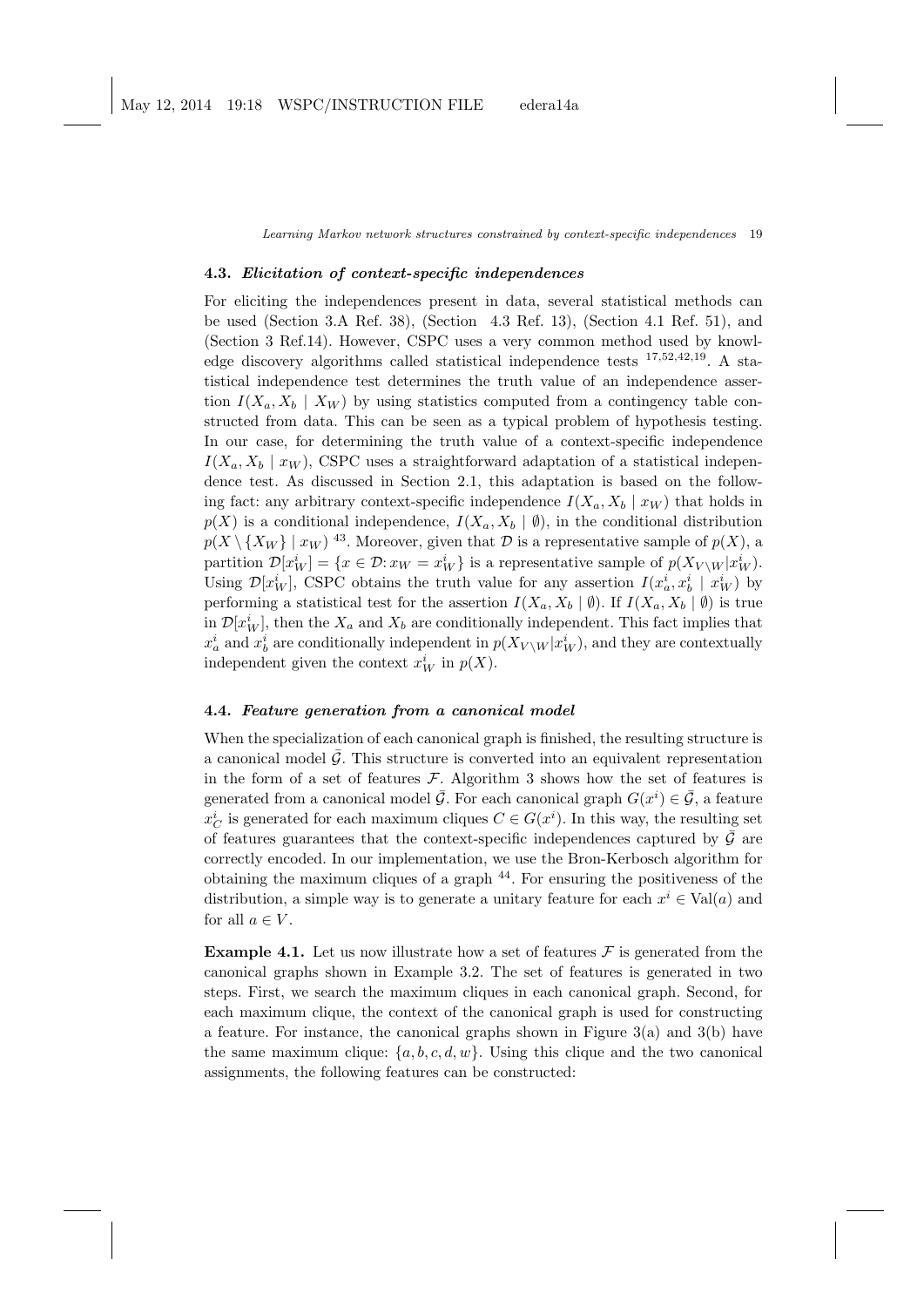## Algorithm 3: FEATURE GENERATION

**Input:** Canonical model  $\bar{G}$  $1 \mathcal{F} \leftarrow \emptyset$  $\mathbf 2 \;\text{ for each }\ G(x^i)\in \bar{\mathcal G} \;\textbf{do}$ 3 foreach maximum clique  $C \in G(x^i)$  do  $\begin{array}{c|c} \hline \texttt{4} & \end{array} \begin{array}{c} \end{array} \begin{array}{c} \end{array} \begin{array}{c} \mathcal{F} \leftarrow \mathcal{F} \cup \{x_C^i\} \end{array}$ 5  $\mathcal{F} \leftarrow$  Add unit feature  $x_a^i$  for each variable  $X_a \in X$ 6 return  $F$ 

| (1) $(x_a^0 \wedge x_b^0 \wedge x_c^0 \wedge x_d^0 \wedge x_w^0)$ | (2) $(x_a^1 \wedge x_b^1 \wedge x_c^1 \wedge x_d^1 \wedge x_w^0)$ |
|-------------------------------------------------------------------|-------------------------------------------------------------------|
|-------------------------------------------------------------------|-------------------------------------------------------------------|

On the other hand, the canonical graphs shown in Figure  $3(c)$  and  $3(d)$  have the same maximum cliques:  $\{a, w\}, \{b, w\}, \{c, w\}, \{d, w\}$ . Using these cliques and the two canonical assignments, the following features can be constructed:

| $(1)$ $(x_a^0 \wedge x_w^1)$ | $(5)$ $(x_c^0 \wedge x_w^1)$ |
|------------------------------|------------------------------|
| $(2)$ $(x_a^1 \wedge x_w^1)$ | $(6)$ $(x_c^1 \wedge x_w^1)$ |
| $(3)$ $(x_b^0 \wedge x_w^1)$ | $(7)$ $(x_d^0 \wedge x_w^1)$ |
| $(4)$ $(x_h^1 \wedge x_w^1)$ | $(8)$ $(x_d^1 \wedge x_w^1)$ |

## 4.5. Implementation details for speeding up computation

CSPC naively implemented is computationally infeasible, because it must perform |X| mutual independent structure learning steps for each canonical graph  $G(x<sup>i</sup>)$ ; as shown in line 4 of Algorithm 1. For obtaining a graph  $G(x<sup>i</sup>)$ , it is required to decide the presence of  $\binom{|V|}{2}$  edges by performing independence tests. This is discussed in Section 4.2, for determining the presence of an edge  $(a, b)$ , it is required to perform several independence tests, due to the incremental strategy used for finding the Markov blanket (the conditioning nodes  $W$ ). To perform an independence test implies the counting of sufficient statistics for constructing contingency tables from the dataset  $\mathcal D$ . Therefore, this subsection describes some tips for speeding up the execution of CSPC in order to reduce the execution time: i) the use of AD-Tree <sup>45</sup>, a cache for sufficient statistics to fast constructing contingency tables (a brief description in Appendix C); ii) an approximate strategy for finding Markov blankets, reducing the amount of independence tests performed; and iii) a naïve way to parallelize the learning of a canonical model for reducing the execution time.

CSPC uses AD-Tree for fast construction of contingency tables. However, in high-dimensional domains, AD-Tree can incurre in intractable memory requirements. Thus, CSPC takes advantage of Leaf-Lists for not incurring in intractable memory, as follows. Given a graph  $G(x<sup>i</sup>)$  in Algorithm 2, the presence of any edge  $(a, b)$  requires to perform incremental independence assertions with the form  $I(X_a, X_b | x_W^i)$ , that is, for incremental contexts  $x_W^i$  where  $W \subseteq V$  and  $|W| = k$ .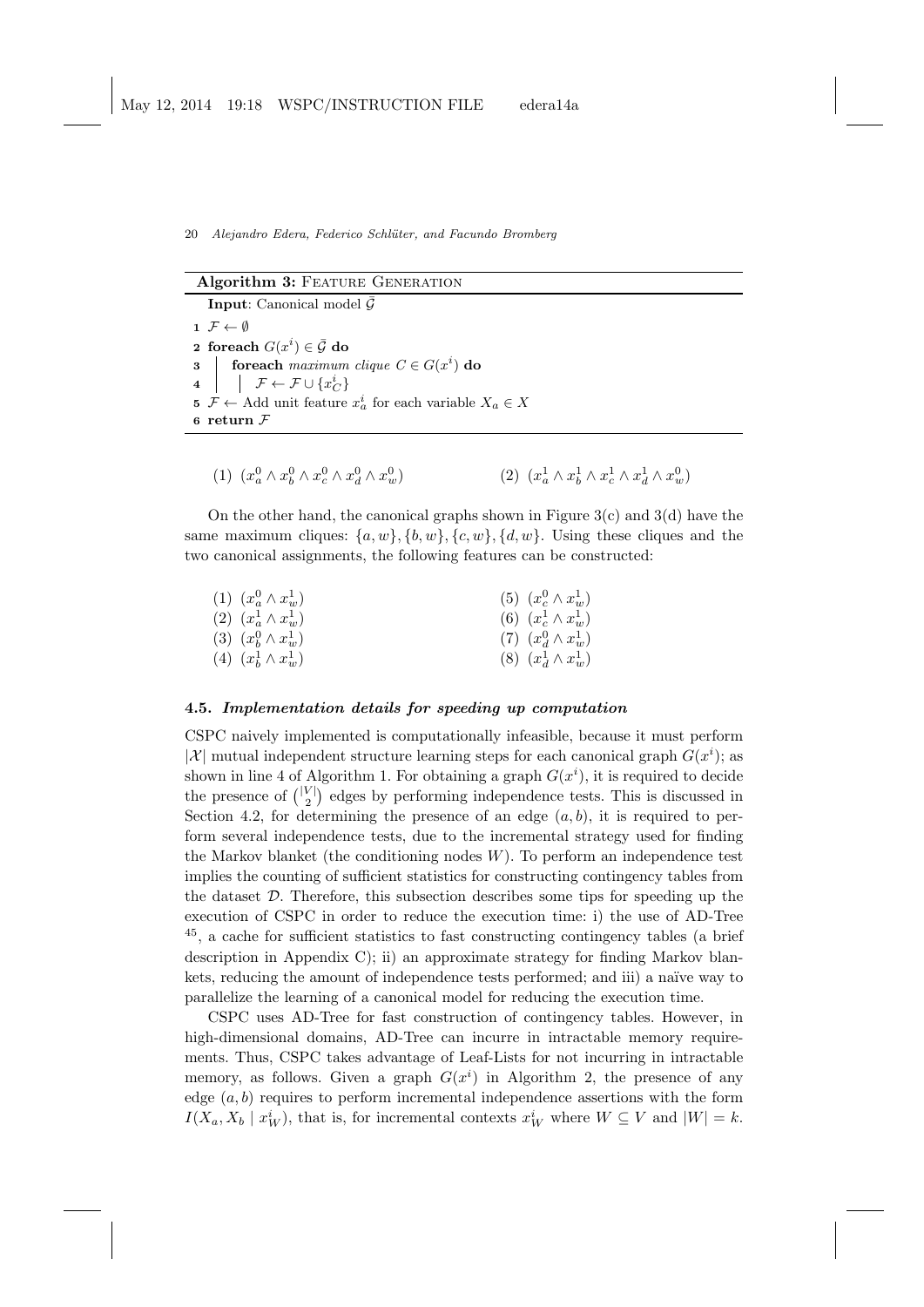Therefore, Algorithm 2 only requires sufficient statistics from specific subtress of the AD-Tree, that is, those that satisfy the contexts  $x_W^i \subseteq x^i$ . For this reason, Algorithm 2 starts with a very sparse AD-Tree by using a very large pruning threshold. Then, for each increment of  $k$ , the AD-Tree is expanded on demand, that is, the depths of the subtrees that satisfy  $x_W^i$  increase, reusing all the computations performed in the previous iterations due to the Leaf-Lists.

The use of AD-Tree reduces the time complexity of constructing contingency tables. However, CSPC must still perform a large amount of statistical tests, because  $|\mathcal{X}|$  canonical graphs must be specified. This is exacerbated by the incremental way used for obtaining the conditioning set  $W$ . When the underlying structure is very dense, the amount of tests for obtaining  $G(x<sup>i</sup>)$  grows exponentially because all the subsets  $W$  must be checked before finishing (line 6 in Algorithm 4), that is, the power set of each set of adjacencies. One simple strategy to overcome this is to use a maximum size  $K_{max}$  for conditioning sets. This threshold changes the termination condition of line 2 in Algorithm 2 as follows:  $(|\text{adj}(a)| < k \text{ or } |\text{adj}(a)| = K_{max}$ , for all  $a \in V$ . Given a fixed maximum degree<sup>d</sup> of the underlying structure, three situations are present for using  $K_{max}$ : (i) if the maximum degree is greater than  $K_{max}$ , the resulting structure is more dense than the underlying structure; (ii) if the maximum degree equals  $K_{max}$ , then the resulting structure is correct; and (iii) if the maximum degree is smaller than  $K_{max}$ , then the termination condition  $|{\rm adj}(a)| < k$  is reached first, and thus the correct structure is found. Therefore, for any case, the resulting structure is an I-map. However, for the situation (iii), the resulting structures are approximations because these structures do not encode all the independences.

Finally, it is worth noting that Algorithm 1 can be performed in a parallel way due to the definition of canonical model. A canonical model is a collection of mutually independent canonical graphs, in other words, the definition of each canonical graph does not dependent of the remaining canonical graphs. As a result, the set of canonical assigments  $\mathcal X$  can be splitted into any set of partitions, that is,  $\mathcal{X} = \bigcup_j \mathcal{X}_j$  where  $\mathcal{X}_j$  is a partition.

## 5. Empirical evaluation

This section shows the improvements that can be reached in the accuracy of the learned structures when context-specific independences are explicitly learned; highlighting the direct correlation between the correctness of the structure and the accuracy of the distribution. These improvements cannot be obtained by existing knowledge discovery and density estimation algorithms. Knowledge discovery algorithms focus on learning accurate structures but they use an inflexible representation that cannot encode context-specific independences. On the other hand, density estimation algorithms do not focus on learning accurate structures but they

<sup>d</sup>The maximum degree of a graph structure is the maximum number of edges incident to a node.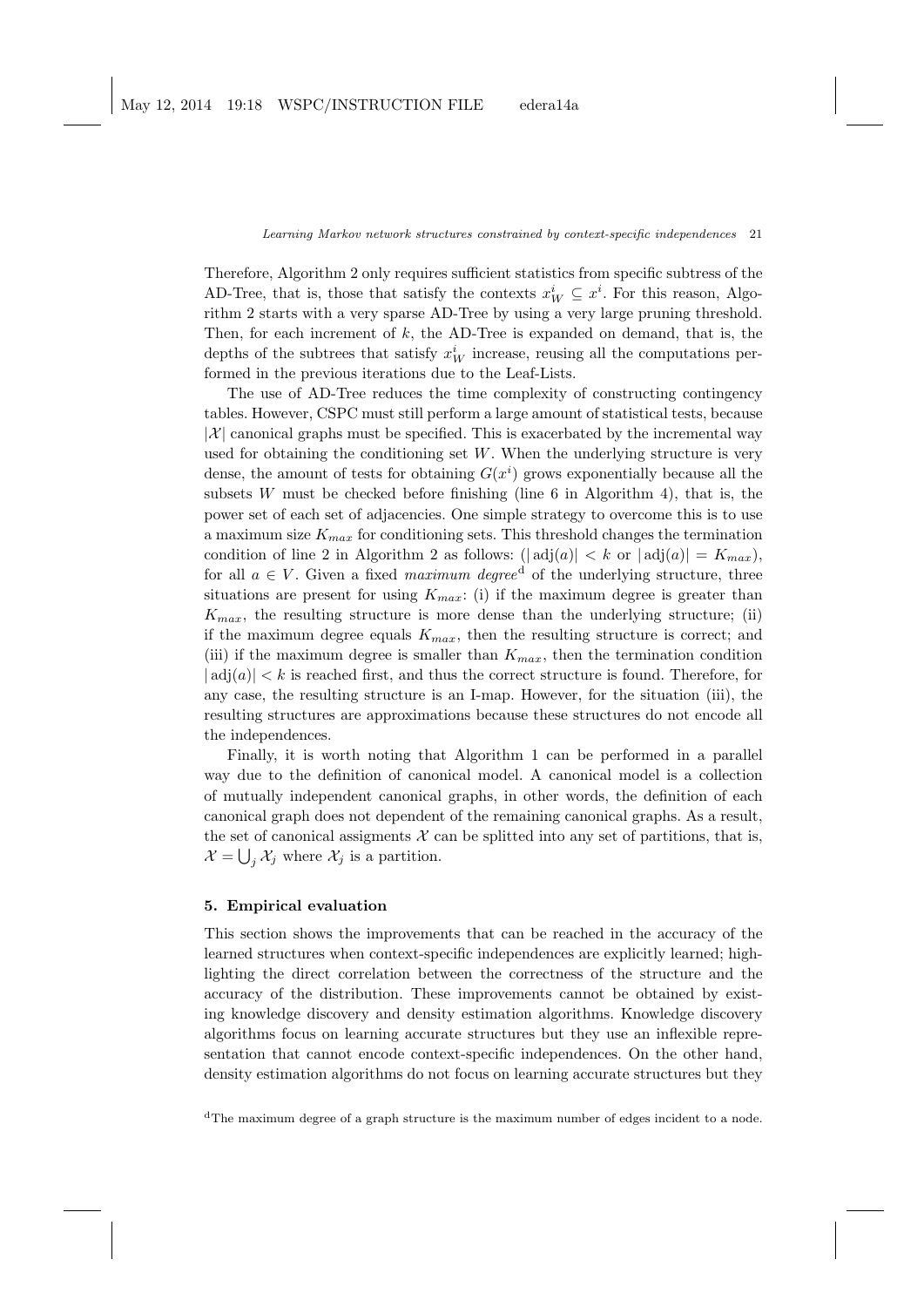use a flexible representation that can encode context-specific independences. This trade-off is mitigated by our approach allowing it to reach more accurate structures. Our approach is evaluated on two empirical scenarios: *synthetic datasets*, and real-world datasets. The former offers well-understood conditions which permit us to obtain precise measures to show the potential improvements that can be reached in a single application domain. On the other hand, the latter shows the improvements on multiple application domains. The evaluation consists in comparing the structures learned by CSPC and several knowledge discovery and density estimation state-of-the-art algorithms. This evaluation is conducted under the following performance measures: accuracy for encoding qualitatively independences that hold in the underlying structures; accuracy for answering inference queries; and general statistics over the learned structures and the underlying structures. The synthetic data used in our experiment, together with an open source implementation of CSPC algorithm, and the learned models are publicly available<sup>e</sup>.

# 5.1. Datasets

The synthetic datasets were generated through Gibbs sampling on synthetic binary Markov networks (more details in Appendix B). The underlying structure of these models is similar to those shown in Example 3.1. This structure encodes independence assertions of the form  $I(X_a, X_b \mid x_w^1)$  for all pairs  $a, b \in V \setminus \{w\}$ , but these assertions are not valid when  $X_w = x_w^0$ . In this way, the underlying structure can be seen as two instantiated graphs depending on the context: a fully connected graph  $G(x_w^0)$ , and a star graph  $G(x_w^1)$  where the central node is  $x_w^1$  and the remaining nodes  $V \setminus \{w\}$  are leaves. Despite of the simplicity of this structure, this cannot be correctly captured by using a single graph, while it can be captured by a set of features or CSI models; as is shown in Example 2.2, Example 2.3 and Example 3.1. The number of variables in the synthetic models ranges from 6 to 9. The maximum degree of these underlying structures is equal to the number of variables  $n$ , resulting in a challenging problem for structure learning algorithms, which are usually tested on synthetic models with maximum degree at most 6 to 8  $^{14,29,19}$ . The generated datasets are partitioned into: a *training set* (70%) and a *validation* set (30%). The reason of this partition is due to the fact that density estimation algorithms use the validation set to tune their parameters for learning the models: they learn several models from the training set by using different parameters, and then they pick the best one using the validation set. On the other hand, CSPC and knowledge discovery algorithms do not use tunning parameters, they therefore use the whole dataset, i.e. the union of both sets, to learn the models.

The real-world datasets used here have been used by several recent works on structure learning  $36,30,31,2$ . Their characteristics are described in Table 1. These datasets are samples coming from multiple application domains, for instance: click

<sup>e</sup>http://dharma.frm.utn.edu.ar/papers/ijait14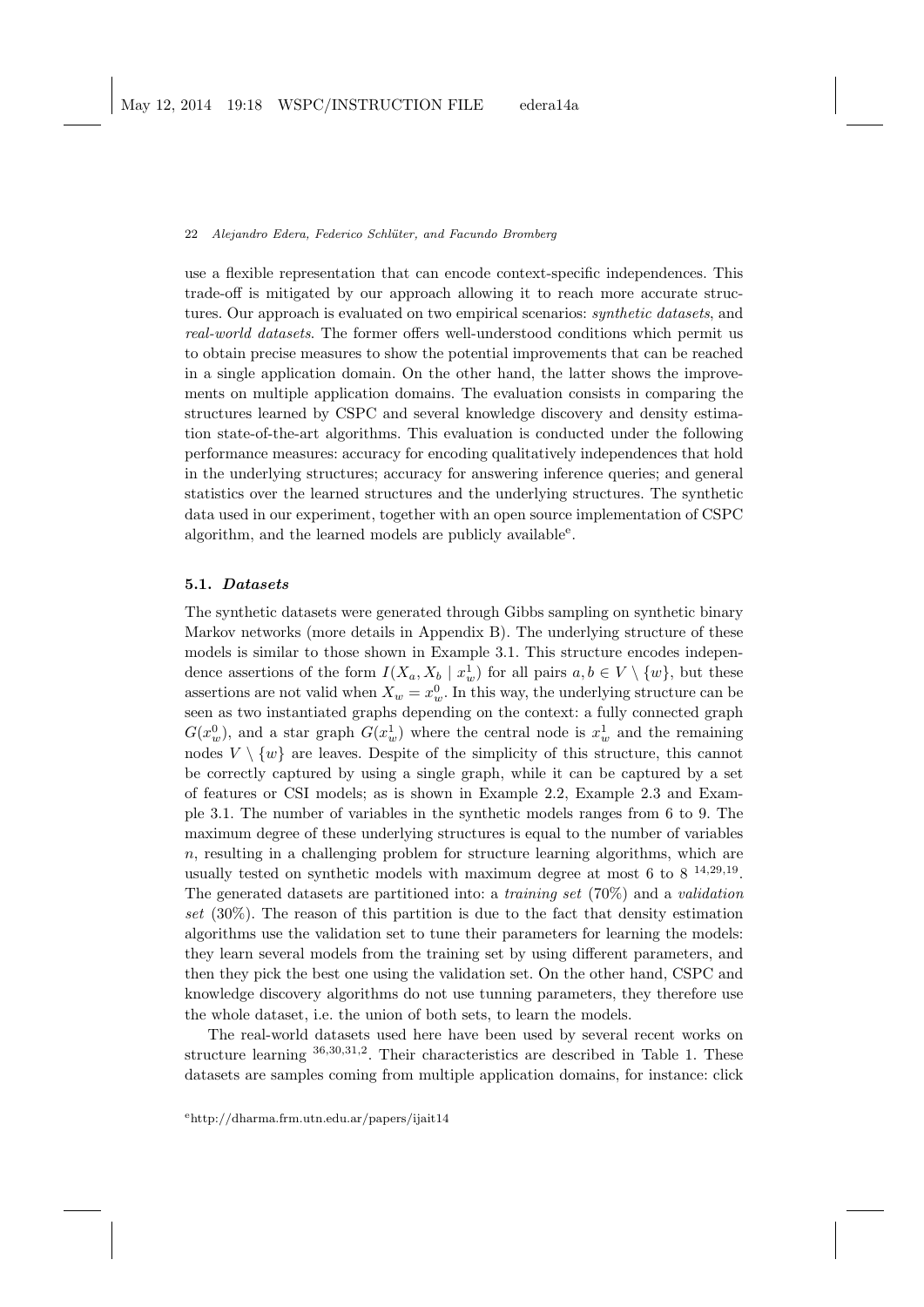logs, nucleic acid sequences, collaborative filtering, and etcetera. The number of variables ranges from 16 to 1556, and the amount of datapoints varies from 2k to 291k. For a more detailed description of those datasets, see  $^{13,15,16}$ . These datasets are partitioned in three parts: a *training set*, a *validation set*, and a *test set*; where the latter is denoted by  $\mathcal{D}_{test}$ . The validation set is used to tune parameters hyperparameters as well as input parameters of the density estimation algorithms. In contrast to synthetic datasets, we use the test set in real-world datasets for evaluation.

Table 1. Characteristics of all real-world datasets used in our experiments. The first column shows the number of variables. The three following columns show the sizes of each partitions: train set, validation set and test set. The last column  $|\mathcal{X}|$  shows the number of canonical contexts obtained from the unique training examples in the training set.

| Dataset      | X    | Size of train set | Size of tune set | Size of test set | $\mathcal{X}$ |
|--------------|------|-------------------|------------------|------------------|---------------|
| <b>NLTCS</b> | 16   | 16181             | 2157             | 3236             | 2671          |
| <b>MSNBC</b> | 17   | 291326            | 38843            | 58265            | 9228          |
| Abalone      | 31   | 3134              | 417              | 626              | 648           |
| Wine         | 48   | 4874              | 650              | 975              | 3898          |
| KDDCup 2000  | 65   | 180092            | 19907            | 34955            | 6864          |
| Plants       | 69   | 17412             | 2321             | 3482             | 8258          |
| Covertype    | 84   | 30000             | 4000             | 6000             | 22679         |
| Audio        | 100  | 15000             | 2000             | 3000             | 14969         |
| Netflix      | 100  | 15000             | 2000             | 3000             | 14998         |
| Accidents    | 111  | 12758             | 1700             | 2551             | 12756         |
| Adult        | 125  | 36631             | 4884             | 7327             | 25060         |
| Retail       | 135  | 22041             | 2938             | 4408             | 10510         |
| Pumsb Star   | 163  | 12262             | 1635             | 2452             | 12037         |
| DNA          | 180  | 1600              | 400              | 1186             | 1545          |
| <b>MSWeb</b> | 294  | 29441             | 3270             | 5000             | 10294         |
| WebKB        | 839  | 2803              | 558              | 838              | 2754          |
| <b>BBC</b>   | 1058 | 1670              | 225              | 330              | 1585          |
| Ad           | 1556 | 2461              | 327              | 491              | 1573          |

# 5.2. Methodology

In this subsection we explain the methodology used for evaluating our approach against several structure learning algorithms. First, we describe the two methods used for measuring the accuracies of the structures learned by the algorithms; and, second, we explain which structure learning algorithms are used in our experimentation and their configuration settings.

We use different evaluation methods for each empirical scenary. In synthetic datasets, the underlying distributions are known, in contrast, in the real-world datasets they are not. Therefore, for synthetic datasets, we use the Kullback-Leibler divergence (KL), a method that evaluates how similar are the learned distributions against the underlying distributions <sup>46</sup>,<sup>47</sup>. On the other hand, for real-world datasets, we use the conditional marginal log-likelihood (CMLL), a method that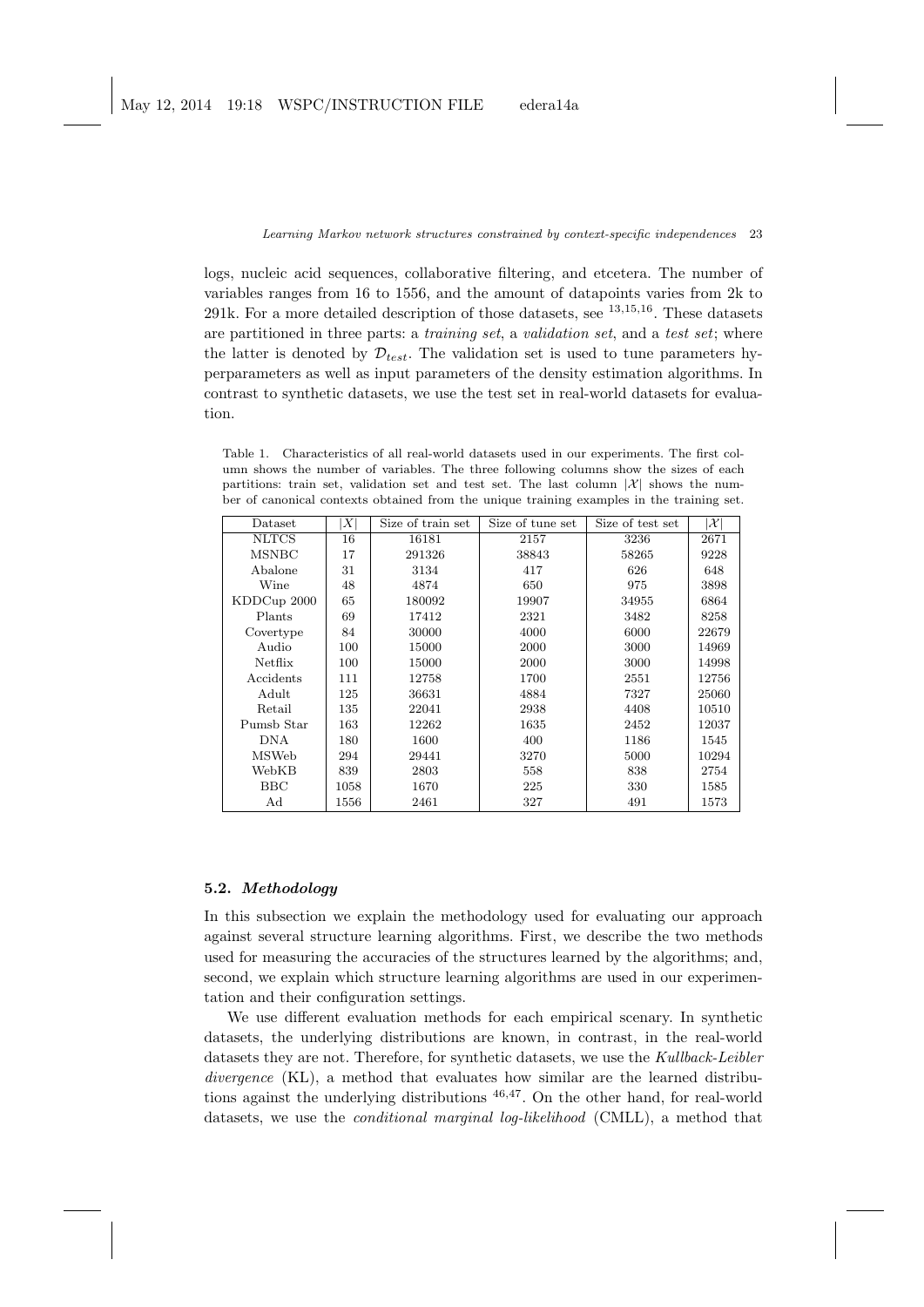evaluates the accuracy of the learned distributions for answering inference queries 29,13,16,15,31 .

The KL is a "distance measure" widely used to compare two distributions,  $p(X)$ and  $q(X)$ , by measuring the information lost between them, as follows:

$$
KL(p \mid q) = \sum_{x \in \text{Val}(V)} p(x) \log \frac{p(x)}{q(x)},
$$

where KL is zero if  $p(X) = q(X)$ , and positive otherwise. KL is not symmetric, but it satisfies the basic property of an error measure  $47$ . Therefore, let  $p(x)$  be the underlying distribution, and let  $q_1(x)$  and  $q_2(x)$  be two learned distributions; then the learned distribution with the smallest KL divergence with respect to  $p(X)$  is considered to be the most accurate. On the other hand, given a learned distribution  $q(X)$  and a test set  $\mathcal{D}_{test}$ , the CMLL is computed by summing the conditional marginals of each variable in a query set  $Q$ , conditioned on the remaining variables corresponding to an evidence set  $E = V \setminus Q$ , as follows:

$$
CMLL(q, \mathcal{D}_{test}) = \sum_{x \in \mathcal{D}_{test}} \sum_{a \in Q} \log q(x_a | x_E).
$$

The query and evidence variables are defined by dividing the variables into four disjoint subsets, taking one subset as query variables, and the remaining as evidence variables. Then, this procedure was repeated such that each subset is at least once in the query variables. The conditional marginals can be computed by performing a Gibbs sampling on the learned model. In our experiment, Gibbs sampling was run with 100 burn-in and 1000 sampling iterations, as commonly used in other works.

CSPC is compared against 8 state-of-the-art structure learning algorithms, four for knowledge discovery, and four for density estimation. The knowledge discovery algorithms are two for Markov networks: GSMN  $^{18}$ , and IBMAP-HC  $^{19}$ ; and two for Bayesian networks: HHC  $^{42}$ , and PC  $^{17}$ . The Bayesian networks structure learning algorithms were selected for the following reasons: HHC has shown competitive results against IBMAP-HC  $^{19}$ ; and against PC  $^{17}$ , because it is similar to the specialization of a canonical graph in CSPC, shown in Algorithm 2. PC offers a baseline to highlight the improvements resulting from learning context-specific independences. The previous two algorithms were modified for learning the structure of a Markov network by omitting the step of edges orientation  $48,19$ . For a fair comparison, we use the Pearson's  $\chi^2$  as the statistical independent test with a significance level of 0.05 for all algorithms, except IBMAP-HC that only works with the Bayesian statistical test of independence  $49$ , using a threshold of 0.5. The knowledge discovery algorithms learn the structure as a graph, thus a set of features was generated from its maximum cliques in a similar fashion than Algorithm 3. On the other hand, the density estimation algorithms are GSSL  $^{15}$ , L1  $^{37}$ , DTSL  $^{16}$ , and BLM  $^{13}$ . For a fair comparison, we replicate the recommended tunning parameters for all the density estimation algorithms. For GSSL, we generated 0.5, 1, 2, and 5 million features; with pruning thresholds of 1, 5, and 10; Gaussian standard deviations of 0.1, 0.5,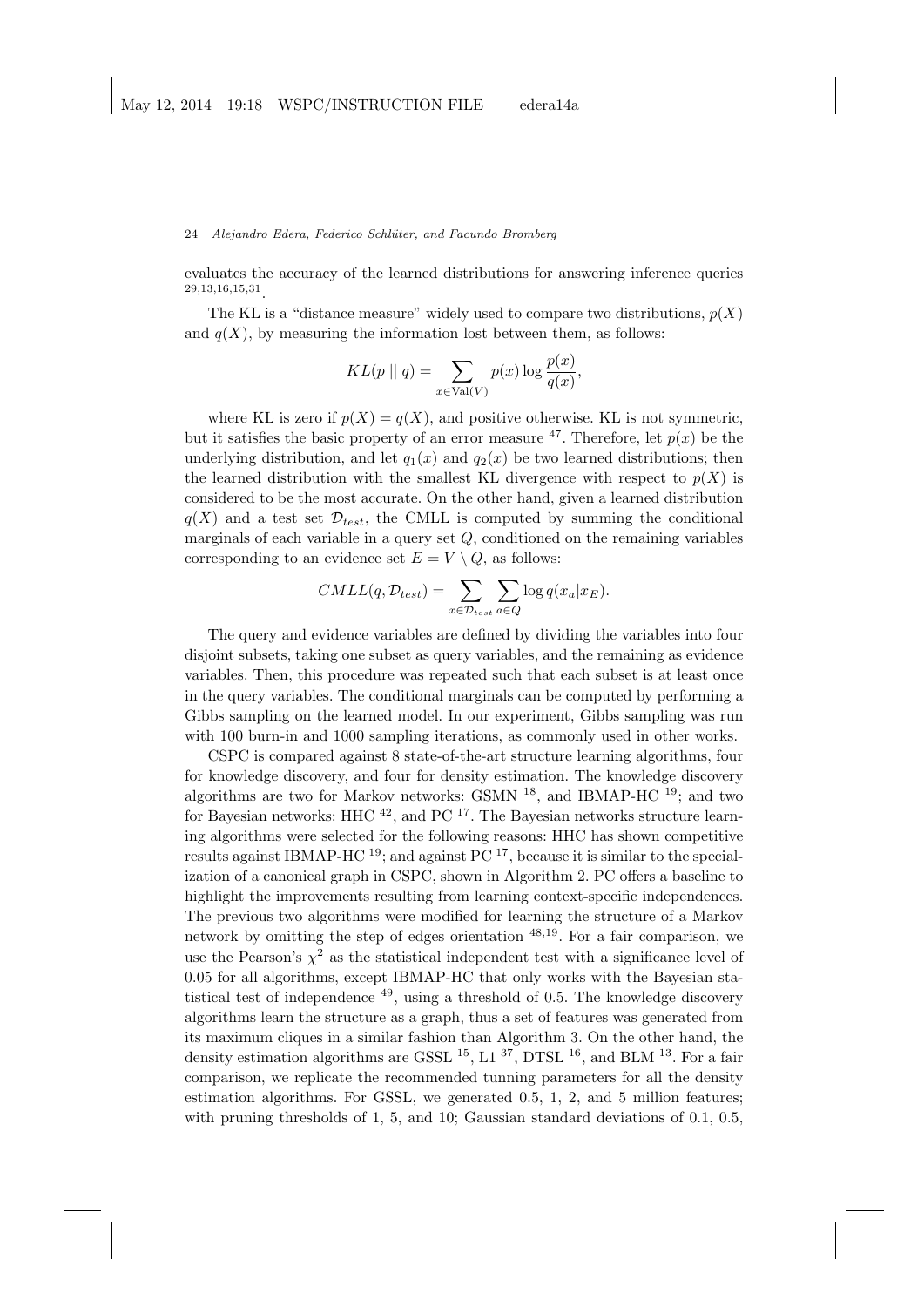and 1, combined with  $L_1$  priors of 1, 5, and 10; giving a total of 108 configurations. For L1, we employed the same procedure used in  $^{30}$ , with  $L_1$  priors of 0.1, 0.5, 1, 2, 5, 10, 15, and 20, giving a total of 8 configurations. For DTSL, we used the  $\kappa$ values of 1.0, 0.1, 0.01, 0.001, 0.0001 to obtain an initial model, and then 4 feature generation methods for positive features (nonzero, prune-nonzero, prune-5 nonzero, prune-10-nonzero); and Gaussian standard deviations combined to  $L_1$  priors similar to GSSL; giving a total of 50 configurations. For BLM, we use 1, 2, 5, 10, 20, 25, 50, 100, 200 nearest examples; frequency of accepted features of 1, 5, 10, and 25; and Gaussian standard deviation of 0.1, 0.5, and 1; given a total of 108 configurations. The objective function used by knowledge discovery and density estimation algorithms is pseudo-likelihood<sup>f</sup>. For all the density estimation algorithms, the best learned model was that with the maximum pseudo-likelihood on the validation set. Finally, for all baseline algorithms, we used publicly available code<sup>g</sup>.

# 5.3. Results for synthetic datasets

The evaluation on synthetic datasets consists in varying the available data from 20 to 10k datapoints, comparing at each case the KL divergences of the Markov networks learned by each algorithm. The Markov networks are obtained by performing weight learning from the learned structures. As density estimation algorithms depend on the regularization, weight learning is performed with regularization. In contrast, for knowledge discovery algorithms, weight learning is performed without regularization in order to avoid unnecessary changes in the learned structures. Before evaluating the KL divergences obtained by the algorithms, we show the KL divergences obtained by using hand-coded structures in order to show insights on the behaviour of KL divergence. These structures are representative results of learning: structures that are an I-map for the underlying distribution, and structures that are not an I-map. The I-map structures show us the impact in KL divergence of encoding correct independences. In contrast, the non-I-map structures show us the impact of encoding incorrect independences. For each type, we propose two particular structures: the fully connected and underlying structures for the I-map case, and the empty and star structures for the non-I-map case. The empty structure encodes the maximum number of incorrect independences. The star structure encodes context-specific independences as conditional independences. This kind of structures are usually learned when data is scarce. The fully connected structure encodes incorrect dependences which obscures the context-specific independences. It is worth noting that the fully connected structure would be learned by knowledge discovery algorithms under the assumption that the statistical tests are correct, for instance,

<sup>f</sup>Weight learning was performed by using the version 0.5.0 of the Libra toolkit (http://libra.cs.uoregon.edu/)

<sup>g</sup>https://dharma.frm.utn.edu.ar/papers/ijait14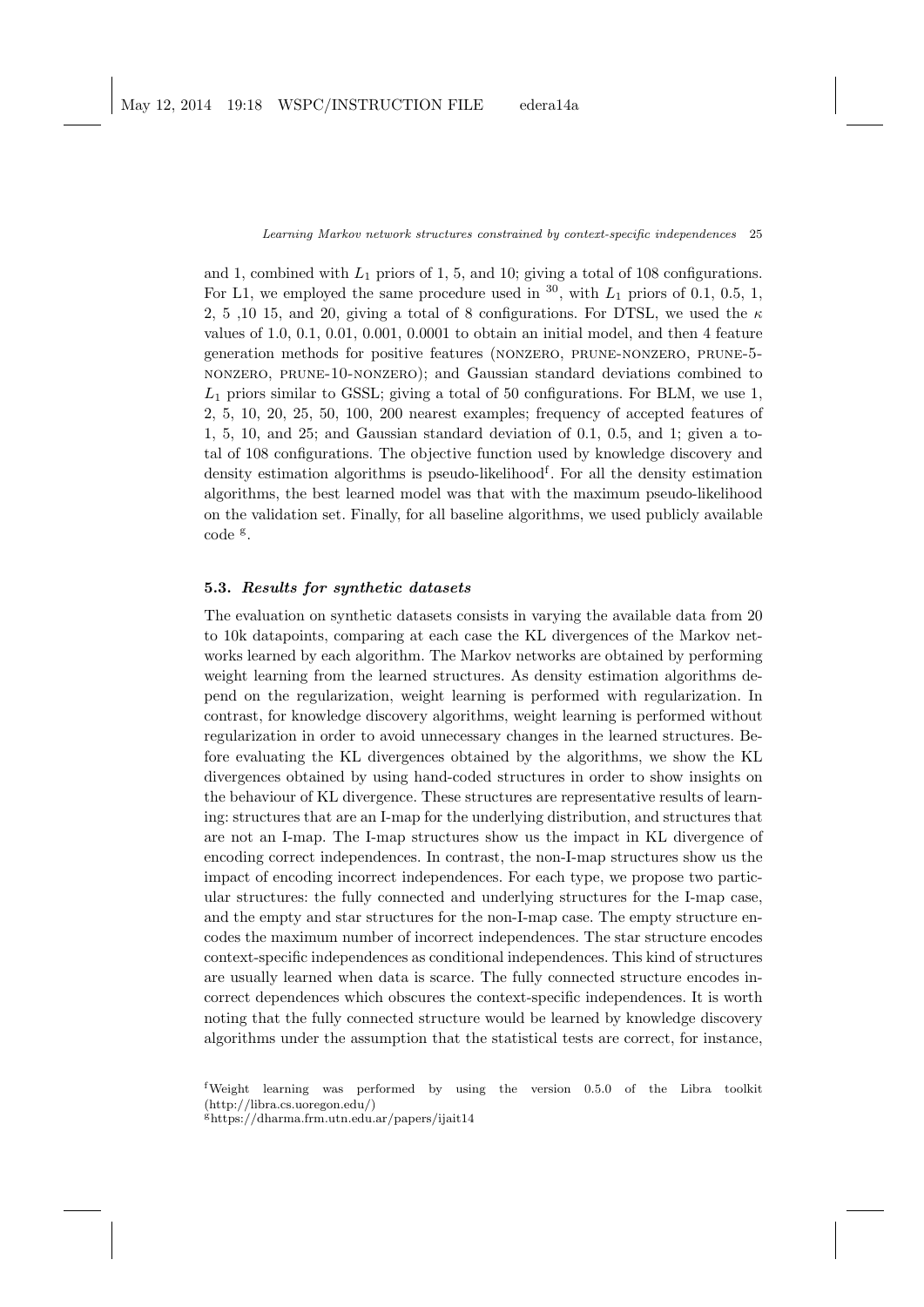for large datasets. The underlying structure encodes the correct independences, that is, models with this structure should have the best KL divergences.



Fig. 4. KL divergences over increasing amounts of data for four different structures: the empty structure, the star structure, the fully structure, and the underlying structure. Every point represents the average and standard deviation over ten datasets with a fixed size. Each figure shows the KL divergences for different domain sizes: 6 (top left), 7 (top right), 8 (bottom left), and 9 (bottom right) variables. Lower values of KL divergence are better.

Figure 4 shows the KL divergence for the four proposed structures, each point showing the average and standard deviation for 10 random datasets obtained from the synthetic Markov networks. In these results, we can see that the KL divergences of each structure tend to zero while the amount of data increases. This is because the weight learning is more accurate for large data (Theorem 20.3 Ref. 8), improving the divergences for a fixed structure. However, the quality of these improvements depends on the structure used. As shown in Figure 4, the I-map structures (fully and underlying curves) reduce the KL divergence more quickly than the non-I-map structures (empty and star curves). This is due to the fact that the weight learning cannot learn accurate weights when the structure is not an I-map, resulting in imprecise distributions. Moreover, the quality of the KL divergences of the I-map structures are different. As shown in Figure 4, the underlying structures obtain better divergences than the fully structures. This fact highlights that the weight learning is more accurate when the structure used captures the context-specific independences.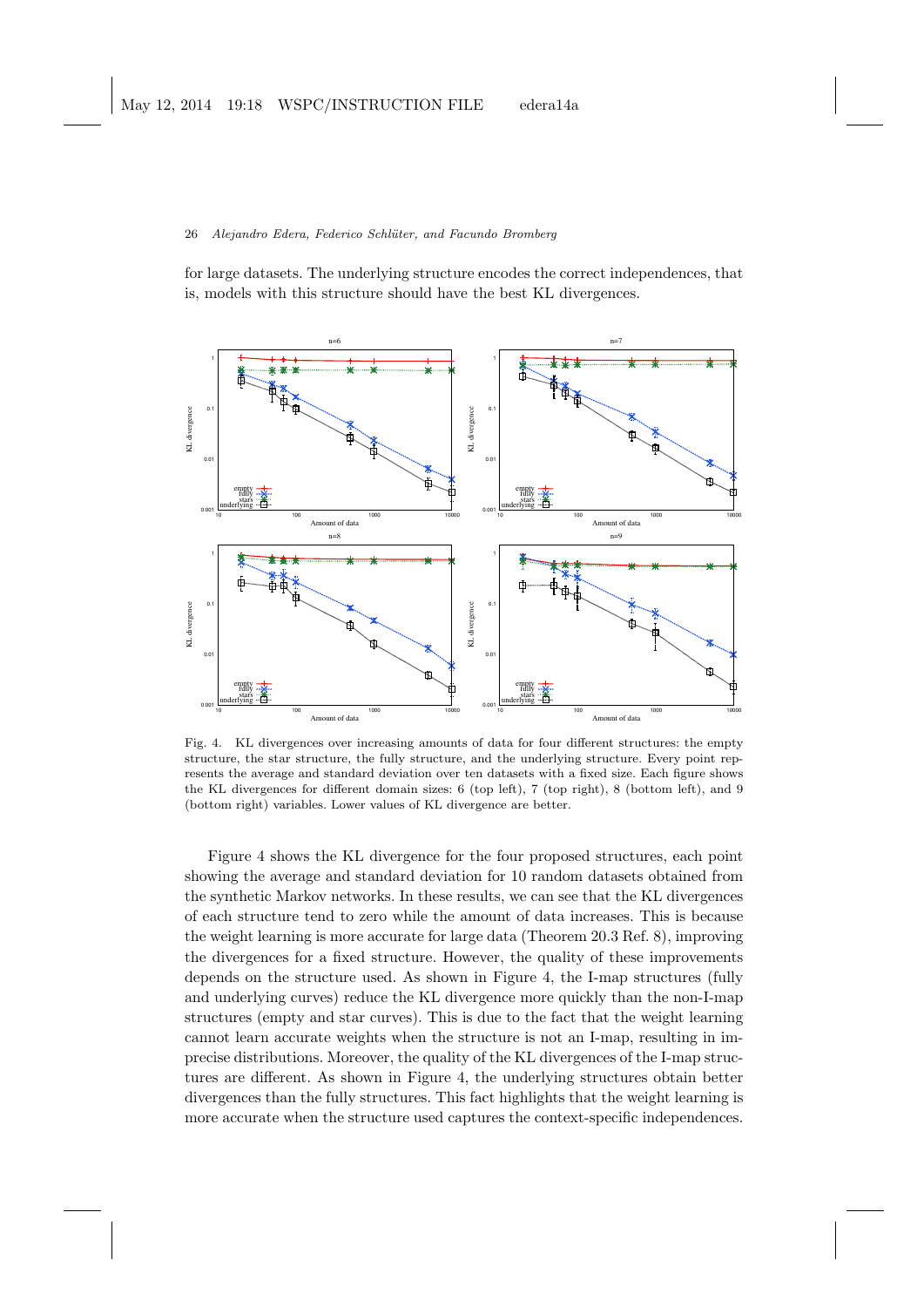Moreover, star structures obtain better divergences than empty structures, showing that encoding more incorrect independences (empty structures) produces worst divergences. This very simple experiment shows the strong correlation between the KL divergence measure and structural correctness.

cell represents the average over ten datasets with a fixed size. Datasets Knowledge discovery algorithms Density estimation algorithms  $n$  |D| | Underlying || CSPC || GSMN IBMAP PC HHC | GSSL DTSL BLM L1 6 20 2.80±0.4 1.363 1.890 2.342 1.457 1.888 2.973 1.000 1.750 0.516 50 1.625 2.057 2.309 1.796 2.028 3.000 1.301 1.221 0.311  $70$  | 1.659 | 2.210 2.595 1.930 2.120 | 3.023 1.389 1.564 1.095  $100$  |  $0.80104$  |  $1.722$  ||  $2.579$   $2.610$   $2.148$   $2.270$  |  $3.033$   $1.529$   $1.883$   $1.050$ 500 2.048 3.733 3.222 2.829 3.640 3.023 1.964 2.097 1.317 1k 2.242 4.333 3.933 3.501 4.366 3.033 2.342 2.350 1.321 5k 3.027 6.000 6.000 6.000 6.000 3.023 2.817 2.350 1.321 10k 3.486 6.000 1.000 6.000 6.000 3.014 2.884 2.443 1.321 7 20 2.83±0.37 1.310 1.804 2.525 1.417 1.804 2.677 1.000 1.191 0.524 50 1.558 2.114 2.606 1.650 2.046 3.365 1.170 1.582 0.832 70 1.644 2.209 2.475 1.986 2.157 3.464 1.337 1.724 1.032 100 1.724 2.349 2.730 1.905 2.130 3.475 1.393 1.678 1.064 500 1.946 3.611 3.402 2.708 3.141 3.516 1.961 2.142 1.317 1k 2.215 4.243 3.676 3.303 3.460 3.516 2.244 2.047 1.322 5k 2.811 5.666 5.633 5.848 5.600 3.513 2.952 2.366 1.324 10k | 3.195 || 5.933 1.000 5.840 5.933 | 3.513 3.258 2.426 1.324 8 20 2.85±0.34 1.392 1.815 2.617 1.341 1.821 3.440 1.000 1.011 0.399 50 1.606 1.994 2.673 1.672 2.022 3.564 1.000 1.342 1.031  $70$  | 1.588 | 1.991 2.854 1.689 1.989 3.688 1.091 1.442 1.030 100 1.667 2.003 2.802 1.725 1.983 3.872 1.224 1.722 1.000 500 1.894 3.133 3.288 2.167 2.807 4.009 1.891 2.091 1.277 1k 2.092 3.528 3.665 2.495 3.356 4.004 2.051 2.199 1.321 5k 2.557 5.276 4.998 4.662 4.424 4.004 2.826 2.313 1.323 10k 2.865 6.640 1.000 6.907 6.371 4.007 3.071 2.248 1.323 9 20 2.87±0.37 1.206 1.447 2.597 1.200 1.448 2.845 0.900 1.080 0.238 50 1.314 1.608 2.944 1.322 1.632 3.556 1.000 1.170 1.091 70 1.553 1.914 2.974 1.490 1.921 3.936 1.000 1.338 1.032 100 1.563 1.911 2.992 1.645 1.987 4.151 1.040 1.697 1.064 500 1.816 2.534 2.943 1.961 2.460 4.449 1.702 1.997 1.000

Table 2. Average feature length (AFL) in the structures learned by structure learning algorithms. Every

We show now the KL divergences obtained for the structures learned by the competitor algorithms. The learning was performed by using the same datasets previously used in order to contrast the results. Since the KL divergence clearly depends on the structure, first we analyze qualitatively the learned structures, and later their divergences. Given that the learned structures are more complex than the undirected graph, at least those learned by CSPC and density estimation algorithms, we do not use standard metrics such as the Hamming distance and F-measure for measuring the correctness of learned structures. Instead, we use a simple but

1k 1.911 3.175 3.032 2.234 2.863 4.450 1.939 2.090 1.305 5k 2.368 3.639 3.579 3.039 3.766 4.498 2.458 2.454 1.324 10k 2.596 4.835 4.514 3.724 4.822 4.501 2.851 2.407 1.325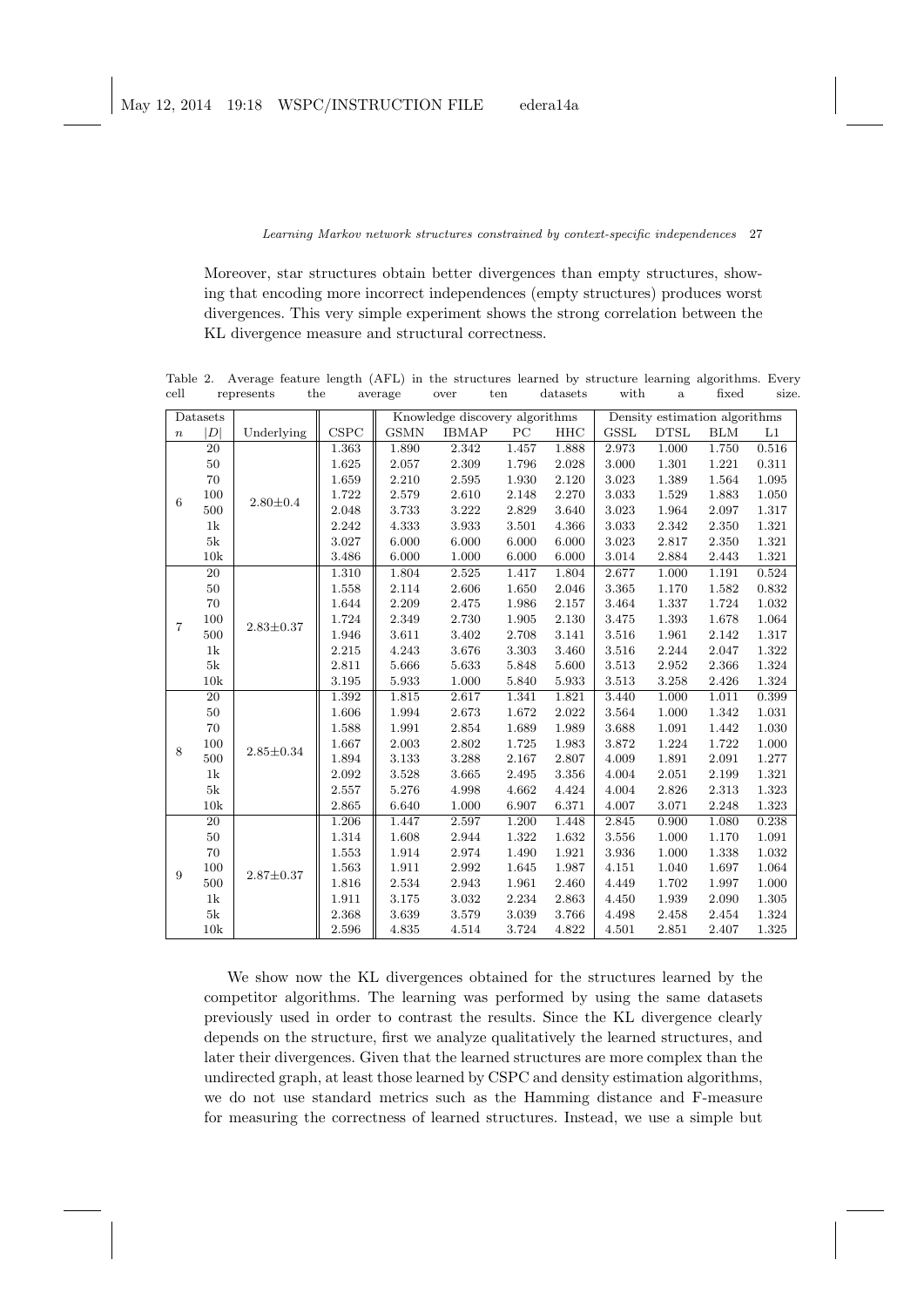effective measure used by several recent works on density estimation algorithms: the average of feature lengths and the number of features  $38,15,30$ . These measures are statistics that permit us to determine, in an approximated way, qualitative aspects of the learned structures. For instance, for  $n = 6$  variables, if the learned structure is the empty structure, the average feature length should be equal to 1 and the number of features should be equal to  $2 \times 6 = 12$ , namely, one feature per each single assigment. In contrast, if the learned structure is the fully structure, the average feature length should be equal to 6 and the number of features should be equal to  $2^6 = 64$ , namely, one feature per each complete assigment. Table 2 and 3 show the average feature lengths, and the number of features for the learned structures, respectively. In Table 2, the column named Underlying shows the average feature lengths of the underlying structure, which are:  $2.80 \pm 0.4$  for 6 variables,  $2.83 \pm 0.37$ for 7 variables,  $2.85 \pm 0.34$  for 8 variables, and  $2.87 \pm 0.37$  for 9 variables. Using the previous averages, we can approximately determine whether a learned structure is accurate, that is, when its average feature lengths is close to the average feature length of the underlying structure. In this manner, according to Table 2, we can see that the average feature lengths of CSPC and density estimation algorithms are more accurate than those obtained by knowledge discovery algorithms for large data ( $|\mathcal{D}| \geq 500$ ), showing that a more flexible representation can capture better structures against a single graph. The best feature lengths for density estimation algorithms is obtained by GSSL and DTSL. The structures found by GSSL are more accurate than those obtained by CSPC when data is scarce  $(|\mathcal{D}| < 500)$ . However, the performance of GSSL is degraded while the number of variables increases. This is due to the randomized approach used by GSSL which tends to increase the number of selected features in large domains, as shown in Table 3. For instance, the average number of features learned by GSSL ranges from 59.900 to 62.300 for 6 variables, increasing up to 508.900 for 9 variables, resulting in the biggest number of features. On the other hand, DTSL presents more accurate feature lengths than CSPC, especially for  $|\mathcal{D}| > 500$ , but for the remaining cases,  $|\mathcal{D}| < 500$ , CSPC is more accurate. Finally, L1 has similar average feature lengths across all the cases, this is because L1 only learns pairwise features.

As shown in Table 2, one important trend followed by CSPC and knowledge discovery algorithms is the difference between them in average feature lengths when the amount of data increases, starting from  $|\mathcal{D}| \geq 500$ . In these situations, CSPC obtains average feature lengths that are more similar to the underlying ones. In contrast, knowledge discovery algorithms only tend to obtain larger features which correspond to fully connected structures. For instance, in  $n = 6$  and  $|\mathcal{D}| > 5k$ . GSMN learns fully connected structures because the feature lengths are equal to 6 and the numbers of features are  $2^6 = 64$ . This trend is because the independence tests are more reliable when data is sufficient, reducing statistical errors. However, this reliability in tests results in very different structural qualities due to the limitation of undirected graphs to encode context-specific independences, resulting in highly connected structures.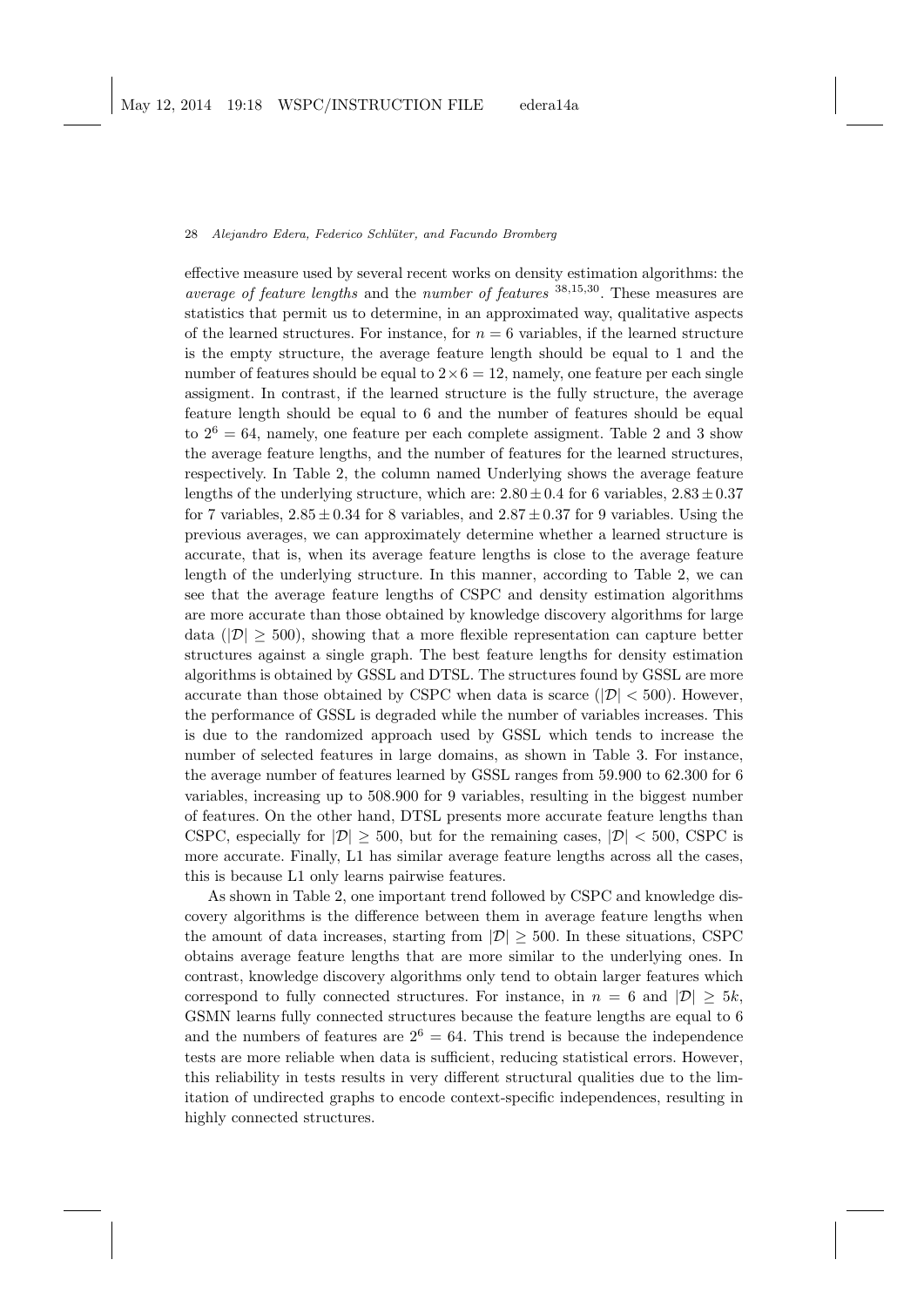| $_{\rm the}$   |                         | average | over        | ten                            | datasets |            | with                          | $\mathbf{a}$ | fixed      | size.   |
|----------------|-------------------------|---------|-------------|--------------------------------|----------|------------|-------------------------------|--------------|------------|---------|
| Datasets       |                         |         |             | Knowledge discovery algorithms |          |            | Density estimation algorithms |              |            |         |
| $\, n$         | CSPC<br>$ \mathcal{D} $ |         | <b>GSMN</b> | <b>IBMAP</b>                   | PC       | <b>HHC</b> | GSSL                          | <b>DTSL</b>  | <b>BLM</b> | L1      |
|                | 20                      | 19.800  | 17.400      | 22.400                         | 12.200   | 17.800     | 59.500                        | 5.900        | 6.600      | 31.400  |
|                | 50                      | 31.800  | 21.800      | 25.600                         | 14.400   | 19.800     | 61.100                        | 9.000        | 9.000      | 2.200   |
| 6              | 70                      | 35.100  | 23.200      | 28.000                         | 16.000   | 20.000     | 62.500                        | 10.100       | 9.100      | 52.600  |
|                | 100                     | 42.100  | 26.400      | 30.800                         | 17.400   | 24.000     | 62.700                        | 11.900       | 11.800     | 13.400  |
|                | 500                     | 70.900  | 46.000      | 44.800                         | 29.200   | 44.800     | 62.500                        | 20.900       | 19.800     | 147.000 |
|                | 1000                    | 90.200  | 51.200      | 59.200                         | 39.800   | 52.800     | 62.700                        | 32.500       | 24.100     | 186.000 |
|                | 5000                    | 111.500 | 64.000      | 64.000                         | 64.000   | 64.000     | 62.500                        | 51.300       | 29.000     | 192.000 |
|                | 10000                   | 78.200  | 64.000      | 12.000                         | 64.000   | 64.000     | 62.300                        | 54.700       | 32.600     | 192.000 |
|                | 20                      | 22.000  | 19.000      | 28.200                         | 14.200   | 19.400     | 62.300                        | 6.100        | 7.500      | 44.000  |
|                | 50                      | 32.500  | 24.000      | 33.800                         | 16.600   | 23.200     | 109.300                       | 8.900        | 9.600      | 23.800  |
|                | 70                      | 40.600  | 29.200      | 37.200                         | 18.200   | 25.600     | 121.700                       | 10.900       | 10.500     | 31.600  |
| $\overline{7}$ | 100                     | 48.600  | 28.800      | 38.800                         | 20.600   | 24.800     | 123.800                       | 11.600       | 11.300     | 57.200  |
|                | 500                     | 78.400  | 55.200      | 64.400                         | 31.200   | 44.800     | 126.600                       | 23.300       | 21.800     | 152.000 |
|                | 1000                    | 115.200 | 76.000      | 62.000                         | 41.000   | 53.600     | 126.600                       | 35.600       | 27.100     | 219.200 |
|                | 5000                    | 203.000 | 96.000      | 121.600                        | 66.000   | 96.000     | 126.500                       | 70.300       | 34.800     | 264.800 |
|                | 10000                   | 229.200 | 121.600     | 14.000                         | 66.200   | 121.600    | 126.500                       | 89.100       | 36.900     | 266.000 |
|                | 20                      | 27.400  | 23.200      | 35.000                         | 16.200   | 24.800     | 120.667                       | 6.700        | 8.100      | 40.200  |
|                | 50                      | 41.200  | 27.400      | 44.400                         | 16.600   | 27.000     | 170.200                       | 7.400        | 9.300      | 22.000  |
|                | 70                      | 39.300  | 27.800      | 44.000                         | 17.800   | 25.800     | 178.800                       | 8.700        | 10.000     | 23.800  |
|                | 100                     | 48.000  | 30.000      | 46.800                         | 19.800   | 29.200     | 222.600                       | 10.600       | 11.500     | 16.000  |
| 8              | 500                     | 82.500  | 51.200      | 75.200                         | 31.800   | 45.200     | 254.600                       | 24.900       | 21.700     | 90.400  |
|                | 1000                    | 111.700 | 77.600      | 103.200                        | 38.800   | 63.600     | 254.200                       | 31.200       | 28.400     | 243.400 |
|                | 5000                    | 228.600 | 140.800     | 164.800                        | 105.200  | 132.000    | 254.300                       | 78.500       | 39.900     | 309.400 |
|                | 10000                   | 336.600 | 150.400     | 16.000                         | 130.000  | 145.600    | 254.500                       | 99.100       | 42.300     | 311.800 |
|                | 20                      | 23.900  | 22.000      | $\overline{41.600}$            | 18.000   | 22.400     | 112.333                       | 4.400        | 9.200      | 28.800  |
|                | 50                      | 28.800  | 23.800      | 50.600                         | 18.400   | 24.600     | 236.167                       | 6.600        | 9.300      | 47.600  |
|                | 70                      | 40.400  | 26.600      | 52.000                         | 18.600   | 28.600     | 250.400                       | 8.000        | 10.000     | 35.400  |
| 9              | 100                     | 45.500  | 28.800      | 55.200                         | 21.400   | 28.000     | 347.778                       | 9.000        | 11.300     | 53.400  |
|                | 500                     | 77.300  | 47.400      | 75.200                         | 31.200   | 47.800     | 478.900                       | 21.800       | 19.200     | 18.000  |
|                | 1000                    | 93.600  | 61.800      | 91.200                         | 35.600   | 58.600     | 482.300                       | 28.700       | 25.000     | 173.400 |
|                | 5000                    | 211.700 | 134.000     | 150.000                        | 67.600   | 127.200    | 507.200                       | 63.700       | 46.500     | 358.800 |
|                | 10000                   | 310.300 | 184.800     | 294.400                        | 110.800  | 188.000    | 508.900                       | 101.700      | 47.500     | 396.000 |

|  |  |  | Learning Markov network structures constrained by context-specific independences 29 |  |
|--|--|--|-------------------------------------------------------------------------------------|--|
|  |  |  |                                                                                     |  |

Table 3. Number of features in the structures learned by structure learning algorithms. Every cell represents

It is worth noting that IBMAP-HC is the only algorithm that obtains the best feature lengths when data is scarce. In this situation, independence tests are not reliable, producing statistical errors. When many statistical tests are performed in an independent way, it is produced cascading errors. IBMAP-HC was designed for avoiding cascading errors, combining the outcomes of all the performed tests. Therefore, IBMAP-HC can obtain highly accurate structures when data is scarce. However, for  $|\mathcal{D}| = 10k$  in all the domains except with  $n = 9$ , IBMAP-HC obtains strange results that does no follow the expected tendency of the remaining knowledge discovery algorithms. As shown in Table 2 and 3, IBMAP-HC obtains empty structures because the features lengths are equal to 1 and the numbers of features correspond to the number of single values of the variables. This is due to arithmetic underflow errors when large amounts of data are used in the current implementation of the algorithm, that were not detected by the authors, when large amounts of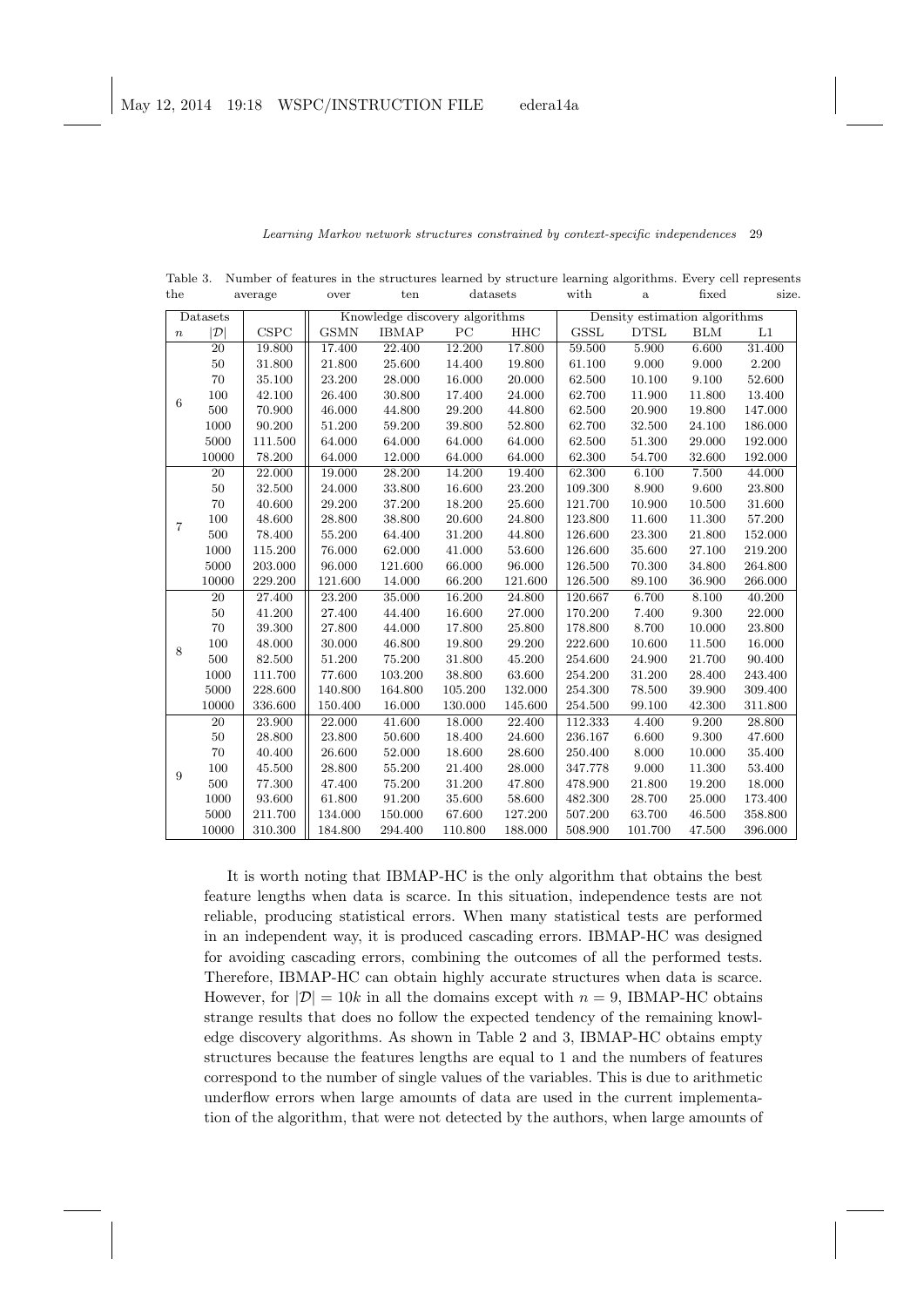data are used. For this reason, IBMAP-HC is not included in the experimentation of the next subsection, because the most of the datasets used are very large.

Datasets Underlying CSPC Knowledge discovery algorithms Density estimation algorithms  $n$  |  $\mathcal{D}$  $x_u^0$  $\begin{array}{ccc} 0 & x^1_w & x^1_w \end{array}$  $x^0$  $\frac{0}{w}$   $x_u^1$  $\frac{1}{w}$  GSMN IBMAP PC HHC GSSL DTSL BLM L1 6 20 6 2 1.383 1.375 1.800 2.133 1.600 1.800 3.225 0.900 1.450 0.539  $50$  | 1.629 1.751 || 1.900 2.266 1.700 1.900 | 3.425 1.300 2.216 0.300  $70$  | 1.839 1.856 | 2.000 2.646 1.500 2.000 3.459 1.366 1.500 1.144 100 1.708 1.880 2.100 2.566 1.300 2.200 3.475 1.500 2.483 1.000 500 2.108 1.966 3.766 3.133 2.166 3.500 3.459 2.233 2.745 1.462 1k 2.396 1.909 4.000 4.000 2.333 4.100 3.475 2.669 2.924 1.484 5k 3.158 1.945 6.000 6.000 6.000 6.000 3.459 3.245 2.866 1.486 10k 3.866 1.909 6.000 1.000 6.000 6.000 3.443 3.345 2.991 1.486 7 20 7 2 1.158 1.240 1.300 2.680 1.300 1.300 1.890 0.300 1.300 0.447  $\begin{array}{|l|c|c|c|c|c|c|c|c|} \hline \end{array} \hspace{1.5cm} | \hspace{1.5cm} \begin{array}{|l|c|c|c|c|c|c|c|} \hline \end{array} \hspace{1.5cm} | \hspace{1.5cm} \begin{array}{|l|c|c|c|c|c|c|} \hline \end{array} \hspace{1.5cm} | \hspace{1.5cm} \begin{array}{|l|c|c|c|c|c|} \hline \end{array} \hspace{1.5cm} | \hspace{1.5cm} \begin{array}{|l|c|c|c|c|c|} \hline \end$  $70$  | 1.582 1.742 | 2.000 2.656 1.600 2.066 | 3.876 1.200 1.500 1.048 100 <sub>1</sub> <sub>2</sub> 1.521 1.863 2.000 2.863 1.100 2.000 3.911 1.150 1.500 1.096 500 1.800 1.914 2.700 3.266 1.100 2.766 3.980 1.903 3.150 1.000  $1k$  | 1.955 2.009 || 3.100 3.200 1.200 2.766 | 3.980 2.525 2.741 1.471 5k 2.450 2.015 5.000 5.500 1.000 5.000 3.976 3.536 3.424 1.489 10k | 2.905 1.953 || 5.800 1.000 1.100 5.800 | 3.976 3.900 3.474 1.489 8 20 8 2 1.087 1.083 1.100 2.743 1.100 1.100 1.277 0.100 1.000 0.300  $50$  | 1.373 1.418 | 1.500 2.886 1.400 1.500 | 2.686 0.500 1.000 1.047  $70$  | 1.251 1.494 || 1.600 3.121 1.400 1.600 | 2.947 0.600 1.000 1.000 100 1.283 1.684 1.800 2.968 1.100 1.800 3.739 0.850 1.000 1.000  $500$  |  $\degree$  |  $1.224$   $1.893$  ||  $2.000$   $3.183$   $1.000$   $2.100$  |  $4.488$   $1.550$   $2.000$   $1.000$ 1k 1.255 1.914 2.700 3.516 1.000 2.400 4.481 1.850 3.566 1.000 5k 1.746 2.096 3.800 4.400 1.000 3.400 4.480 3.151 3.626 1.481 10k 2.009 2.066 4.400 1.000 1.000 3.900 4.486 3.541 3.264 1.482 9 20 9 2 1.000 1.000 1.000 2.483 1.000 1.000 1.000 0.000 1.000 0.200  $50$  | 1.000 1.088 | 1.100 3.076 1.100 1.100 | 1.664 0.100 1.000 1.000  $70$  | 1.090 1.088 | 1.100 3.269 1.100 1.100 1.395 0.100 1.000 1.000 100 1.317 1.350 1.400 3.220 1.200 1.500 2.720 0.400 1.000 1.048 500 1.100 1.805 1.900 3.163 1.000 1.900 4.595 1.150 1.000 1.000 1k 1.166 1.806 1.900 3.155 1.000 1.900 4.590 1.250 1.000 1.048 50k 1.050 1.928 2.900 3.487 1.000 2.700 4.987 2.050 5.800 1.096 10k 1.000 1.942 3.000 4.280 1.000 2.700 4.988 2.350 5.780 1.482

Table 4. Average lengths for the features that satisfy either the context  $x_w^0$  or  $x_w^1$  tures learned by all the algorithms. Only the features obtained by CSPC can satisfy  $x_w^0$  $x_w^0$  or  $x_u^1$ in the struc-<br>both contexts. tures learned by all the algorithms. Only the features obtained by CSPC

We present an additional result for measuring the quality of the learned structures. We measure the average feature length for two important subset of features: the features that satisfy the context  $x_w^0$ , and the features that satisfy the context  $x_w^1$ . These averages permit us to evalute if the context-specific independencies have been correctly encoded. Ideally, both averages would be different because the context-specific independences are only present on the context  $x_w^1$ . In this manner, the feature length for  $x_w^1$  should be equal to 2; in contrast, the features length for  $x_w^0$  should be equal to the number of variables. For instance, this trend can be seen in the set of features shown in Example 2.3. Table 4 shows the average feature lengths for all the algorithms. This table only shows the two average feature lengths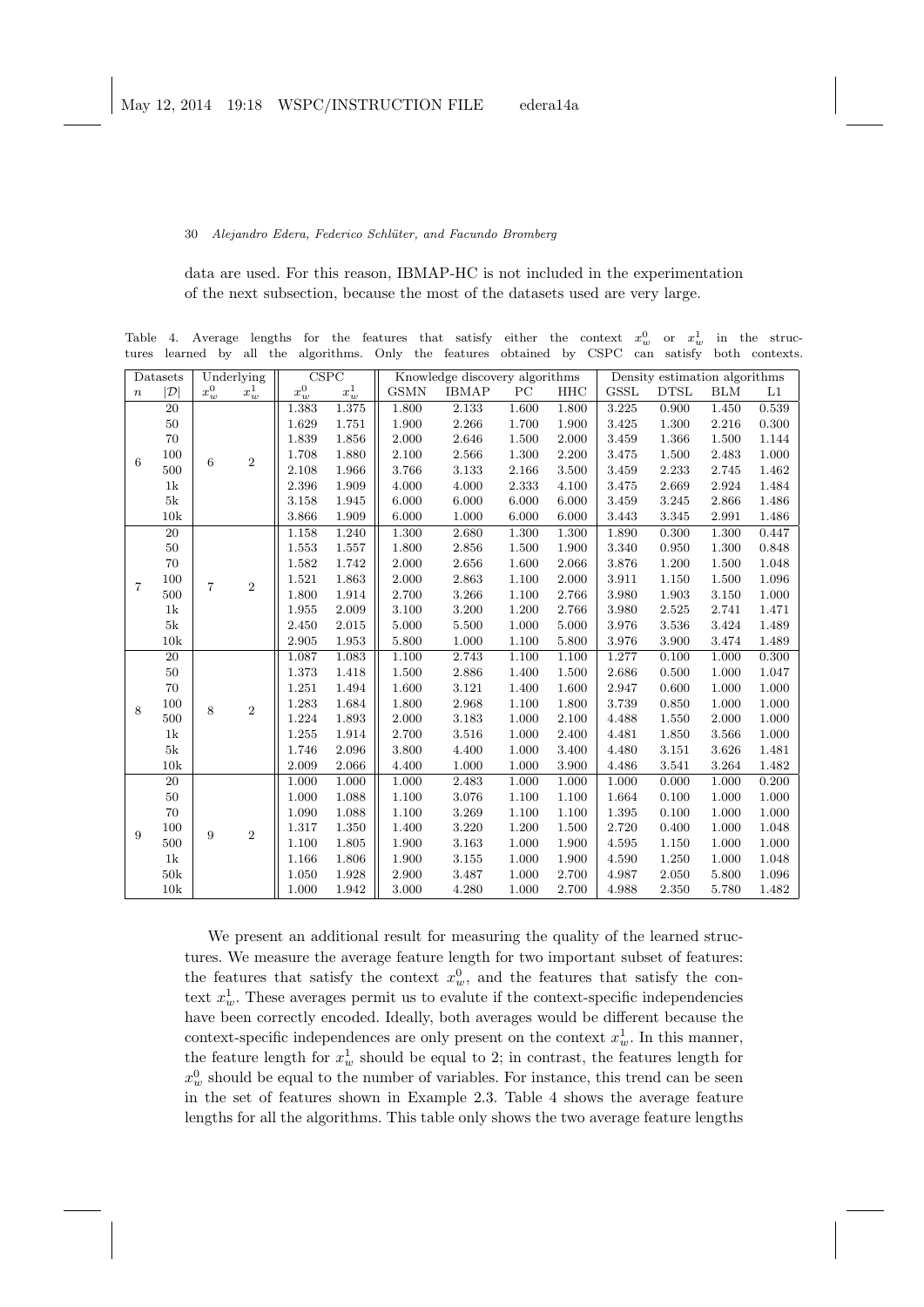for CSPC because, for the remaining algorithms, both averages are the same. On the one hand, for knowledge discovery algorithms, the features generated from the learned graphs results in feature lengths that are the same for both contexts. On the other hand, for density estimations algorithms, the learned features are positive, resulting in an unique feature length for  $x_w^1$ . As a result, the structures learned by knowledge discovery and density estimation algorithms cannot capture the contextspecific independences. On the other hand, as shown in Table 4, the average feature lengths for CSPC relatively follow the expected trend, obtaining feature lengths closed in 2 for  $x_w^1$ , and feature lengths greater than 2 for  $x_w^0$ . Moreover, for the most reliable situation, namely  $n = 6$  for  $|\mathcal{D}| = 10k$ , CSPC obtains very accurate averages, that is average feature length equals 3.866 for  $x_w^0$  and 1.909 for  $x_w^1$ . On the other hand, this trend cannot be seen in the remaining algorithms, resulting in structures that do not encode correctly the context-specific independences. Additionally, it is important to remark the trend that presents CSPC for the feature lengths for  $x_w^0$ , which tend to decrease for increasing number of variables, resulting in less accurate structures. This trend shows the problems caused by the sample size when using independence tests for determining the independences. As discussed in Section 4.3, this problem is exacerbated because CSPC performs independence tests by using partitions of data. However, it is worth remarking the improvements that CSPC obtains against PC, for instance, the average feature lengths for CSPC in  $n \in \{7, 8\}$  are more accurate than those obtained by PC.

So far, we have been discussing some characteristics present in the structures learned by the different algorithms. In an approximate way, these characteristics permit us to analyze qualitatively the learned structures. For instance, using the average feature lengths shown in Table 4, one can approximately determine which learned structures can capture the context-specific independences. As we saw in the beginning of this section, KL divergences depend on the quality of the structures, permitting us to determine if a structure is accurate in a more precise way. In this manner, in the following we present the KL divergences computed from the structures learned by the algorithms. For clarity, the computed divergences are divided into two figures: Figure 5 shows the KL divergences for the knowledge discovery algorithms; and Figure 6 shows the KL divergences for density estimation algorithms. The KL divergences for CSPC are added in both figures to facilitate comparisons. Additionally, the KL divergences of the underlying structures are drawn in both figures for indicating the best KL divergence obtained in Figure 4. In Figure 5 and 6, the structures learned by CSPC reach the lowest divergences in most cases, showing the impact of encoding context-specific independences in the structure. For instance, for  $|\mathcal{D}| = 10k$  in  $n = 6$ , the divergence obtained by CSPC is remarkably similar to the KL divergence of the underlying structure. As shown in Figure 5, knowledge discovery algorithms obtain the better divergences for  $|\mathcal{D}| < 500$ , but the quality of their learned models start to decline for large datasets just when the learned structures tend to be very connected. Moreover, as shown in Figure 6, density estimation algorithms obtain competitive divergences for large datasets, but these divergences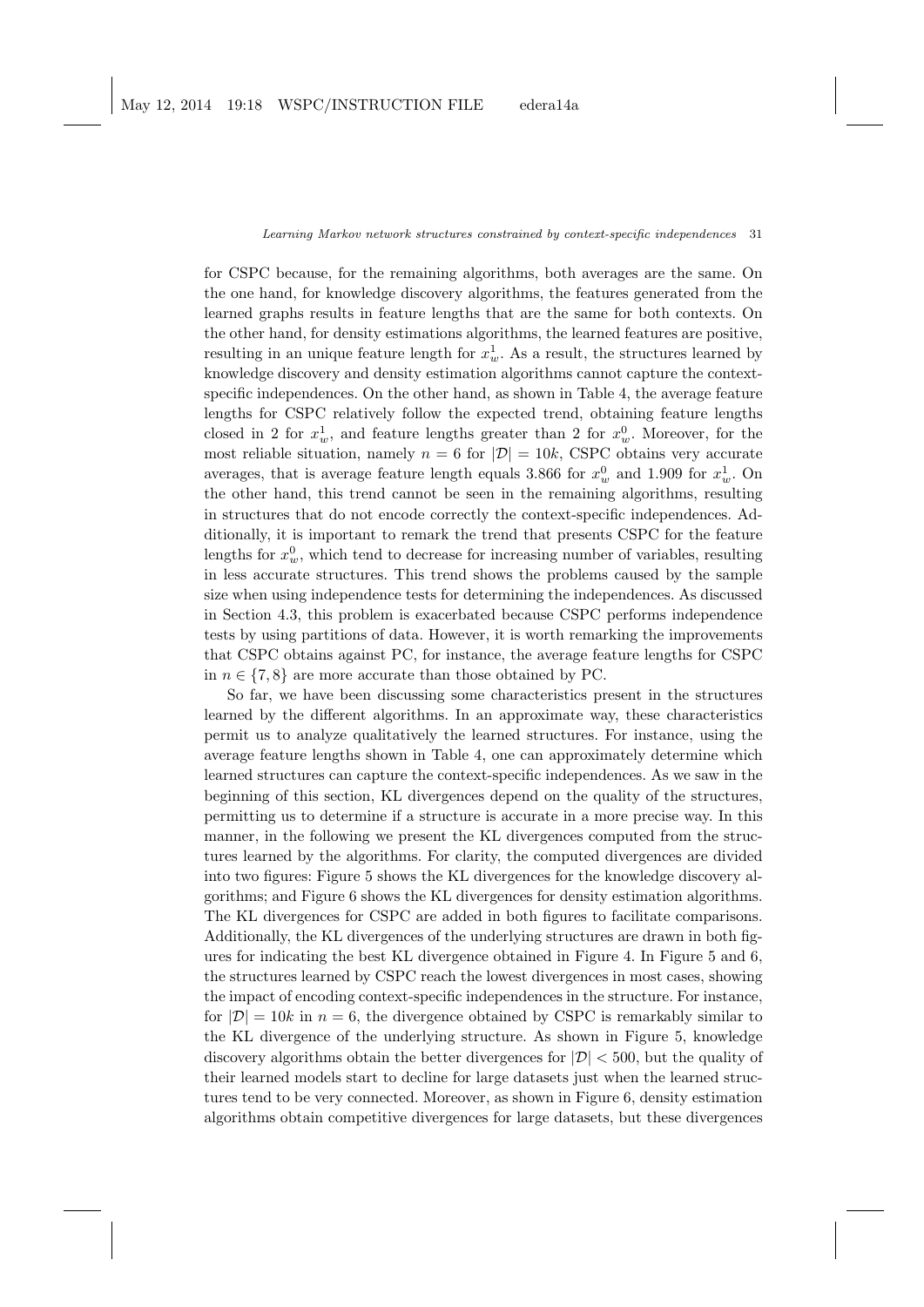

Fig. 5. KL divergences over increasing amounts of data for structures learned by: CSPC, GSMN, IBMAP-HC, PC, and HHC. For comparison reasons, the KL divergence of the underlying structure is shown. Every point represents the average and standard deviation over ten datasets with a fixed size. Each figure shows the KL divergences for different domain sizes: 6 (top left), 7 (top right), 8 (bottom left), and 9 (bottom right) variables. Lower values of KL divergence are better.

are not better than those obtained by CSPC. The improvements obtained by CSPC remark the balance between flexibility and interpretability offered by the structures learned by CSPC. On the one hand, the structures learned by CSPC are more flexible than the undirected graph learned by knowledge discovery, capturing the context-specific independences. On the other hand, the structures learned by CSPC are more interpretable than the set of features learned by density estimation, permitting CSPC to focus on the goal of knowledge discovery. The most competitive knowledge discovery algorithm is IBMAP-HC that obtains the better divergences when data is scarce; but as discussed previously, the divergences of IBMAP-HC are poor, closed in 1, for  $|\mathcal{D}| = 10k$  due to the fact that empty structures are learned. The most competitive density estimation algorithm is GSSL that obtains competitive divergences but these are worst while the dimensionality of the domain increases. The worst divergences are obtained by L1 which range from 1.85 to 1.65 for 6 variables; 2.86 to 3.35 for 7 variables; 4.65 to 5.61 for 8 variables; and 4.98 to 7.58 for 9 variables.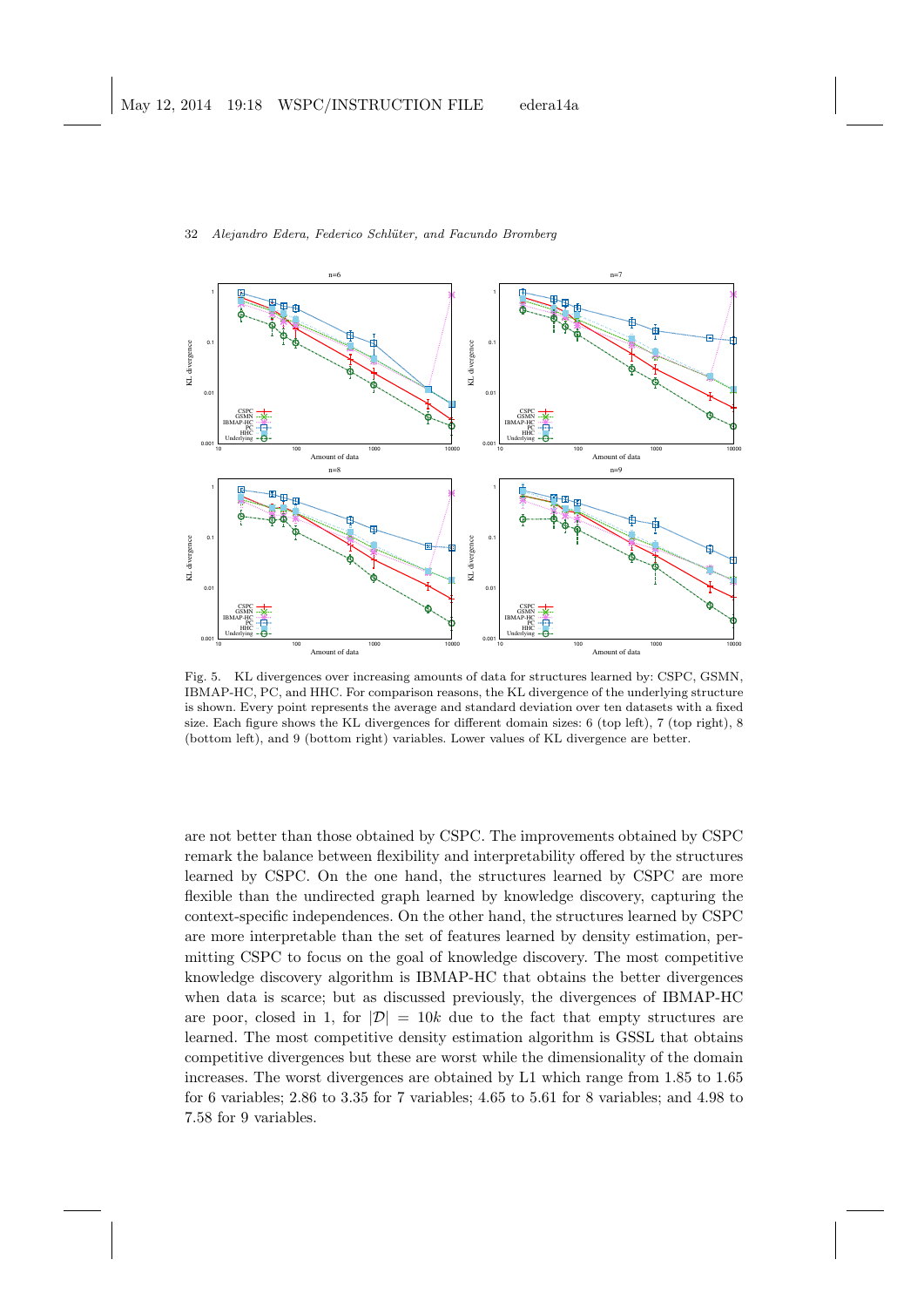

Fig. 6. KL divergences over increasing amounts of data for structures learned by: CSPC, GSSL, DTSL, BLM, and L1. For comparison reasons, the KL divergence of the underlying structure is shown. Every point represents the average and standard deviation over ten datasets with a fixed size. Each figure shows the KL divergences for different domain sizes: 6 (top left), 7 (top right), 8 (bottom left), and 9 (bottom right) variables. Lower values of KL divergence are better.

# 5.4. Results for real-world datasets

The evaluation on 18 real-world datasets consists in computing the CMLL over the test sets, using the learned Markov networks. The Markov networks are obtained by performing a weight learning from the learned structures. All the algorithms use the same regularization: Gaussian standard deviations of 0.1, 0.5, and 1, combined with  $L_1$  priors of 1, 5, and 10. The best of these learned models is selected as the one that maximizes the pseudo-log-likelihood over the validation set. Table 5 shows the CMLL scores for all the algorithms on all 18 datasets. We use the CMLL scores presented in (Table 2 Ref. 15) and (Table 2 Ref. 13) in order to avoid the recomputation of the results of density estimation algorithms (GSSL, L1, DTSL, and BLM); but the CMLL scores of GSMN, HHC, PC and CSPC were computed. The blank cells in Table 5 represent CMLL scores that cannot be computed because the implementation of PC never finished, with waiting times of at least 3 weeks per dataset. As shown in Table 5, for learning the structure for several datasets, CSPC required to use the threshold  $K_{max}$  in order to reduce the time complexity; obtaining worst structures as cost. Using the CMLL scores in Table 5, Figure 7 shows how the CMLL scores obtained by the competitor algorithms are compared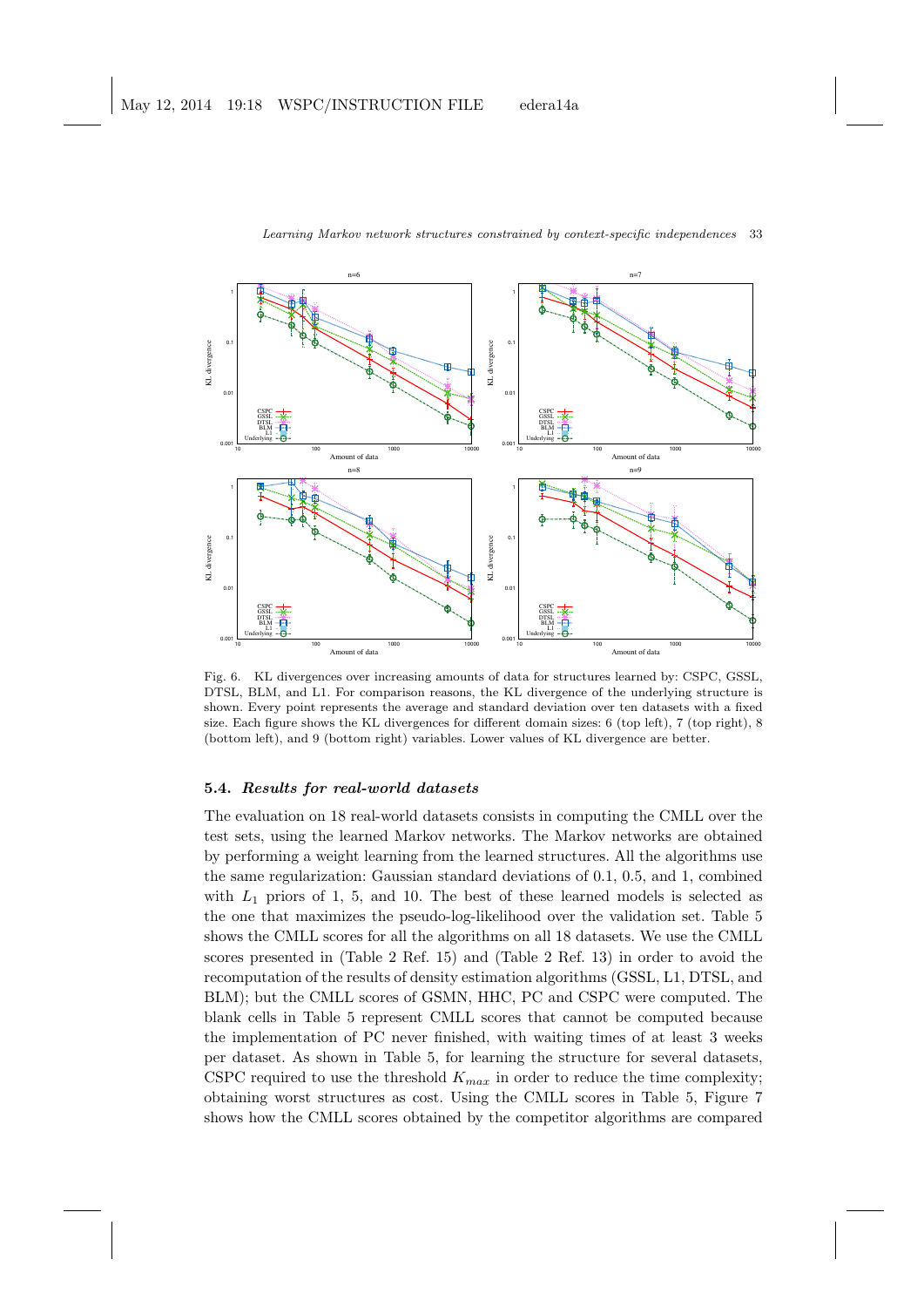in terms of CSPC, that is, the scores of CSPC are subtracted from the scores of each competitor algorithm. In this manner, for each dataset, a positive value represents that a competitor algorithm performs worse than CSPC, and a negative value represents that a competitor algorithm performs better than CSPC.

Table 5. Test set CMLL score summary. Lower scores represent better accuracy. The best CMLL score for each dataset is shown in bold.

| Dataset      | <b>GSSL</b> | L1         | <b>DTSL</b> | <b>BLM</b> | <b>GSMN</b> | <b>HHC</b> | $_{\rm PC}$ | <b>CSPC</b> | $K_{max}$ |
|--------------|-------------|------------|-------------|------------|-------------|------------|-------------|-------------|-----------|
| <b>NLTCS</b> | $-5.050$    | $-5.232$   | $-5.025$    | $-5.248$   | $-5.012$    | $-5.033$   | $-5.028$    | $-4.975$    |           |
| <b>MSNBC</b> | $-5.947$    | $-6.281$   | $-5.727$    | $-5.815$   | $-5.777$    | $-5.908$   |             | $-5.991$    |           |
| Abalone      | -7.440      | -7.780     | $-2.603$    | $-8.075$   | $-5.766$    | -5.373     | $-10.245$   | $-2.734$    |           |
| Wine         | $-22.846$   | $-50.615$  | $-7.626$    | $-24.559$  | $-14.298$   | $-14.365$  | $-15.819$   | -7.832      |           |
| KDDCup       | $-2.071$    | $-2.108$   | $-2.046$    | $-2.077$   | $-2.102$    | $-2.107$   |             | $-2.068$    | 4         |
| Plants       | $-9.854$    | $-10.739$  | $-10.709$   | $-10.445$  | $-9.935$    | $-10.381$  | $-10.257$   | $-9.875$    | 6         |
| Covertype    | -18.942     | $-24.527$  | $-8.641$    | $-19.464$  | $-31.692$   | $-30.127$  | $-34.194$   | $-12.164$   | 4         |
| Audio        | $-36.803$   | $-36.878$  | $-37.484$   | $-37.452$  | $-37.872$   | $-38.044$  |             | $-37.320$   | 3         |
| Netflix      | $-52.339$   | $-52.401$  | $-53.342$   | $-56.521$  | $-53.890$   | $-53.953$  |             | $-52.703$   | 5         |
| Accidents    | $-18.180$   | $-16.543$  | $-16.957$   | $-37.558$  | $-22.974$   | $-26.073$  |             | $-22.730$   |           |
| Adult        | $-16.714$   | $-48.982$  | $-10.315$   | $-28.673$  | $-22.825$   | $-22.972$  |             | $-16.573$   | 4         |
| Retail       | $-10.547$   | $-10.534$  | $-10.447$   | $-10.620$  | $-10.477$   | $-10.513$  | $-10.560$   | $-10.428$   | 6         |
| Pumsb Star   | $-17.245$   | $-13.905$  | $-19.508$   | $-133.155$ | $-19.087$   | $-21.439$  |             | $-14.279$   | 4         |
| <b>DNA</b>   | $-81.034$   | $-69.035$  | $-69.197$   | $-99.560$  | $-69.340$   | $-69.629$  | $-69.928$   | $-69.475$   |           |
| <b>MSWeb</b> | $-8.819$    | $-8.959$   | $-16.201$   | -8.848     | $-9.276$    | $-9.318$   |             | $-9.230$    | 4         |
| WebKB        | $-144.206$  | $-143.290$ | $-148.234$  | $-164.844$ | $-147.570$  | $-148.528$ |             | $-142.470$  | 3         |
| <b>BBC</b>   | $-242.424$  | -239.642   | $-251.036$  | $-265.486$ | $-247.697$  | $-249.763$ | $-257.497$  | $-239.319$  | 2         |
| Ad           | -14.848     | $-15.393$  | $-16.751$   | -45.638    | $-12.908$   | $-20.865$  | $-40.122$   | $-14.837$   | 4         |

As shown in Table 5, CSPC achieves the best overall performance on 4 of the 18 datasets, being the only algorithm focused on knowledge discovery that achieves this performance. For instance GSMN only achieves the best overall performance on the Ad domain. Comparing CSPC against all the knowledge discovery algorithms, it beats them on 15/18 datasets. As shown in Figure 7, the CMLL scores obtained by CSPC are substantially better than those obtained by knowledge discovery algorithms on the Wine, Covertype, Adult, and BBC domains. Furthermore, the CMLL values of CSPC outperforms PC on 9 of the 9 datasets succesfully computed. On the other hand, comparing CSPC against all the density estimation algorithms, it cannot beat them; CSPC only beats them on 5/18 datasets. The best density estimation algorithm is DTSL that produces the best overall performance on 6/18 datasets, following by GSSL on 4/18 datasets. Comparing the CMLL scores obtained by CSPC against each density estimation algorithm, CSPC achieve better score on 6/18 datasets against GSSL, on 6/18 datasets against L1, on 8/18 datasets against DTSL, and on 16/18 datasets against BLM.

Using the CMLL values, we compare CSPC against the competitor algorithms by using a Wilcoxon signed-rank test with continuity correction in the normal approximation for the p-value. For computing the Wilcoxon signed-rank test, we defined 18 paired samples by using the CMLL value of CSPC and every algorithm, for each dataset. Using the Wilcoxon signed-rank test, CSPC significantly outperforms all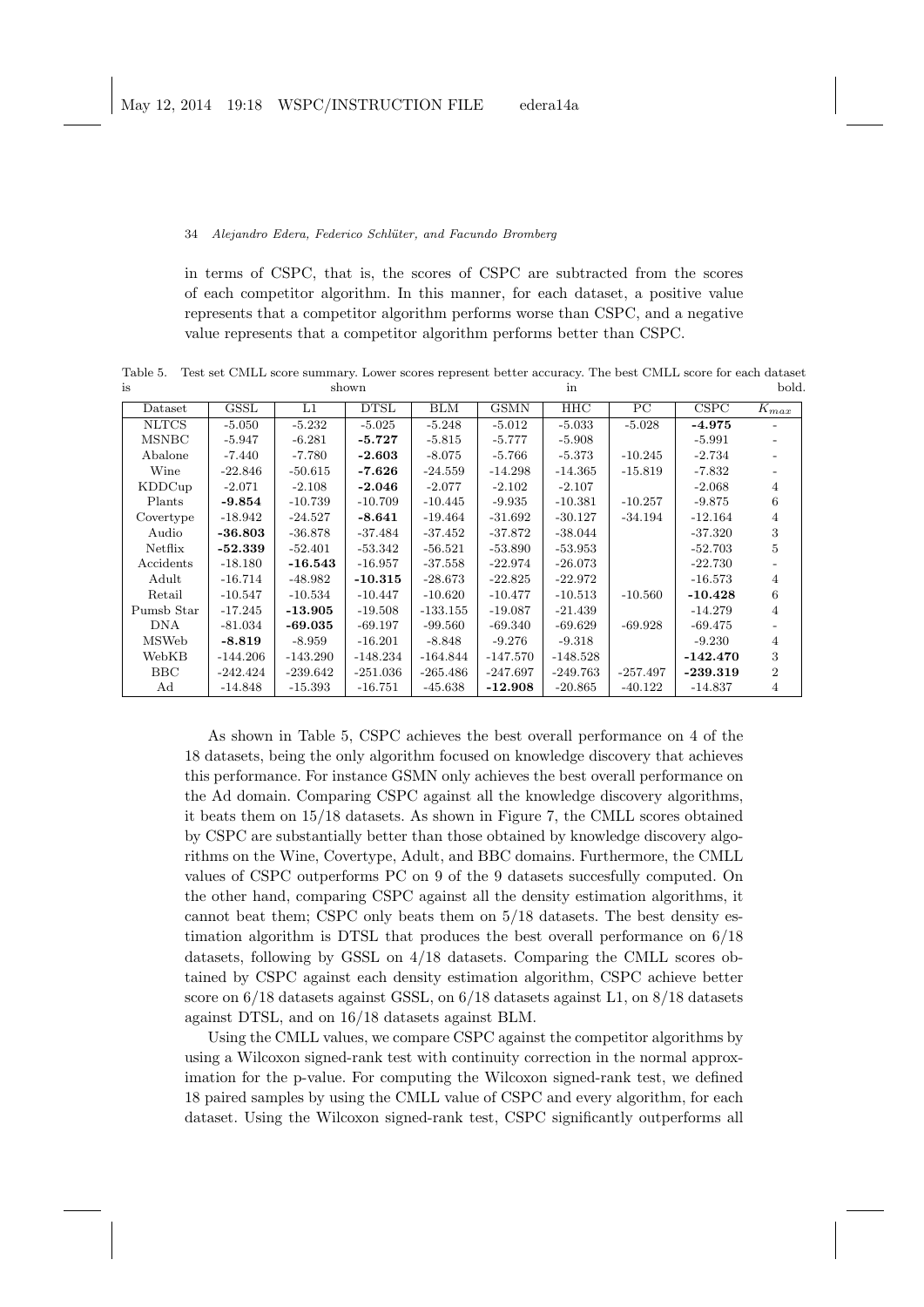

Fig. 7. CMLL scores relative to CSPC. Positive values represent that the CMLL of a competitor algorithm is worse than the CMLL of CSPC. Negative values represent that the CMLL of a competitor algorithm is better than the CMLL of CSPC.

the knowledge discovery algorithms: GSMN at the 0.002 significance level, HHC at the 0.00001 significance level, and PC at the 0.001 significance level. On the other hand, comparing with density estimation algorithms, CSPC only outperforms BLM at the 0.0001 significant level. CSPC obtains equivalently accuracy to GSSL and does not present significant differences with respect to DTSL and L1.

## 6. Conclusions and future work

In this work, we have been discussing an approach to overcome the limitation of knowledge discovery algorithms for learning Markov network structures that can capture context-specific independences. This limitation mainly arises from the representation of the structure used. Knowledge discovery algorithms use a single graph for representing the structure, which is a rigid representation that cannot capture context-specific independences. Thus, our approach proposes an alternative representation called canonical models, a particular class of CSI models. Canonical models are flexible, permiting us to encode context-specific independences; and are also interpretable, permiting us to represent a canonical model as a collection of graphs. These aspects allow the straightforward adaptation of well-known ideas used by knowledge discovery algorithms for learning canonical models. In this manner, we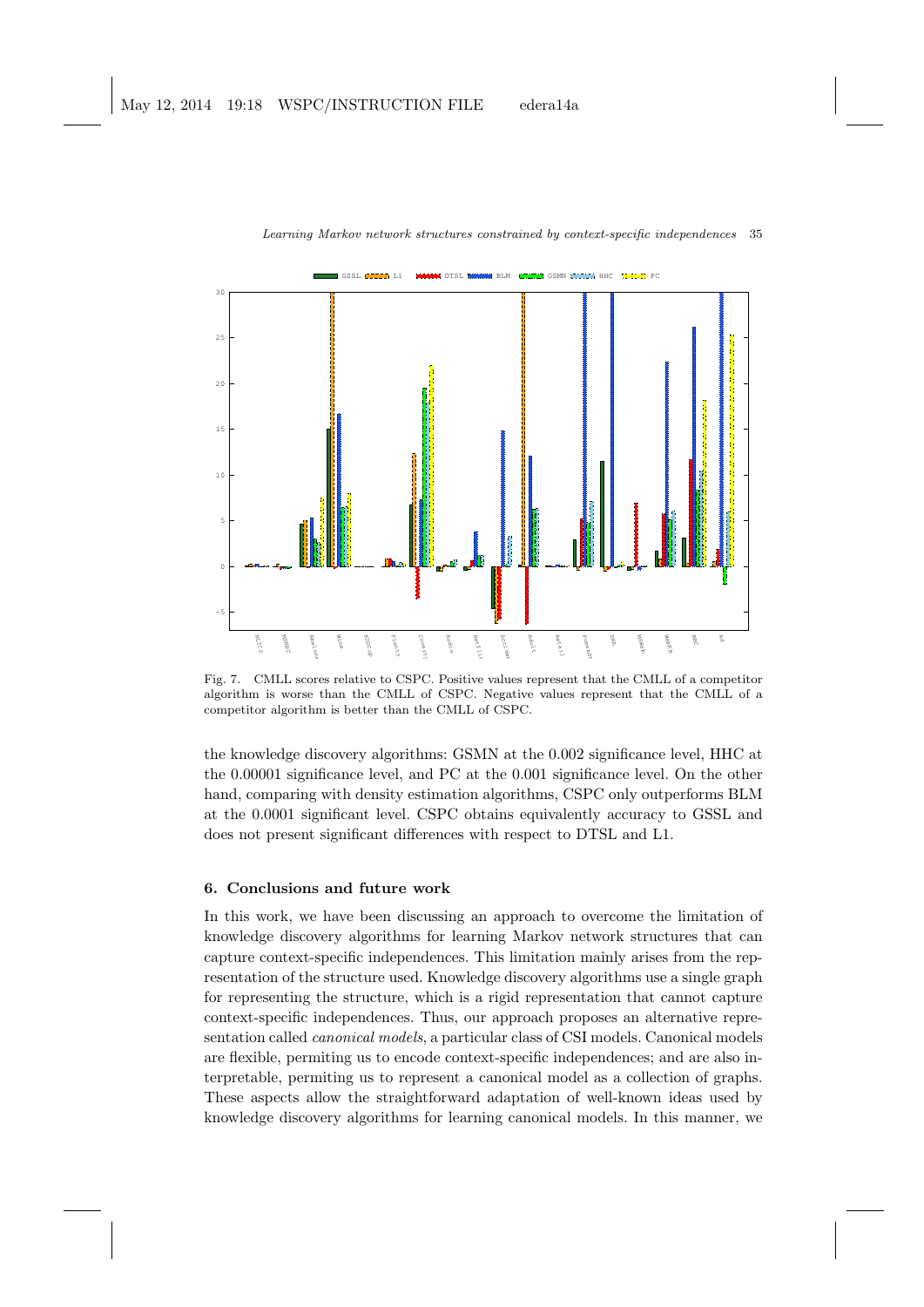present the CSPC algorithm, a simple knowledge discovery algorithm that learns structures by using canonical models as the representation. CSPC uses a combination between the pairwise and local Markov properties as a criterion for encoding context-specific independences in each canonical graph of the canonical model. The context-specific independences are elicited from data by using independence statistical tests. We evaluated our approach against several state-of-the-art learning algorithms on synthetic and real-world datasets. On synthetic datasets, CSPC learned the most accurate structures when data is large. On real-world datasets, CSPC learned structures that were competitive for inference tasks against density estimation algorithms, showing high performances against traditional knowledge discovery algorithms. However, CSPC presents two important downsides: first, it has a high computational complexity because it performs a structure learning over a collection of graphs; second, the elicitation of independences has lack of robustness because independent statistical tests are performed on partitions of data.

The directions of future work are focused on improving the downsides of CSPC, mainly reducing the time complexity and improving the quality of the learned structures. For reducing the time complexity, we discuss two stategies that basically consist in reducing the number of test performed. The first strategy is to define an alternative set of canonical assignments. In this work, we suggested a very simple set of canonical assignments based on the data-driven approach. As a future work, we investigate alternative sets of canonical assignments. For instance, a set could be obtained by clustering data into the most likely canonical assigments by using the generalized Hamming distance or the generalized value different metric (Section 4.3 Ref.13) as a way of measuring the distances between canonical assignment and then using the EM algorithm <sup>50</sup> or K-means to obtain the clusters. The second strategy is to explote common structures between canonical graphs in order to avoid the computation of redundant statistical tests that could be inferred from other canonical graphs previously learned. On the other hand, we investigate alternative methods for eliciting independences from data, in order to evaluate its impacts in the quality of the learned structures. For instance, some interesting methods include: logistic regression  $37$  and conditional entropy  $51$ . Finally, an interesting future work includes the exploration of other strategies for learning canonical graphs. In a general perspective, CSPC can be seen as an adaptation of the PC algorithm. In our experimentation, PC was the knowledge discovery algorithm with worst performance. However, CSPC, an adaptation of PC, obtained improvements against all the remaining competitor algorithms. For this fact, we investigate alternatives adaptations and strategies: the GSMN and IBMAP-HC on the side of knowledge discovery algorithms <sup>52</sup>,<sup>19</sup>, and the L1 and GSSL on the side of density estimation algorithms  $37,15$ .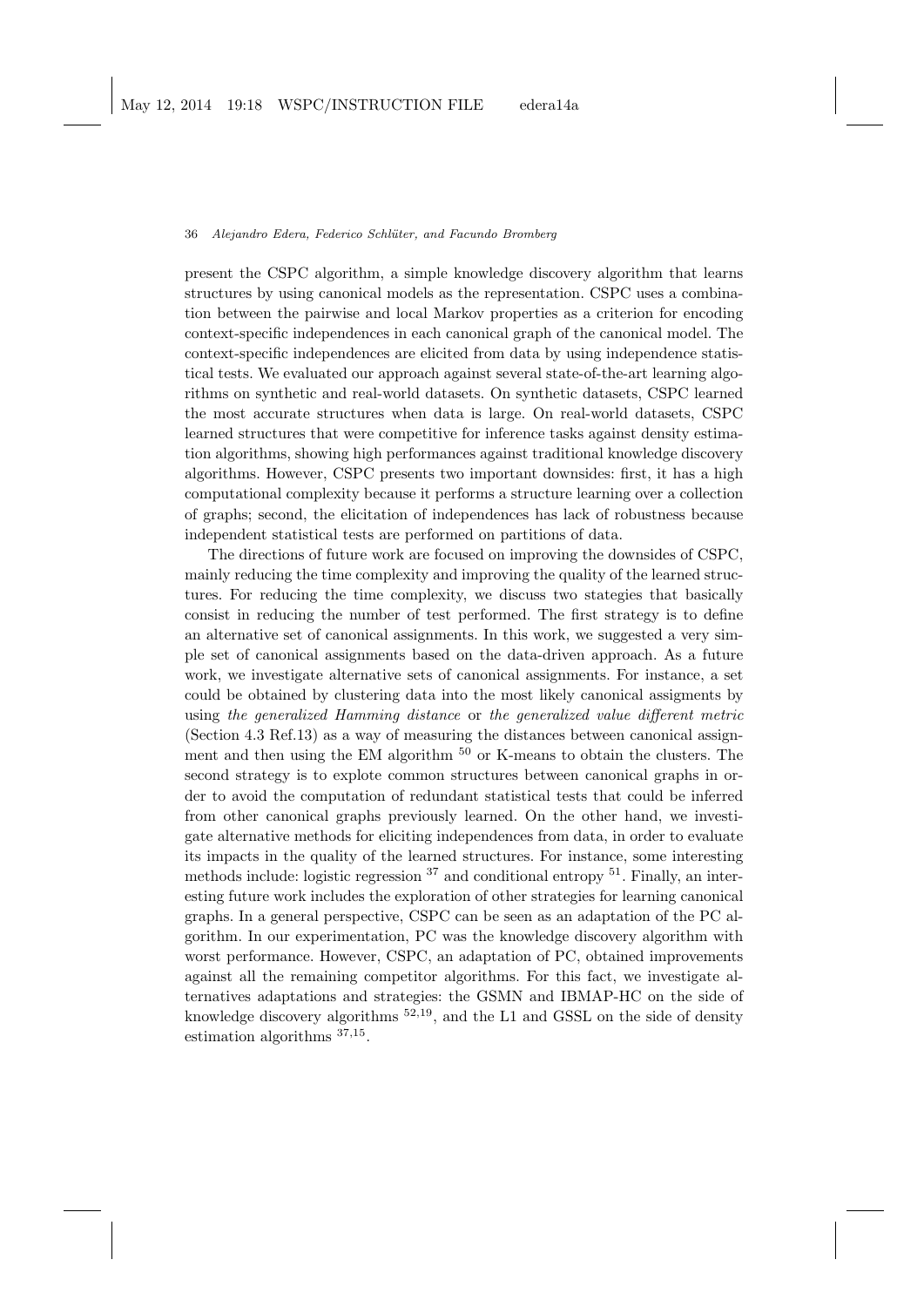## Appendix A. Properties of independences

The independence relation  $I(\cdot, \cdot | \cdot)$  has the following properties, where h denotes an arbitrary function on the variables  $X_A$  (Chapter 3.1 Ref. 5):

**Proposition Appendix A.1.** if  $I(X_A, X_B | X_U)$ , then  $I(X_B, X_A | X_U)$ ;

**Proposition Appendix A.2.** if  $I(X_A, Y_B | X_U)$  and  $X_W = h(X_A)$ , then  $I(X_W, X_B | X_U);$ 

**Proposition Appendix A.3.** if  $I(X_A, X_B | X_U)$  and  $X_W = h(X_A)$ , then  $I(X_A, X_B | X_U, X_W);$ 

**Proposition Appendix A.4.** if  $I(X_A, X_B | X_U)$  and  $I(X_A, X_W | X_B, X_U)$  then  $I(X_A, X_{W,B} | X_U).$ 

The following property only holds for positive distributions:

**Proposition Appendix A.5.** if  $I(X_A, X_B | X_U)$  and  $I(X_A, X_U | X_B)$ , then  $I(X_A, X_{B,U} | \emptyset).$ 

Graphs are an algebraic structure called graphoid. This structure satisfies all the properties where A, B, U and W are disjoint subsets, and  $X_W = h(X_U)$  is defined as  $W \subseteq U$ <sup>53,5</sup>.

## Appendix B. Synthetic datasets

This section presents a detailed explaination of how to generate the synthetic datasets used in our empirical evaluation in Section 5.3. The synthetic Markov networks are defined over  $n = |X|$  binary-valued random variables. The underlying structure of these models consists in two instantiated graphs, one for each possible value of the "flag" variable  $X_w$ : a star graph  $G(x_w^1)$  whose center is  $x_w^1$ , and a fully connected graph  $G(x_w^0)$ . This underlying structure encodes the context-specific independences shown in Example 3.1. In this way, the underlying structure encodes  $(n-1)(n-2)$  $\frac{2(n-2)}{2}$  context-specific independences of the form  $I(X_a, X_b | x_w^1)$ , for all pairs  $a, b \in V \setminus \{w\}.$  From both instantiated graphs and all value  $x \in Val(V)$ , a set of features is generated as shown in Algorithm 3. This set of features are divided into two subsets: *i*) the set of pairwise features which are obtained from  $G(x_w^1)$  whose form is  $f(x_a, x_w^1)$  for all  $a \in V \setminus \{w\}$ ; and  $ii)$  the set of triplet features which are obtained from  $G(x_w^0)$  whose form is  $f(x_a, x_b, x_w^0)$  for all pair  $a, b \in V \setminus \{w\}$ . One example of these set of features is shown in Example 2.3. From these features, we generated 10 different Markov networks, varying their weights. The weights were selected to satisfy the log-odds ratio in order to force strong dependencies  $56,57,19$ . Therefore, the weights of the pairwise features were forced to satisfy the log-odds ratio as follows:

$$
\varepsilon = \log\left(\frac{w_{00}f(x_a^0, x_w^0)w_{11}f(x_a^1, x_w^1)}{w_{01}f(x_a^0, x_w^1)w_{10}f(x_a^1, x_w^0)}\right),\,
$$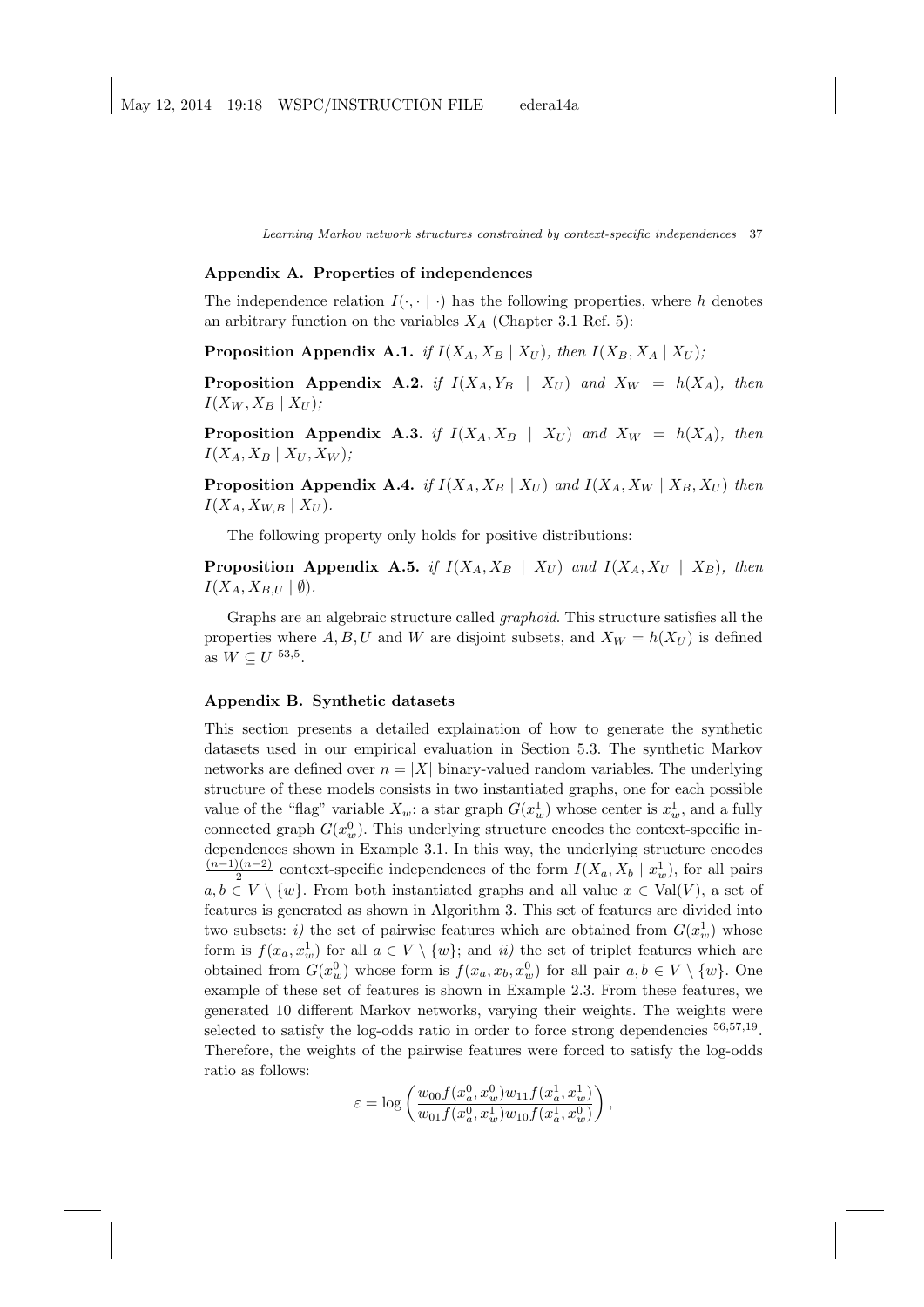where  $w_{00} = w_{11}$  and  $w_{01} = w_{10}$ . In our experiments we set  $\varepsilon = 1.0$  which guarantees strong dependencies. Since this ratio has 2 unknowns, we choose  $w_{01}$  sampled from  $\mathcal{N}(0.5; 0.001)$ , and solving for  $w_{00}$ . On the other hand, the weights of the triplet features were obtained from the weight of the pairwise features as follows:  $w_{000}$  =  $w_{00} \times w_{00} = w_{110}$ , and  $w_{010} = w_{00} \times w_{10} = w_{100}$ , and  $w_{010} = w_{00} \times w_{10}$ . The datasets were generated by sampling from the log-linear models using Rao-Blackwellized Gibbs sampler  $<sup>h</sup>$  with 10 chains, 100 burn-in and 1000 sampling.</sup>

# Appendix C. AD-Tree

This section gives a brief description of AD-Tree. We refer the interested reader to <sup>45</sup>. The AD-Tree is an efficient representation for caching sufficient statistics from data. The use of AD-Tree for constructing contingency tables has shown dramatical improvements in time complexity for structure learning and feature induction algorithms <sup>54</sup>,55. Roughly speaking, AD-Tree is a sparse tree structure whose nodes represent assignments of a single variable  $x_a^i \in Val(a)$ , and branches represent complete assignments  $x^i \in Val(V)$ . A node saves the sufficient statistic for the partial assignment that results of picking all the nodes towards the root. For instance, the root saves  $|\mathcal{D}|$ , and each one of its children, that is  $x_a^i$ , saves  $|\mathcal{D}[x_a^i]|$  for all  $a \in V$ . Therefore, a contingency table can be constructed by using the sufficient statistics of a subtree. For not incurring in an intractable memory demand, <sup>45</sup> presents several cache reductions. One of them, called Leaf-Lists (Section 5 Ref. 45), prunes any subtree when the number of datapoints used for counting is fewer than a given *pruning* threshold. In these cases, a Leaf-List is used to save the indexes of such datapoints to quickly access them for computing on demand these sufficient statistics at some later time.

### References

- 1. J. M. Hammersley and P. Clifford. Markov fields on finite graphs and lattices. 1971.
- 2. J Van Haaren, J Davis, GAM Lappenschaar, and AJ Hommersom. Exploring disease interactions using Markov networks. 2013.
- 3. Karen Sachs, Omar Perez, Dana Pe'er, Douglas A Lauffenburger, and Garry P Nolan. Causal protein-signaling networks derived from multiparameter single-cell data. Science, 308(5721):523–529, 2005.
- 4. J. Pearl. Probabilistic Reasoning in Intelligent Systems: Networks of Plausible Inference. Morgan Kaufmann Publishers, Inc., 1re edition, 1988.
- 5. Steffen L Lauritzen. Graphical models. Oxford University Press, 1996.
- 6. Christopher M Bishop and Nasser M Nasrabadi. Pattern recognition and machine learning, volume 1. springer New York, 2006.
- 7. Martin J Wainwright and Michael I Jordan. Graphical models, exponential families, and variational inference. Foundations and Trends $\mathbb R$  in Machine Learning, 1(1-2): 1–305, 2008.

hThis version of Gibbs sampler is available in the open-source Libra toolkit http://libra.cs.uoregon.edu/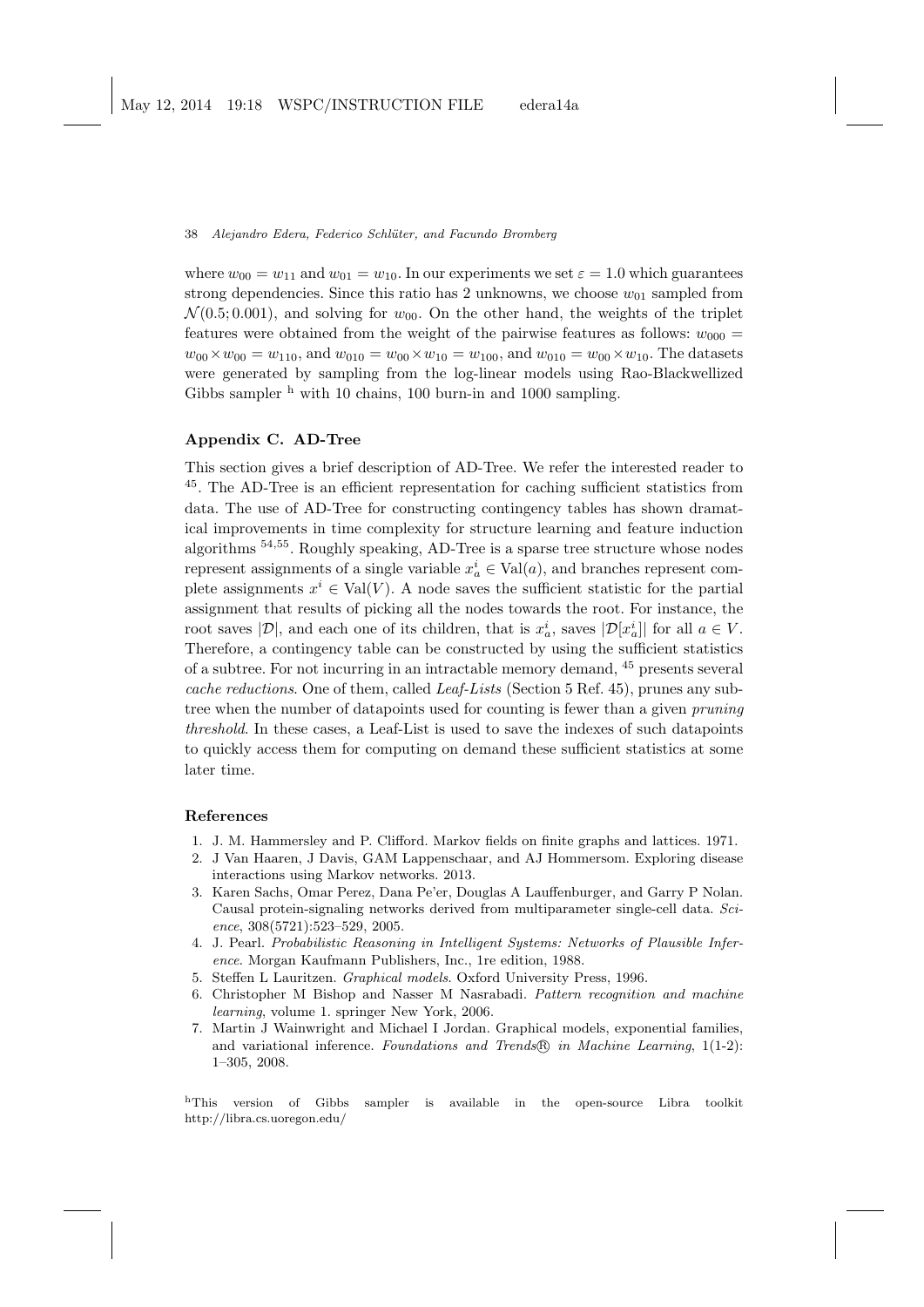- 8. D. Koller and N. Friedman. Probabilistic Graphical Models: Principles and Techniques. MIT Press, Cambridge, 2009.
- 9. Kevin P Murphy. Machine learning: a probabilistic perspective. MIT Press, 2012.
- 10. Dan Roth. On the hardness of approximate reasoning. Artificial Intelligence, 82(1): 273–302, 1996.
- 11. S. Della Pietra, V. J. Della Pietra, and J. D. Lafferty. Inducing Features of Random Fields. IEEE Trans. PAMI., 19(4):380–393, 1997.
- 12. Andrew McCallum. Efficiently inducing features of conditional random fields. In Proceedings of the Nineteenth conference on Uncertainty in Artificial Intelligence, pages 403–410. Morgan Kaufmann Publishers Inc., 2002.
- 13. Jesse Davis and Pedro Domingos. Bottom-up learning of Markov network structure. In Proceedings of the 27th International Conference on Machine Learning, pages 271– 280, 2010.
- 14. Vibhav Gogate, William Webb, and Pedro Domingos. Learning efficient Markov networks. In Advances in Neural Information Processing Systems, pages 748–756, 2010.
- 15. Jan Van Haaren and Jesse Davis. Markov network structure learning: A randomized feature generation approach. In Proceedings of the Twenty-Sixth National Conference on Artificial Intelligence. AAAI Press, 2012.
- 16. Daniel Lowd and Jesse Davis. Improving Markov network structure learning using decision trees. Journal of Machine Learning Research, 15:501–532, 2014.
- 17. Peter Spirtes and Clark Glymour. An algorithm for fast recovery of sparse causal graphs. Social Science Computer Review, 9(1):62–72, 1991.
- 18. Facundo Bromberg, Dimitris Margaritis, Vasant Honavar, et al. Efficient Markov network structure discovery using independence tests. Journal of Artificial Intelligence Research, 35(2):449, 2009b.
- 19. Federico Schlüter, Facundo Bromberg, and Alejandro Edera. The IBMAP approach for Markov network structure learning. Annals of Mathematics and Artificial Intelligence, pages 1–27, 2014. ISSN 1012-2443. doi: 10.1007/s10472-014-9419-5.
- 20. Trevor Hastie, Robert Tibshirani, Jerome Friedman, T Hastie, J Friedman, and R Tibshirani. The elements of statistical learning, volume 2. Springer, 2009.
- 21. Yutian Chen and Max Welling. Bayesian structure learning for Markov random fields with a spike and slab prior. 2012.
- 22. C. Boutilier, N. Friedman, M. Goldszmidt, and Daphne Koller. Context-specific independence in Bayesian networks. In Proceedings of the Twelfth international conference on Uncertainty in artificial intelligence, pages 115–123. Morgan Kaufmann Publishers Inc., 1996.
- 23. Jozef L Teugels and Johan Van Horebeek. Generalized graphical models for discrete data. Statistics & probability letters,  $38(1):41-47$ , 1998.
- 24. P Svante Eriksen. Context specific interaction models. Citeseer, 1999.
- 25. Søren Højsgaard. Yggdrasil: a statistical package for learning split models. In Proceedings of the Sixteenth conference on Uncertainty in artificial intelligence, pages 274–281. Morgan Kaufmann Publishers Inc., 2000.
- 26. Søren Højsgaard. Statistical inference in context specific interaction models for contingency tables. Scandinavian journal of statistics, 31(1):143–158, 2004.
- 27. Arthur Fridman. Mixed Markov models. Proceedings of the National Academy of Sciences, 100(14):8092–8096, 2003.
- 28. D. Poole and N. L. Zhang. Exploiting contextual independence in probabilistic inference. J. Artif. Intell. Res. (JAIR), 18:263–313, 2003.
- 29. S. I. Lee, V. Ganapathi, and D. Koller. Efficient structure learning of Markov networks using L1-regularization. In Neural Information Processing Systems. Citeseer, 2006.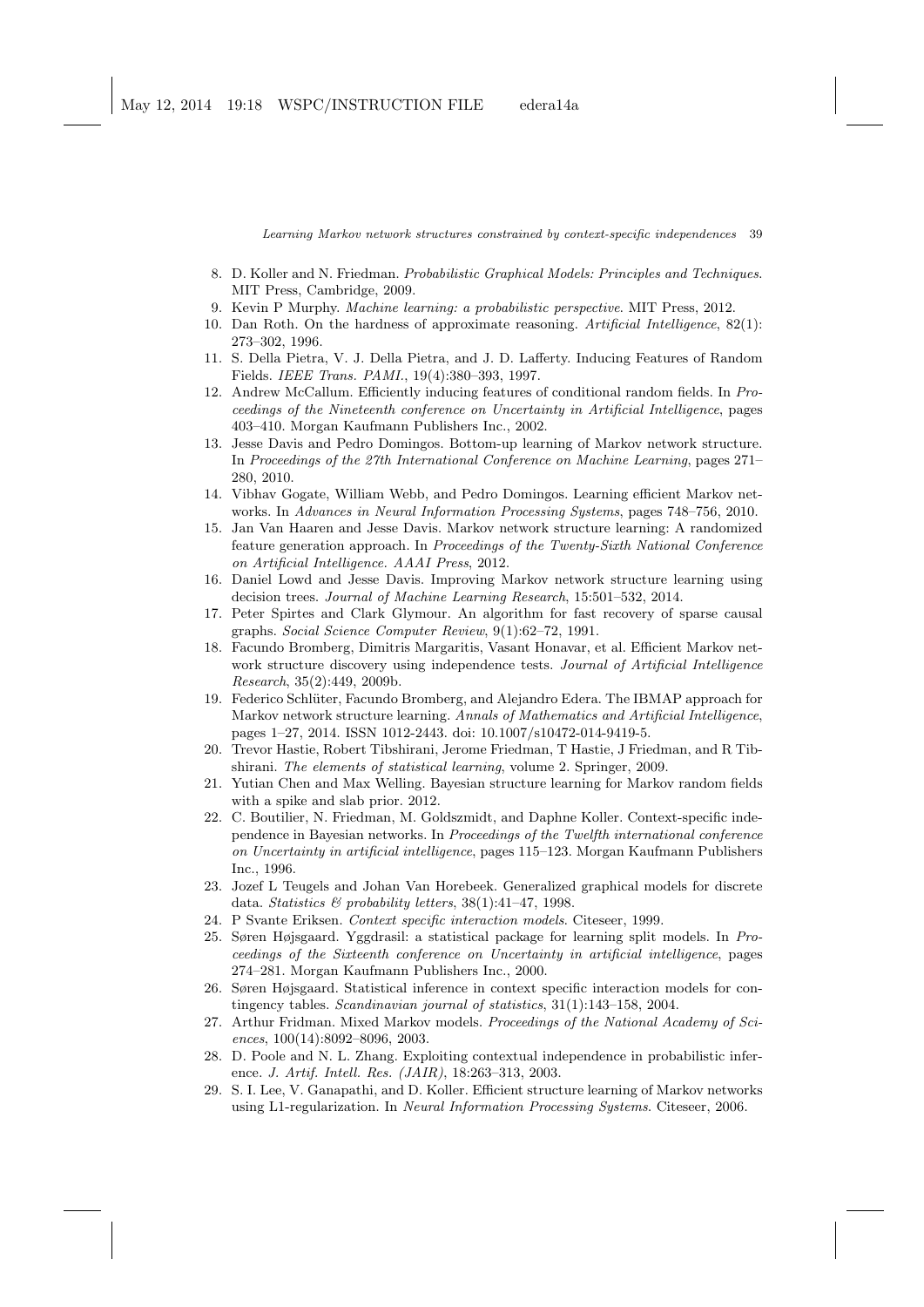- 40 Alejandro Edera, Federico Schlüter, and Facundo Bromberg
- 30. Daniel Lowd and Amirmohammad Rooshenas. Learning Markov networks with arithmetic circuits. The Journal of Machine Learning Research, 31:406–414, 2013.
- 31. Robert Gens and Pedro Domingos. Learning the structure of sum-product networks. In Proceedings of The 30th International Conference on Machine Learning, volume 28, 2013.
- 32. D. Fierens. Context-specific independence in directed relational probabilistic models and its influence on the efficiency of Gibbs sampling. In European Conference on Artificial Intelligence, pages 243–248, 2010.
- 33. Walter R Gilks, Sylvia Richardson, and David J Spiegelhalter. Introducing Markov chain monte carlo. In Markov chain Monte Carlo in practice, pages 1–19. Springer, 1996.
- 34. Alex Kulesza and Fernando Pereira. Structured learning with approximate inference. In Advances in neural information processing systems, pages 785–792, 2007.
- 35. Julian Besag. On the statistical analysis of dirty pictures. Journal of the Royal Statistical Society. Series B (Methodological), pages 259–302, 1986.
- 36. Daniel Lowd. Closed-form learning of Markov networks from dependency networks. 2012.
- 37. Pradeep Ravikumar, Martin J. Wainwright, and John D. Lafferty. High-dimensional Ising model selection using L1-regularized logistic regression. Annals of Statistics, 38: 1287–1319, 2010. doi: 10.1214/09-AOS691.
- 38. Daniel Lowd and Jesse Davis. Learning Markov network structure with decision trees. In Data Mining (ICDM), 2010 IEEE 10th International Conference on, pages 334– 343. IEEE, 2010.
- 39. Yoav Benjamini and Daniel Yekutieli. The control of the false discovery rate in multiple testing under dependency. Annals of statistics, pages 1165–1188, 2001.
- 40. Eliot Brenner and David Sontag. Sparsityboost: A new scoring function for learning Bayesian network structure. 2013.
- 41. MH DeGroot and MJ Schervish. Probability and statistics-international edition, 2001.
- 42. Constantin F Aliferis, Alexander Statnikov, Ioannis Tsamardinos, Subramani Mani, and Xenofon D Koutsoukos. Local causal and Markov blanket induction for causal discovery and feature selection for classification part i: Algorithms and empirical evaluation. The Journal of Machine Learning Research, 11:171–234, 2010.
- 43. Alejandro Edera, Facundo Bromberg, and Federico Schlüter. Markov random fields factorization with context-specific independences. arXiv preprint arXiv:1306.2295, 2013.
- 44. Coen Bron and Joep Kerbosch. Algorithm 457: finding all cliques of an undirected graph. Communications of The ACM, 16:575–577, 1973. doi: 10.1145/362342.362367.
- 45. Andrew Moore and Mary Soon Lee. Cached Suficient Statistics for Efficient Machine Learning with Large Datasets. Journal of Artificial Intelligence Research, 8:67–91, 1998.
- 46. Solomon Kullback and Richard A Leibler. On information and sufficiency. The Annals of Mathematical Statistics, 22(1):79–86, 1951.
- 47. Thomas M. Cover and Joy A. Thomas. Elements of information theory. Wiley-Interscience, New York, NY, USA, 1991. ISBN 0-471-06259-6.
- 48. Markus Kalisch and Peter Bühlmann. Estimating high-dimensional directed acyclic graphs with the PC-algorithm. The Journal of Machine Learning Research, 8:613–636, 2007.
- 49. Dimitris Margaritis and Sebastian Thrun. Bayesian network induction via local neighborhoods. Technical report, DTIC Document, 2000.
- 50. Arthur P Dempster, Nan M Laird, and Donald B Rubin. Maximum likelihood from